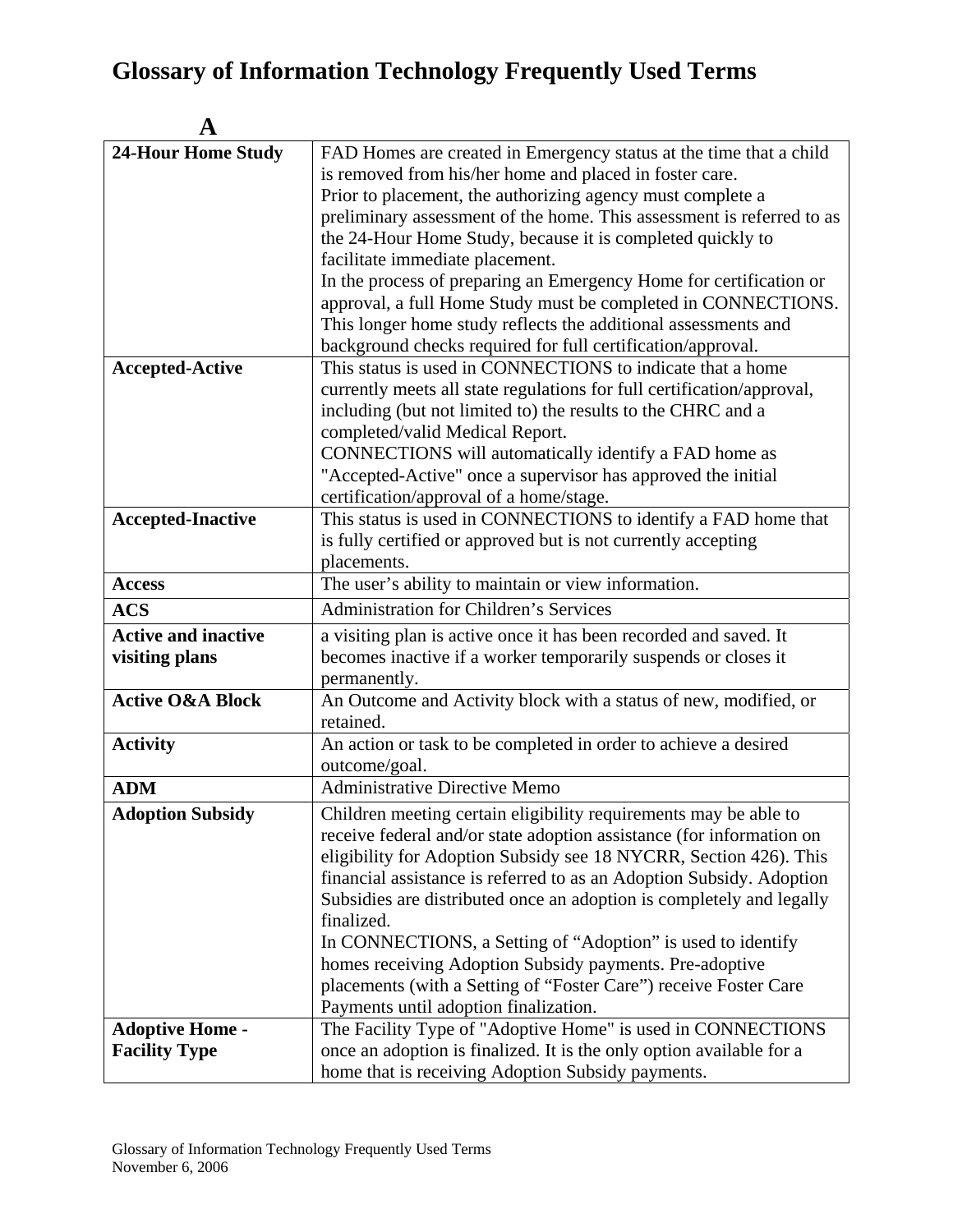| <b>Adoptive Home-</b>          | In CONNECTIONS, the Setting of Adoptive Home is used for FAD                                                                                  |
|--------------------------------|-----------------------------------------------------------------------------------------------------------------------------------------------|
| <b>Setting</b>                 | homes where an Adoption has been finalized. This setting option                                                                               |
|                                | indicates a home that is receiving Adoption Subsidy payments.                                                                                 |
| <b>Adult Residential Care</b>  | A facility where an adult person can be cared for when that person is                                                                         |
|                                | unable to meet his or her own needs. This facility has a custodial                                                                            |
|                                | relationship for that person. Also the Permanency Planning Goal for                                                                           |
|                                | children that need this level of care upon adulthood.                                                                                         |
| <b>ADVPO</b>                   | Advocates Preventive Only (B18) (stage)                                                                                                       |
| <b>AFCARS</b>                  | Adoption & Foster Care Analysis & Reporting System                                                                                            |
| <b>AG</b>                      | <b>Attorney General</b>                                                                                                                       |
| <b>Agency</b>                  | A local district, voluntary agency, or other jurisdictional entity made                                                                       |
|                                | up of one or more units.                                                                                                                      |
| <b>Agency Name</b>             | In the FAD environment, the Agency Name/Resource ID field                                                                                     |
|                                | displays the name of the local district or voluntary agency                                                                                   |
|                                | responsible for authorizing the certification or approval of the foster                                                                       |
|                                | or adoptive home. Following that name is the unique system-                                                                                   |
|                                | generated identification number for that agency.                                                                                              |
| <b>AKA Names</b>               | People are frequently known by more than one name. An applicant                                                                               |
|                                | or individual residing in a FAD home may have a legal name, a                                                                                 |
|                                | nickname, and/or a maiden name. Through the AKA Name function,                                                                                |
|                                | CONNECTIONS allows you to record "also known as" (AKA)                                                                                        |
|                                | names for each individual residing in a FAD home. Once recorded in                                                                            |
|                                | CONNECTIONS, these names are available to be searched upon.                                                                                   |
| <b>Allergen</b>                | a substance, such as pollen, that causes an allergy.                                                                                          |
| <b>Annual</b>                  | On an annual basis, FAD homes must undergo a thorough                                                                                         |
| <b>Reauthorization</b>         | assessment (documented in CONNECTIONS via the Annual                                                                                          |
|                                | Reauthorization task) before the certification or approval can be                                                                             |
|                                | renewed.                                                                                                                                      |
|                                | This process is referred to as the Annual Reauthorization, and is also<br>called a Recertification or Reapproval of the home. Caseworkers can |
|                                | begin documenting their assessments using the Annual                                                                                          |
|                                | Reauthorization task in CONNECTIONS 90 days prior to the                                                                                      |
|                                | expiration of the certificate or approval.                                                                                                    |
| <b>Applicant</b>               | A FAD home's status can be progressed to "Applicant" in                                                                                       |
|                                | CONNECTIONS once a prospective foster or adoptive parent has                                                                                  |
|                                | submitted a completed application for Home Study.                                                                                             |
| <b>Application Security</b>    | Focuses on granting access to the CONNECTIONS application itself                                                                              |
|                                | as opposed to the computer network as a whole.                                                                                                |
| <b>Application/Application</b> | Individuals interested in becoming certified or approved as foster                                                                            |
| for Home Study                 | parents must be provided with an Application to begin the process                                                                             |
|                                | home certification or approval. This is also referred to as an                                                                                |
|                                | Application for Home Study because the application is one of the                                                                              |
|                                | first items to be reviewed by an authorizing agency. The application                                                                          |
|                                | must be accepted in order for the applicant to continue forward to the                                                                        |
|                                | Home Study process.                                                                                                                           |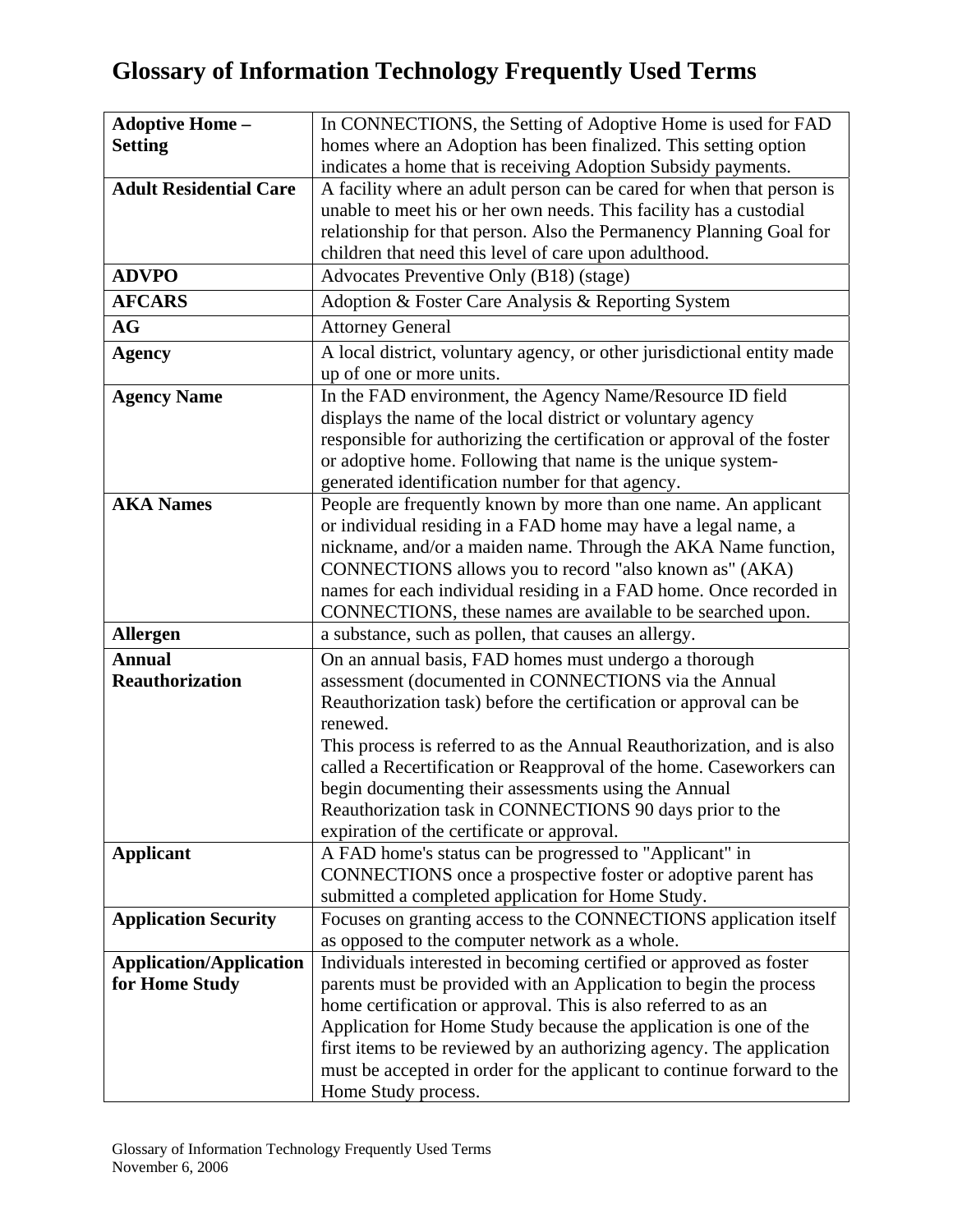| <b>Appointment</b><br>based on the domain type, you can choose from Diagnosis at Intake,                                                                             |  |
|----------------------------------------------------------------------------------------------------------------------------------------------------------------------|--|
| <b>Types</b> (Health)<br>Emergency Care, Follow-Up, Initial Assessment, Reassessment,                                                                                |  |
| Preventive, Treatment, Sick child, Well child and Crisis Intervention.                                                                                               |  |
| A complete description of these types can be found in the Health                                                                                                     |  |
| Services Job Aid on the CONNECTIONS website.                                                                                                                         |  |
| <b>AppReg</b><br><b>Application Registration</b>                                                                                                                     |  |
| <b>Approval Letter</b><br>An Approval Letter (or Letter of Approval) permits a relative within                                                                       |  |
| the second or third degree of the parents or stepparents to be                                                                                                       |  |
| reimbursed for providing foster care services to a child in the legal                                                                                                |  |
| custody of the district.                                                                                                                                             |  |
| This letter is given to the foster parent(s) only after the foster home                                                                                              |  |
| has met all approval requirements.                                                                                                                                   |  |
| the FASP has been submitted and approved.<br><b>Approved FASP</b>                                                                                                    |  |
| <b>Approved Relative</b><br>This term is a Facility Type option for a FAD home with the setting                                                                      |  |
| <b>Foster Home</b><br>of "Foster Home." This option indicates that the foster parents are                                                                            |  |
| within the second or third degree of the parents or stepparents of the                                                                                               |  |
| child they are caring for.                                                                                                                                           |  |
| <b>Approved UCR</b><br>A UCR Assessment and Service Plan that has been approved by the                                                                               |  |
| LDSS Case Manager or the Case Manager's Supervisor if the Case                                                                                                       |  |
| Manager is also acting in the role of Case Planner. Approval of a<br>UCR creates a navigable event.                                                                  |  |
| This status type is found on the Event List, and indicates that a task<br><b>APRV - Event Status</b>                                                                 |  |
| has been approved by a supervisor.                                                                                                                                   |  |
| Office of Audit and Quality Control<br><b>AQC</b>                                                                                                                    |  |
| <b>Archives Page</b><br>historic documents that were posted on the CONNECTIONS intranet                                                                              |  |
| site.                                                                                                                                                                |  |
| Administrative Review of Investigation (stage)<br><b>ARI</b>                                                                                                         |  |
| <b>Adult Services Automation Project</b><br><b>ASAP</b>                                                                                                              |  |
| <b>ASFA</b><br>Acronym for Adoption and Safe Families Act, Federal law that                                                                                          |  |
| introduces new expectations in case practice and documentation.                                                                                                      |  |
| Based on the requirements of the Adoption and Safe Families Act,                                                                                                     |  |
| caseworkers are required to complete specific tasks within required                                                                                                  |  |
| timeframes.                                                                                                                                                          |  |
| The date the ASFA clock begins, which is either sixty days after the<br><b>ASFA Day 1</b>                                                                            |  |
| date on which the child was removed from the home OR the date of                                                                                                     |  |
| the first judicial finding that the child has been subjected to abuse or                                                                                             |  |
| neglect, whichever occurs first.                                                                                                                                     |  |
| The process of analyzing and documenting the inter-relationships of<br><b>Assessment Analysis</b><br>relevant factors and influences in a family case which leads to |  |
| identification of needed changes in behavioral conditions, to achieve                                                                                                |  |
| child safety, permanency and well being.                                                                                                                             |  |
| A system generated summary and display of a family's most<br><b>Assessment Summary</b>                                                                               |  |
| significant safety and risk factors, problems and strengths that were                                                                                                |  |
| identified in the assessment.                                                                                                                                        |  |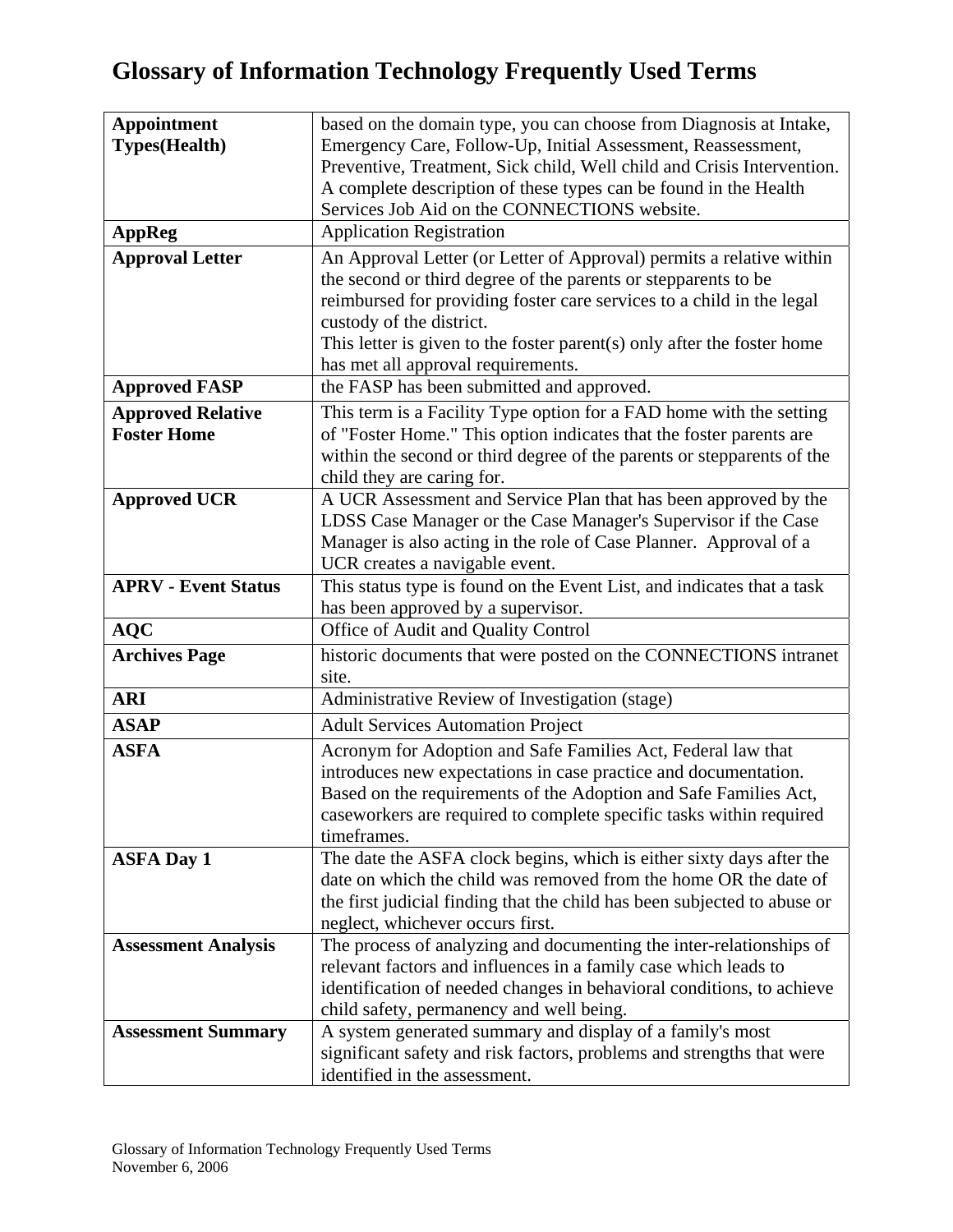| <b>Assigned Role in a Case</b> | In CONNECTIONS, a worker can be assigned the role of Primary           |
|--------------------------------|------------------------------------------------------------------------|
|                                | worker, Secondary worker.                                              |
| <b>Assigned Workload</b>       | The Assigned Workload displays the worker's entire active caseload     |
|                                | in one place. Workers can arrange assignments alphabetically by        |
|                                | stage name, stage of service or by county number. A worker's           |
|                                | Assigned Workload identifies the worker's role (Primary worker,        |
|                                | Secondary worker) in each stage. The Assigned Workload also            |
|                                | displays the name of each stage of service, the type of stage and      |
|                                | when each stage was assigned to the worker.                            |
| <b>Assignee</b>                | Workers who temporarily assigns their own security rights to another   |
|                                | worker.                                                                |
| <b>Assignee Designee</b>       | A report available from the CONNECTIONS Data Warehouse that            |
| <b>Report</b>                  | lists which agency workers are assignees or designees and for whom.    |
| <b>Assistance (for a</b>       | examples are transportation, access to a secure facility or directions |
| visiting plan)                 | to the facility written in the parent's primary language.              |
| <b>Associated</b>              | when a Caseworker is Associated to a child in CONNECTIONS it           |
|                                | indicates that s/he works directly with that child and is responsible  |
|                                | for documenting certain parts of the Family Assessment and Service     |
|                                | Plan. There is a tab on the Tracked Child Detail window where you      |
|                                | can record this association.                                           |
| <b>Auth From Date</b>          | In CONNECTIONS, the Auth From Date identifies the Date of              |
|                                | Approval for a FAD home that is in Accepted-Active status.             |
|                                | The Auth From Date is system-generated based on the date a             |
|                                | supervisor approves submission of the FRS for                          |
|                                | certification/recertification or approval/reapproval.                  |
|                                | The Auth From Date can be found in the heading of the FRS, on the      |
|                                | F/A Home License window, and on the F/A Home Certificate or            |
|                                | Approval Letter.                                                       |
| <b>Auth To Date</b>            | In CONNECTIONS, the Auth To Date identifies the date of                |
|                                | expiration for a FAD home in Accepted-Active status.                   |
|                                | The Auth To Date is system-generated based on the date a supervisor    |
|                                | approves submission of the FRS for certification/recertification or    |
|                                | approval/reapproval.                                                   |
|                                | The Auth To Date can be found in the heading of the FRS, on the        |
|                                | F/A Home License window, and on the F/A Home Certificate or            |
|                                | Approval Letter.                                                       |
| <b>Author</b>                  | The name of the author of the note.                                    |

#### **B**

| <b>BBM</b>         | Bureau of Budget Management – Division of Administration                                                                                                                               |
|--------------------|----------------------------------------------------------------------------------------------------------------------------------------------------------------------------------------|
| <b>BCFI</b>        | <b>Behavioral Concerns and Family Issues</b>                                                                                                                                           |
| <b>BCFI</b> window | a non-Protective Intake screening tool used to document any<br>behavioral concerns and/or family issues, referrals or interventions<br>and emergency services provided, if applicable. |
| <b>BCM</b>         | Bureau of Contract Management – Division of Administration                                                                                                                             |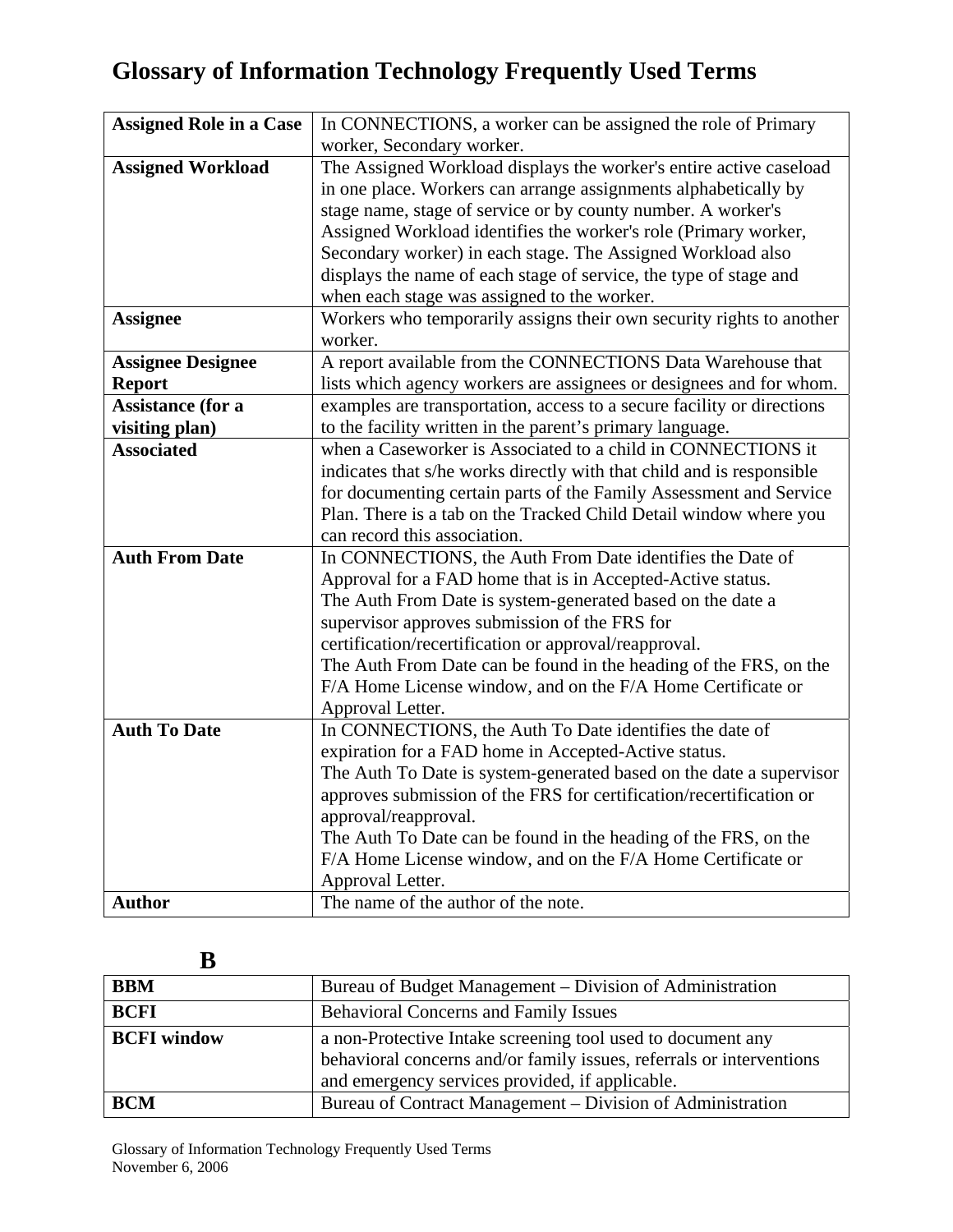| <b>Behaviorally specific</b> | clear and descriptive narrative stating observations, actions and       |
|------------------------------|-------------------------------------------------------------------------|
|                              | conditions; affirming facts rather than opinions that support           |
|                              | conclusions.                                                            |
| <b>BF</b>                    | Used by the local Security Coordinator to maintain security and         |
|                              | grant CONNECTIONS access to workers. BFs are made up of                 |
|                              | Security Attributes to allow access to a particular window, dialog or   |
|                              | functionality. Each BF is designed to allow a worker to perform a       |
|                              | particular function or group of functions.                              |
| <b>BFO</b>                   | Bureau of Financial Operations - Division of Administration             |
| <b>BICS</b>                  | The Benefits Issuance Control System (BICS) is used for the             |
| (Benefits Issuance           | payment and claiming of services cases in New York State, with the      |
| <b>Control System</b> )      | exception of Erie County and NYC ACS Contract Agencies.                 |
| BT                           | <b>Bureau of Training</b>                                               |
| <b>Business Function</b>     | The list of all Business Functions given to a worker. It is attached to |
| Profile (BFP)                | the worker's logon ID and it is this profile that the system checks to  |
|                              | determine which windows and functionalities the worker is permitted     |
|                              | to access.                                                              |
| <b>Business Function</b>     | A report available from the CONNECTIONS Data Warehouse that             |
| <b>Report</b>                | lists all workers in an agency who have been assigned a particular      |
|                              | <b>Business Function.</b>                                               |
| <b>Business Function</b>     | A Business Function that allows a worker to change data in a case,      |
| <b>Requiring Special</b>     | including changes that affect the results returned in a search.         |
| <b>Handling</b>              | Designed to be given to specific types of workers.                      |

| Capacity                   | The capacity of a FAD home is based upon the allocation of physical<br>space in the home, and on the foster parents' interest and ability to<br>care for a certain number of children. See 18 NYCRR or your<br>supervisor for specific information (e.g., number of children per<br>bedroom).                                                                                                     |
|----------------------------|---------------------------------------------------------------------------------------------------------------------------------------------------------------------------------------------------------------------------------------------------------------------------------------------------------------------------------------------------------------------------------------------------|
|                            |                                                                                                                                                                                                                                                                                                                                                                                                   |
| <b>Capacity to Consent</b> | an individual's ability, determined without regard to the individual's<br>age, to understand and appreciate the nature and consequences of a<br>proposed health care service, treatment, or procedure; or of a<br>proposed disclosure of confidential HIV-related information, as the<br>case may be, and to make an informed decision about the service,<br>treatment, procedure, or disclosure. |
| <b>CAPS</b>                | <b>Central Accounts Payable</b>                                                                                                                                                                                                                                                                                                                                                                   |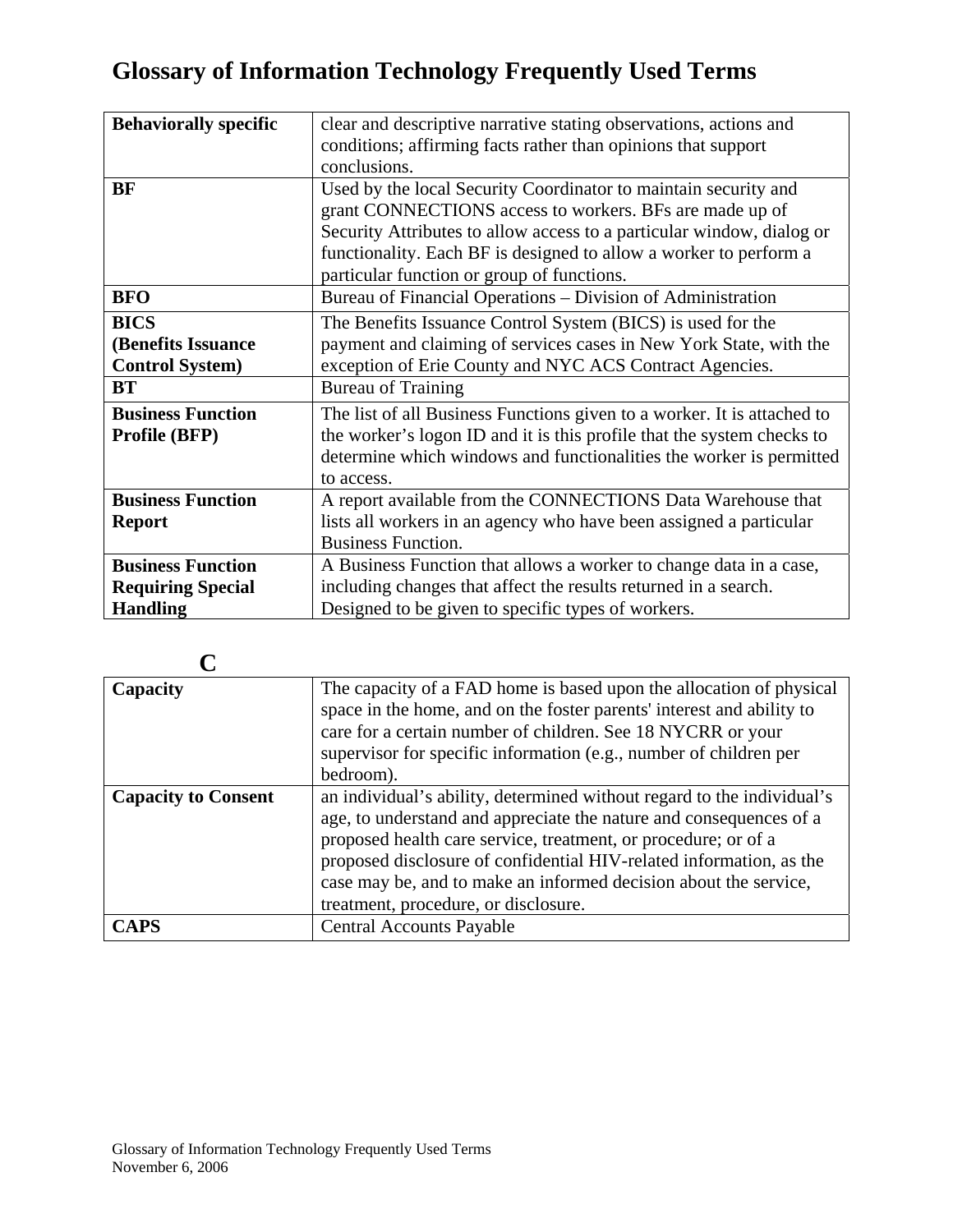| Case                  | A case is a documented collection of one or more situations and their  |
|-----------------------|------------------------------------------------------------------------|
|                       | required casework activities for addressing the protective and/or      |
|                       | preventive service needs of children and their respective families.    |
|                       | A case may contain both open and closed stages at the same time.       |
|                       |                                                                        |
|                       | Also, several stages may be open at the same time. Once all stages     |
|                       | are closed, the case is closed.                                        |
|                       | In FAD, the case is comprised of the FAD stage only. A new case is     |
|                       | created in CONNECTIONS, when the home is "Saved and                    |
|                       | Assigned."                                                             |
| <b>Case ID Number</b> | Every case has a specific number generated by CONNECTIONS.             |
|                       | For FAD Homes, this system-generated number is assigned when the       |
|                       | home is created and then "Saved and Assigned."                         |
|                       |                                                                        |
| <b>Case List</b>      | The Case List enables you to view a listing of all cases which either  |
|                       | meet the search criteria entered in the Case Search window or are      |
|                       | associated with a person searched for using the Person Search          |
|                       | function.                                                              |
|                       | The Case List displays high level case information such as Case        |
|                       | Name, Case ID, etc.                                                    |
| <b>Case Manager</b>   | a local district worker with the responsibility to authorize the       |
|                       | provision of services, approve eligibility determination and approve   |
|                       |                                                                        |
|                       | the Family Assessment and Service Plan. There can be only one          |
|                       | Case Manager per Family Services Stage.                                |
| <b>Case Name</b>      | The family name by which a case is identified.                         |
| <b>Case Number</b>    | A unique integer which identifies a case in CONNECTIONS.               |
| <b>Case Planner</b>   | a local district or voluntary agency worker who is primarily           |
|                       | responsible for coordinating and evaluating services to the family, as |
|                       | well as periodically completing and submitting the Family              |
|                       | Assessment and Service Plan (FASP) in a timely fashion. The Case       |
|                       | Planner reviews the work of all other workers who have contributed     |
|                       | to the FASP and accepts or revises that information accordingly.       |
|                       | S/he refers the child and family to service providers, as needed.      |
|                       | There can be only one Case Planner per Family Services Stage. The      |
|                       |                                                                        |
|                       | Case Manager can assume the responsibilities of the Case Planner; if   |
|                       | so, there would be no separate Case Planner.                           |
| <b>Caseworker</b>     | a local district or voluntary agency worker who completes specific     |
|                       | work within the Family Assessment and Service Plan and may be          |
|                       | responsible for a specific child, multiple children or no children in  |
|                       | the Family Services Stage. There can be multiple Caseworkers in a      |
|                       | stage. In a Family Services Intake (FSI), Caseworker is the only role  |
|                       | available and there is only one Caseworker per Family Services         |
|                       | Intake (FSI); this role is automatically assigned to the person who    |
|                       |                                                                        |
|                       | created the Family Services Intake (FSI).                              |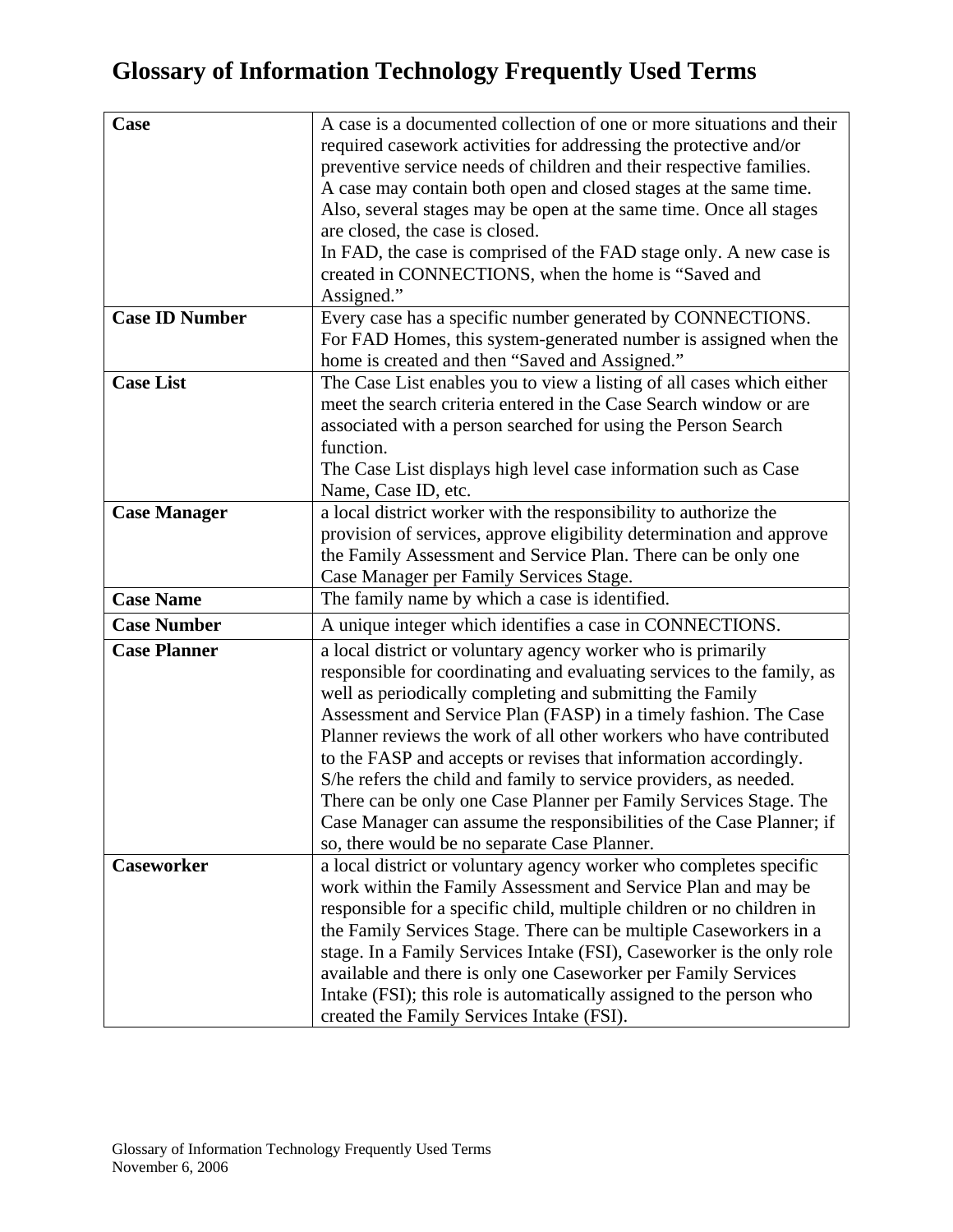| <b>CASP</b>                  | provides a uniform and effective method for workers to document        |
|------------------------------|------------------------------------------------------------------------|
|                              | their assessment of individual child functioning, strengths and needs. |
|                              | These assessments form the basis for determining what aspects need     |
|                              | to change in order to support the desired outcomes for a child. The    |
|                              | service plan and an evaluation of the previous service plan also must  |
|                              | be documented. CASPs are completed on a periodic basis or              |
|                              | whenever key status changes occur during the life of a case.           |
| Category                     | types of allergies (i.e. Food, Environmental and Medication).          |
| <b>Category 1 Crimes</b>     | This phrase refers to a method for organizing the type of crimes       |
|                              | considered when a Criminal History Record Check (CHRC) is              |
|                              | conducted (see 18 NYCRR 443.8).                                        |
|                              | There are two segments to Category 1 Crimes:                           |
|                              | (A) A felony conviction at any time involving child abuse or neglect;  |
|                              | spousal abuse; a crime against a child (including child                |
|                              | pornography), or a crime involving violence (including rape,           |
|                              | physical assault or battery)                                           |
|                              | (B) A felony conviction within the past 5 years for physical assault,  |
|                              | battery or a drug-related offense.                                     |
| <b>Category 2 Crimes</b>     | This phrase refers to a method for organizing the type of crimes       |
|                              | considered when a Criminal History Record Check (CHRC) is              |
|                              | conducted. Category 2 Crimes involve a charge or conviction of any     |
|                              | other crime not listed in Category 1.                                  |
| <b>CBO</b>                   | <b>Community-Based Organization</b>                                    |
| <b>CBT</b>                   | <b>Computer Based Training</b>                                         |
| <b>CBVH</b>                  | Commission for the Blind and Visually Handicapped                      |
| <b>CCF</b>                   | <b>Congregate Care Facility</b>                                        |
| CCF                          | Council of Children and Families.                                      |
| <b>CCFS</b>                  | <b>Child Care Facility System</b>                                      |
| <b>CCR</b>                   | Child Case Record - An individual child's open case created when       |
|                              | the child is legally freed for adoption and has a PPG of adoption.     |
| <b>CCRS</b> (Child Care      | The Child Care Review Service (CCRS) is the Legacy computer            |
| <b>Review Service</b> )      | system in New York State that tracks the activities of children        |
|                              | receiving foster care, prevention, and protective services paid for by |
|                              | local districts.                                                       |
|                              | Prior to the implementation of CONNECTIONS Release 3, CCRS             |
|                              | was the system of record for all Foster/Adoptive Home development      |
|                              | activities.                                                            |
| CD                           | Community District (NYC)                                               |
| <b>Certified Foster Home</b> | A Facility Type option for a FAD home with the setting of "Foster"     |
|                              | Home." Select this option when the potential foster parents have       |
|                              | stated they do not intend to adopt foster children.                    |
| <b>Certified</b>             | A Facility Type option for a FAD home with the setting of "Foster"     |
| <b>Foster/Adoptive Home</b>  | Home." Select this option when the potential foster parents have       |
|                              | stated they plan to, or will consider, adopting foster children.       |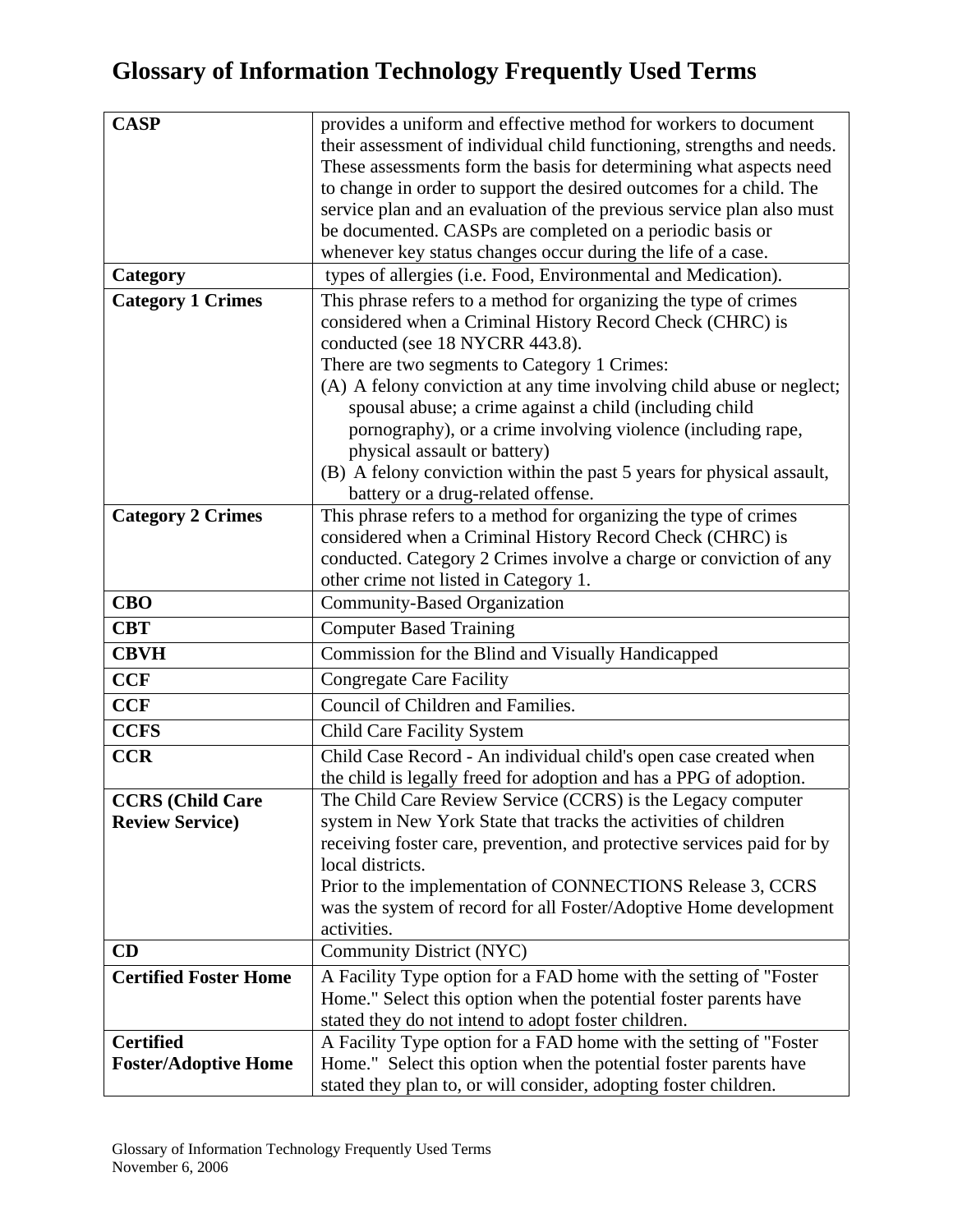| <b>CETS</b>                 | <b>Contract Expenditure Tracking System</b>                                                           |
|-----------------------------|-------------------------------------------------------------------------------------------------------|
| Child(ren) Over the         | Names of any children over the age of ten years at the time of the                                    |
| Age of 10                   | UCR due date. (If no UCR due date can be calculated, then any                                         |
|                             | child over the age of ten years at the time of the UCR launch date.)                                  |
| <b>Children Involved</b>    | Children who are named in the legal activity.                                                         |
| <b>Child's Tribe</b>        | The official tribe that an American Indian child is affiliated with, as                               |
|                             | determined by their lineage and American Indian rules and                                             |
|                             | regulation.                                                                                           |
| <b>CIAB</b>                 | <b>CONNECTIONS</b> in a Box                                                                           |
| <b>CID</b>                  | The Case Initiation Date or day one of a family services stage. It                                    |
|                             | equals the earliest of the following events: 1. Date of CPS indication:                               |
|                             | approval date of determination a CPS report is indicated; 2. Date of                                  |
|                             | application for services: date an application for services signed by a                                |
|                             | parent/client was received; 3. Date of placement: date a child is                                     |
|                             | placed in foster care; 4. Date of court order: date of court order (of                                |
|                             | preventive services or commitment of care and custody or custody                                      |
|                             | and guardianship to LDSS commissioner for placement).                                                 |
| <b>CIN</b>                  | Client Identification Number. A unique identifier for every person in                                 |
|                             | CONNECTIONS.                                                                                          |
| <b>Clarity of reference</b> | avoid pronouns like he, she, him/her which can be interpreted in                                      |
|                             | different ways, e.g. "Kristy Collins told Kimberly Collins to stop                                    |
|                             | interrupting the conversation" rather than "She told her to stop                                      |
|                             | interrupting the conversation."                                                                       |
| <b>Closed Stage</b>         | Additions made to a stage after the stage is no longer in an open                                     |
| <b>Addendum</b>             | status.                                                                                               |
| <b>Closure</b>              | This status identifies a FAD home that has been approved for                                          |
|                             | voluntary or involuntary closure. Children cannot remain in a home                                    |
|                             | in closed status.                                                                                     |
| <b>CMS</b>                  | <b>Contact Management System</b>                                                                      |
| <b>COFCCA</b>               | Council of Family and Child Caring Agencies                                                           |
| Cognos                      | <b>Business Intelligence Software</b>                                                                 |
| <b>COI</b>                  | Court Ordered Investigation (stage)                                                                   |
| <b>Collateral contacts</b>  | contact made with someone outside those individuals who are listed                                    |
|                             | in the stage. This should include the reporter/source whenever                                        |
|                             |                                                                                                       |
|                             | possible and might also include a doctor, probation officer, drug<br>counselor, neighbor or relative. |
| <b>COMAS</b>                |                                                                                                       |
|                             | <b>Contract Management System</b>                                                                     |
| <b>Community District</b>   | New York City addresses are organized into geographical                                               |
| (CD)                        | subdivisions called Community Planning Districts (CDs). The CD                                        |
|                             | displays as a two-digit code.                                                                         |
|                             | The CD is listed on several windows in CONNECTIONS (e.g., F/A                                         |
|                             | Home List) and indicates the Community Planning District in which                                     |
|                             | the FAD home (or the household involved in a CPS stage) is located.                                   |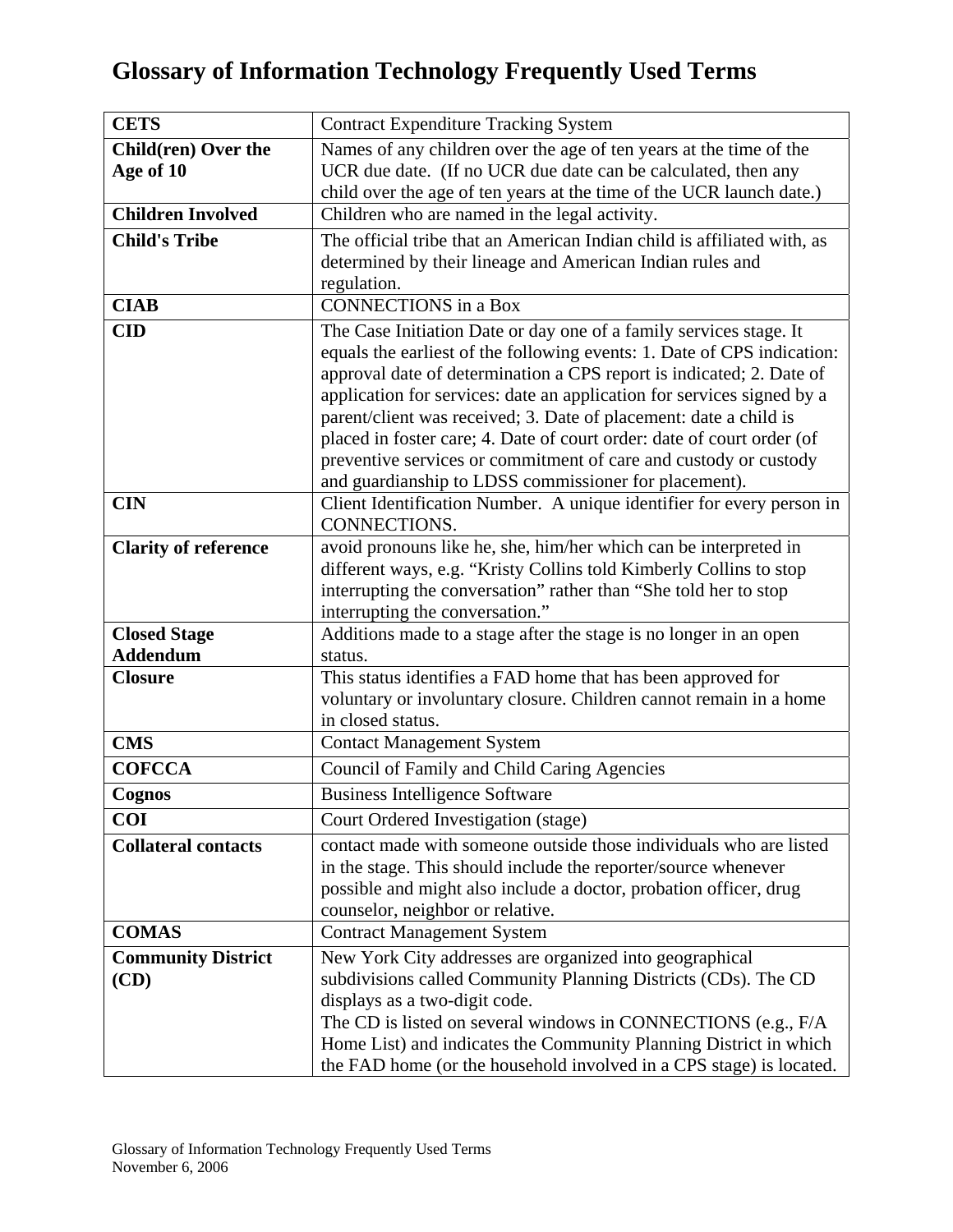| <b>COMP - Event Status</b> | This status type on the Event List indicates that a worker or a                                                                         |
|----------------------------|-----------------------------------------------------------------------------------------------------------------------------------------|
|                            | supervisor has completed a task in CONNECTIONS.                                                                                         |
| <b>Comprehensive FASP</b>  | the second assessment and service plan to be completed after a child                                                                    |
|                            | welfare services case is opened.                                                                                                        |
| <b>Comprehensive UCR</b>   | The assessment and service plan that must be completed by the Case                                                                      |
|                            | Planner and approved by the Case Manager within 90 days of CID.                                                                         |
| <b>Concurrent planning</b> | early identification of an alternative permanency resource for a child                                                                  |
|                            | in foster care while at the same time making efforts to reunify the                                                                     |
|                            | child with her/his parent(s).                                                                                                           |
| Congregate Care -          | The setting of Congregate Care in CONNECTIONS is used to                                                                                |
| <b>Setting</b>             | indicate specific FAD facilities that are not based within a family<br>residence. Congregate Care facilities are created in CONNECTIONS |
|                            | by employees of OCFS. Congregate Care facilities are operated by                                                                        |
|                            | voluntary agencies and local district staff.                                                                                            |
|                            | Congregate Care facilities are identified further by the following                                                                      |
|                            | Facility Types: Group Home, Group Residence, Agency Boarding                                                                            |
|                            | Home, and Institution.                                                                                                                  |
| <b>CONNECTIONS</b>         | New York State's federally required Statewide Automated Child                                                                           |
|                            | Welfare Information System (SACWIS) system that provides OCFS,                                                                          |
|                            | local districts and voluntary agencies with an automated system for                                                                     |
|                            | Child Protective, Preventive, Foster Care and Adoption                                                                                  |
| <b>Contemporaneously</b>   | at the same time, or close to it.                                                                                                       |
| <b>Contract</b>            | Local districts contract with voluntary agencies to arrange for                                                                         |
|                            | specific services (e.g., foster care, preventive, adoption related                                                                      |
|                            | services). This process must be reflected in CONNECTIONS.<br>Local district staff create contract headers in CONNECTIONS to             |
|                            | specify the services being provided by the voluntary agency.                                                                            |
|                            | Contracts for each agency are system-generated when the FAD home                                                                        |
|                            | is created in the CONNECTIONS system. These contracts allow                                                                             |
|                            | CONNECTIONS to interface with BICS vendor files and CCRS                                                                                |
|                            | when updates are made to facilities in CONNECTIONS.                                                                                     |
| <b>Contract Reporter</b>   | Official state announcement of funding opportunities                                                                                    |
| <b>Controlling</b>         | intervening actions taken to control for the immediate health and                                                                       |
| interventions              | safety of the children.                                                                                                                 |
| <b>COS</b>                 | <b>Court Ordered Supervision</b>                                                                                                        |
| <b>Court Outcome</b>       | Disposition or order resulting from legal activity.                                                                                     |
| <b>Court Type</b>          | Classification of court, i.e. Family, Surrogate, Supreme, etc.                                                                          |
| <b>CPI</b>                 | <b>Contract Process Improvement</b>                                                                                                     |
| <b>CPM</b>                 | <b>Child Protective Manager</b>                                                                                                         |
| <b>CPRS</b>                | <b>Child Protective Record Summary</b>                                                                                                  |
| <b>CPS</b>                 | <b>Child Protective Services</b>                                                                                                        |
| <b>CPS Monitor</b>         | CPS caseworker responsible for monitoring services being provided                                                                       |
|                            | by someone other than a CPS worker to a family named in an                                                                              |
|                            | indicated report of child abuse or maltreatment.                                                                                        |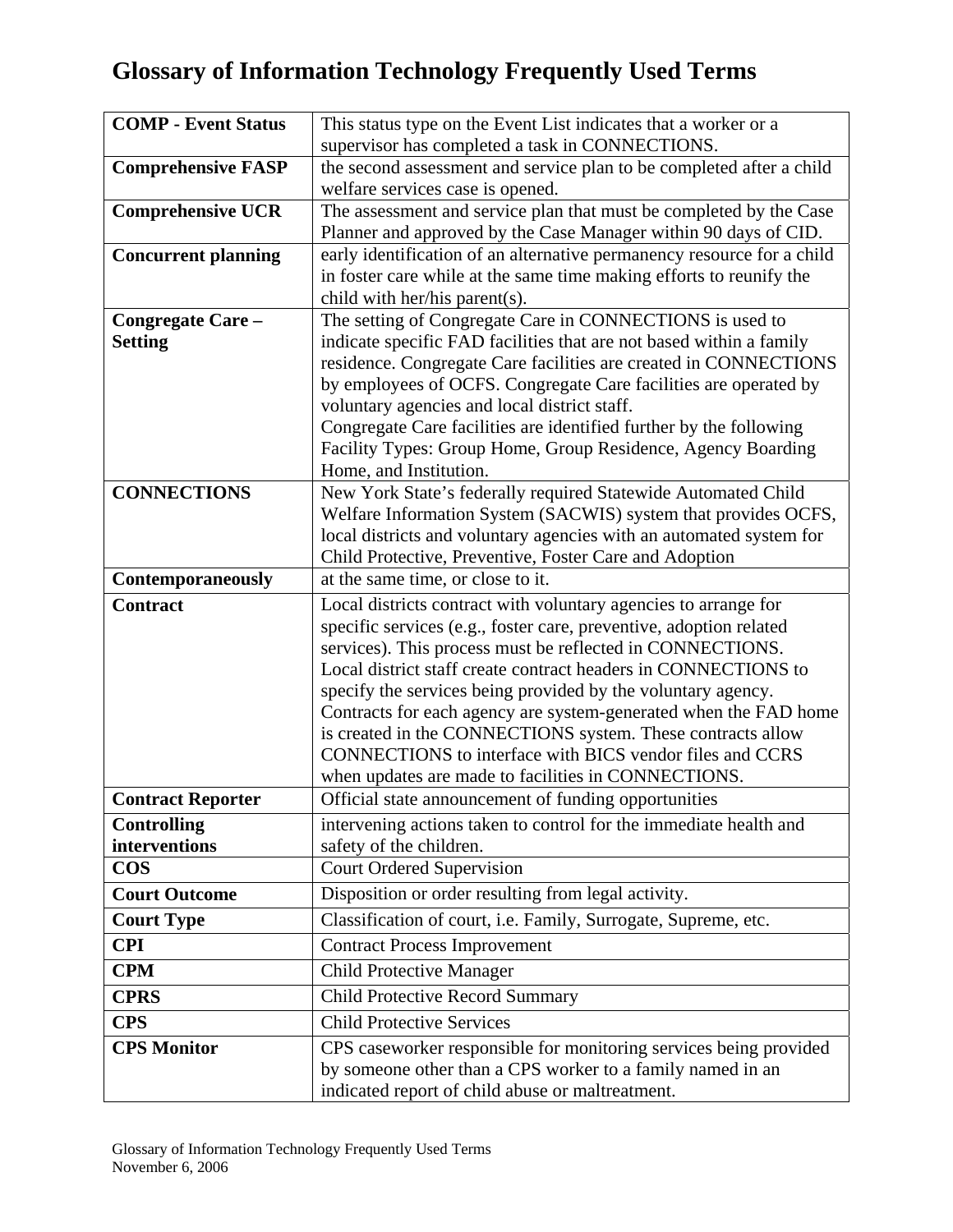| <b>CPS Worker</b>              | LDSS Caseworker responsible for investigating reports of child                      |
|--------------------------------|-------------------------------------------------------------------------------------|
|                                | abuse and maltreatment.                                                             |
| <b>CQC</b>                     | Commission of Quality Care.                                                         |
| <b>Credible evidence</b>       | evidence worthy or capable of belief and the lowest level of evidence               |
|                                | that exists.                                                                        |
| <b>Criminal History -</b>      | This phrase refers to a potential result of the Criminal History                    |
| <b>Discretionary</b>           | Record Check (CHRC). It indicates that the CHRC results list                        |
| <b>Disqualifier</b>            | charges or convictions other than those specifically listed in 18                   |
|                                | NYCRR §443.8(e)(1) and 00 OCFS ADM-4.                                               |
|                                | In this situation, a household resident (other than the potential foster            |
|                                | or adoptive parents) has been charged or convicted of a Category 1                  |
|                                | Crime or Category 2 Crime;                                                          |
|                                | <b>or</b>                                                                           |
|                                | a prospective or certified/approved foster parent or adoptive parent                |
|                                | has been charged or convicted of a Category 2 Crime.                                |
|                                | The district or voluntary agency may exercise some amount of                        |
|                                | judgment in determining whether or not to deny an application or                    |
|                                | revoke an existing certification/approval consistent with the                       |
|                                | standards set forth in Art. 23A of the Corrections Law (see 00 OCFS                 |
| <b>Criminal History -</b>      | $Adm-4$ ).<br>This indicates that an applicant, foster parent, approved or adoptive |
| Presumptive                    | parent has a conviction of one or more "Category 1 Crimes" [see 18                  |
| <b>Disqualifier</b>            | NYCRR §443.8(e)(1) and 00 OCFS ADM-4 for more detail].                              |
| <b>Criminal History</b>        | Authorizing agencies are required to obtain a set of prospective or                 |
| <b>Record Check (CHRC)</b>     | existing foster parent's fingerprints, and those of each person over                |
|                                | the age of 18 (including foster children) currently residing in the                 |
|                                | prospective or existing foster home                                                 |
|                                | These fingerprint cards are sent to OCFS, and then to the Division of               |
|                                | Criminal Justice Services (DCJS). DCJS conducts research on each                    |
|                                | person to determine if he/she has ever been convicted of a crime.                   |
|                                | Results of a CHRC include Presumptive Disqualifier, Discretionary                   |
|                                | Disqualifier, No Record Returned, and Hold in Abeyance (see 18)                     |
|                                | NYCRR 443.8 for more information).                                                  |
| <b>CSMS</b>                    | <b>Child Support Management System</b>                                              |
| <b>Current Role in a Stage</b> | Being assigned as the Primary or Secondary in a stage of a case.                    |
| <b>Custody</b>                 | Formal, legalized responsibility for a child.                                       |
| $\mathbf{CW}$                  | Child Welfare                                                                       |
|                                |                                                                                     |
| <b>CWS</b>                     | Child Welfare Services (stage)                                                      |

#### **D**

| Data as of Date | when data was last brought over from CONNECTIONS into the |
|-----------------|-----------------------------------------------------------|
|                 | Data Warehouse.                                           |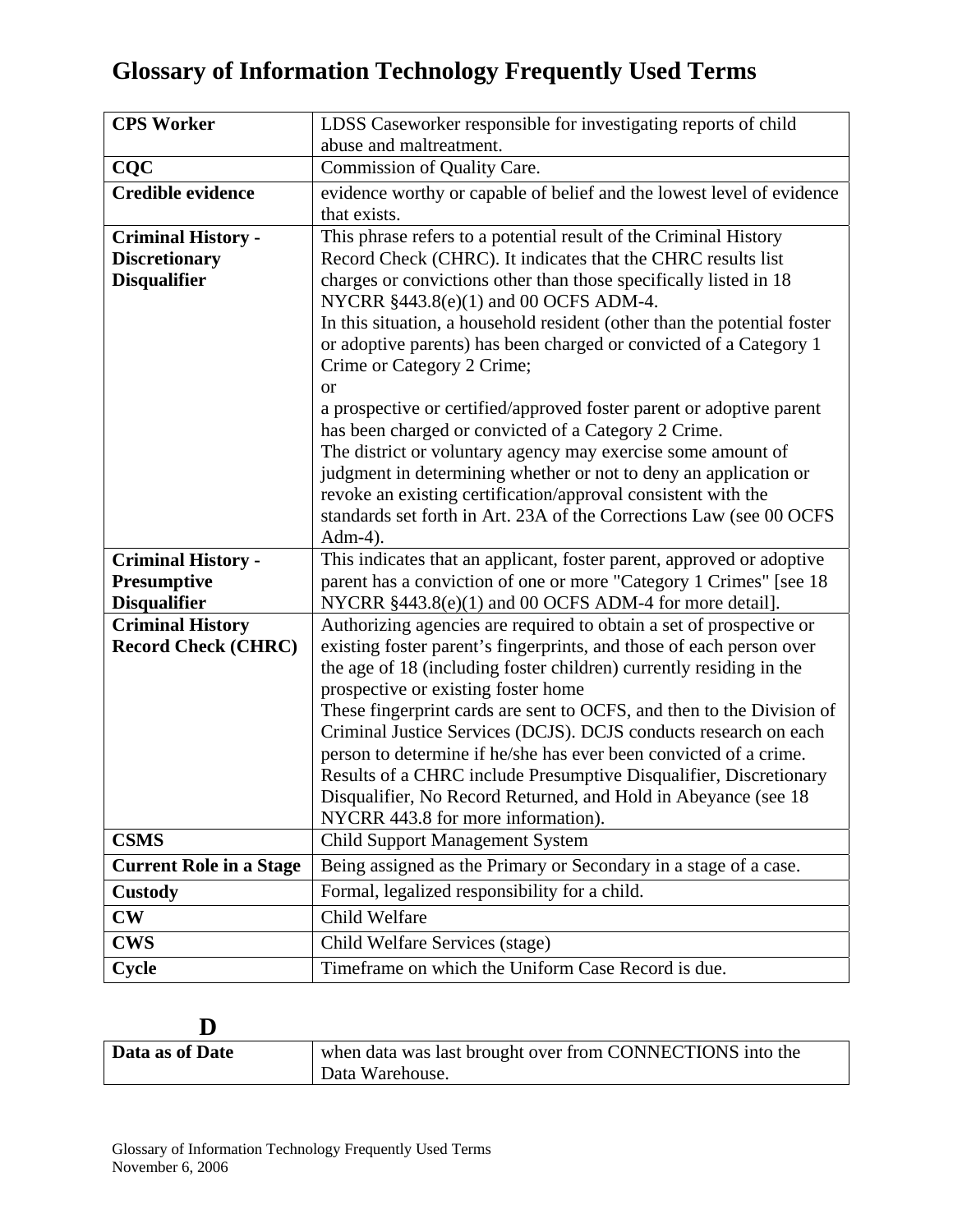| <b>Data Warehouse</b>      | designed to meet the needs of Local District Staff, Voluntary Staff,   |
|----------------------------|------------------------------------------------------------------------|
|                            | Regional and State OCFS staff who need access to management            |
|                            | reports and ad hoc reporting on data in the CONNECTIONS and            |
|                            | legacy systems.                                                        |
| Date of Application for    | Date an application for services, signed by a parent/client, was       |
| <b>Services</b>            | received.                                                              |
| <b>Date of Court Order</b> | Date of court order of preventive services or commitment to custody    |
|                            | or guardianship to LDSS Commissioner for placement.                    |
| Date of Indication =       | Date of the approval of the Investigation conclusion, for an indicated |
| <b>CID</b>                 | and open report.                                                       |
| <b>Date of Placement</b>   | Date a child is placed in foster care.                                 |
| <b>Date of Review</b>      | The date that workers involved in a case and the family meet to        |
|                            | discuss progress.                                                      |
| <b>DDPS</b>                | Division of Development & Prevention Services                          |
| <b>Default BFP</b>         | A collection of Security Attributes that are bundled and can be        |
|                            | assigned as a group to a worker role                                   |
| <b>Default Unit</b>        | A "holding place" for workers until they can be In-Assigned to their   |
|                            | proper units. All workers are initially In-Assigned to one of the      |
|                            | agency's default units. The Security Coordinator moves workers         |
|                            | from default units to their In-Assignments.                            |
| <b>Designee</b>            | The worker who is temporarily assigned the security rights of          |
|                            | another worker.                                                        |
| <b>Details</b>             | The narrative of the Progress Note.                                    |
| <b>Determination</b>       | The outcome of a CPS Investigation, based on whether there was         |
|                            | credible evidence to support the allegations. Either indicated or      |
|                            | unfounded.                                                             |
| <b>DFY</b>                 | Office Type: OCFS Rehabilitative Services.                             |
| <b>Dialog</b>              | A series of windows that work together to capture information or       |
|                            | perform a function.                                                    |
| <b>Directories</b>         | Organized tables of information within CONNECTIONS that can be         |
|                            | searched upon. All staff can view (without a special security profile) |
|                            | the Office, Resource and Staff directories. To access and/or maintain  |
|                            | the Unit Directory requires the appropriate security profile.          |
| <b>Discharge Resource</b>  | The name of non-parent relative or non-relative to whom child in       |
|                            | foster care is planned to be discharged.                               |
| <b>District</b>            | Office Type: Local County Social Services.                             |
| <b>DOB</b>                 | Division of the Budget                                                 |
| <b>Domain Types</b>        | identifies what kind of appointment took place: Physical/Medical,      |
|                            | Dental, Developmental, Mental Health and Substance Abuse. You          |
|                            | can select one or more of these domains for each appointment, but      |
|                            | not all domains can be combined.                                       |
| <b>DPO</b>                 | Designated Payment Office                                              |
| DR                         | <b>Disaster Recovery</b>                                               |
| <b>DRL</b>                 | <b>Domestic Relations Law</b>                                          |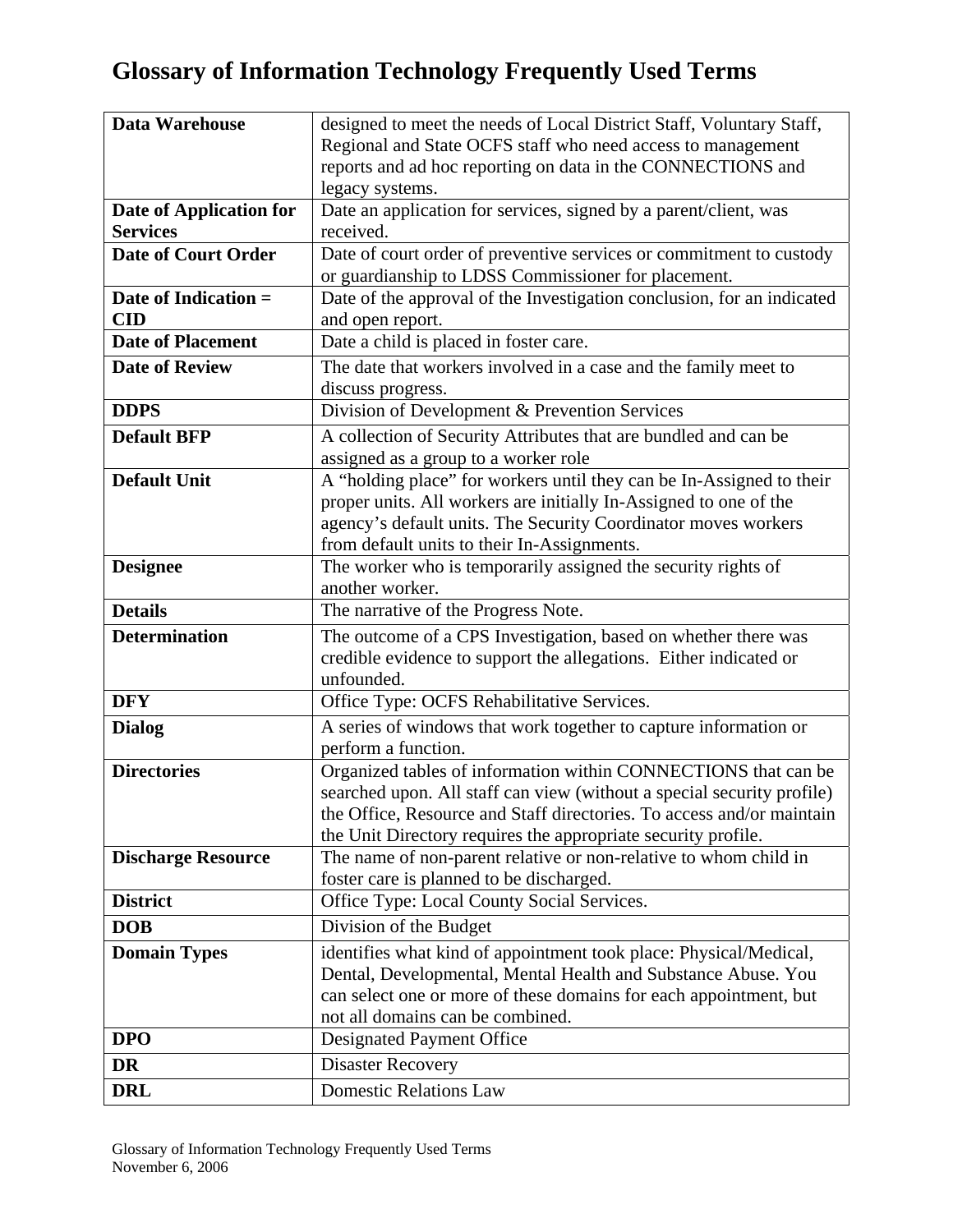| <b>DRS</b>           | Division of Rehabilitation Services (oversees youth in custody of   |
|----------------------|---------------------------------------------------------------------|
|                      | OCFS)                                                               |
| <b>DSS</b>           | Office Type: State OCFS.                                            |
| Due Date for the UCR | The date a UCR is due, as per State regulations. This date is based |
|                      | upon the Case Initiation Date (CID).                                |
| <b>DUP</b>           | Duplicate Report (CPS Intake)                                       |

| تلا                       |                                                                                            |
|---------------------------|--------------------------------------------------------------------------------------------|
| <b>EAF</b>                | <b>Emergency Assistance to Families</b>                                                    |
| <b>EAP</b>                | <b>Employee Assistance Program</b>                                                         |
| <b>Early Intervention</b> | a voluntary program that identifies infants and toddlers with                              |
| Program                   | disabling conditions; evaluates their needs for a range of early                           |
|                           | intervention services; and develops individualized family services                         |
|                           | plans to address such needs. This program was established by the                           |
|                           | NYS Department of Health in compliance with federal CAPTA                                  |
|                           | requirements.                                                                              |
| <b>ECS</b>                | Emergency Children's Services (ACS)                                                        |
| <b>EEO</b>                | <b>Equal Employment Opportunity</b>                                                        |
| <b>EHD</b>                | NYS OFT Enterprise Help Desk                                                               |
| <b>Emergency Status</b>   | This status is used in CONNECTIONS to identify a FAD home                                  |
|                           | created for the purpose of providing board and care on an emergency                        |
|                           | time-limited basis. Such homes are created when a child is removed                         |
|                           | from his/her home and is placed in foster care.                                            |
|                           | A child may be placed in a home in Emergency Status prior to full                          |
|                           | certification/approval of the home. A 24-hour Home Study, and a                            |
|                           | signed statement of caretaker relationship to the child are two of the                     |
|                           | requirements that must be met for a home to be placed in Emergency                         |
| <b>End-Dating Staff</b>   | Status (18 NYCRR 443.7).<br>Entering an end date in the Maintain Staff window to disable a |
|                           | worker's Person ID when that person has left an agency (either                             |
|                           | permanently or temporarily).                                                               |
| <b>Entered By</b>         | The name of the person who entered the note into the system (system                        |
|                           | generated based upon the log-on of the person who is signed onto the                       |
|                           | system.                                                                                    |
| <b>Entry Date</b>         | A system generated date identifying the date the Progress note is                          |
|                           | entered into the system.                                                                   |
| <b>EODD</b>               | Office of Equal Opportunity & Diversity Development                                        |
| <b>E-Rate</b>             | The E-Rate program provides affordable access to                                           |
|                           | telecommunication services for all eligible schools and libraries.                         |
| <b>ESD</b>                | Empire State Development (formerly NYS Department of                                       |
|                           | Commerce)                                                                                  |

**E**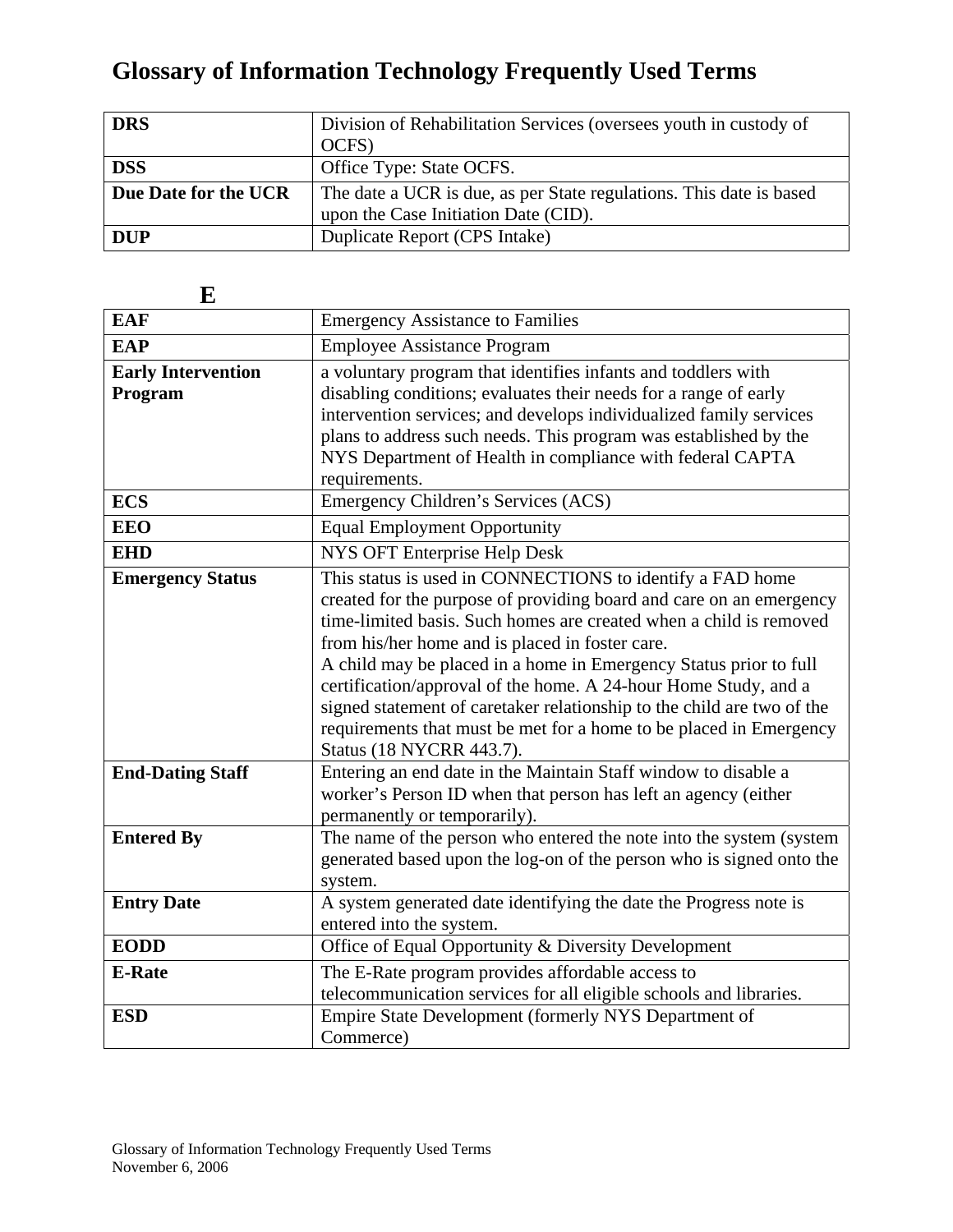| <b>Event</b>              | An event is a stage-related action performed or recorded in             |
|---------------------------|-------------------------------------------------------------------------|
|                           | CONNECTIONS. For example, a change in address, reauthorization          |
|                           | or a new primary assignment is an event. CONNECTIONS generates          |
|                           | events automatically once an individual has completed the               |
|                           | home/stage-related action in the system.                                |
| <b>Event Date</b>         | The date the activity occurred.                                         |
| <b>Event List</b>         | contains a list of CONNECTIONS tasks and case/stage-related             |
|                           | activities that have been completed or are in progress.                 |
| <b>Event Time</b>         | The time the contact occurred.                                          |
| <b>Extended Accepted-</b> | This status is used in CONNECTIONS to identify a FAD home               |
| <b>Active Status</b>      | whose active status (Accepted-Active) has been extended beyond the      |
|                           | one year expiration date due to missing Criminal History Record         |
|                           | Check results.                                                          |
|                           | This type of extension is allowed when a home in Accepted-Active        |
|                           | status is due for Annual Reauthorization. The fingerprint results from  |
|                           | one or more (CHRC) have not been received, but the home has             |
|                           | otherwise met all regulatory requirements.                              |
|                           | Accepted-Active homes can be recertified/reapproved in Extended         |
|                           | Accepted-Active status for four (4) 90-day periods while awaiting       |
|                           | fingerprint results. Since the home was already in Accepted-Active      |
|                           | status, Title IV-E reimbursement is not affected.                       |
|                           | This status is used in CONNECTIONS to identify a FAD home               |
| <b>Extended Emergency</b> |                                                                         |
| <b>Status</b>             | whose active status (Emergency status) has been extended beyond         |
|                           | the initial 90-Day expiration date due to missing Criminal History      |
|                           | Record Check results.                                                   |
|                           | This type of extension is allowed when a home in Emergency status       |
|                           | is within 30 days of being advanced to Accepted-Active status (thus     |
|                           | beginning an annual cycle). In this situation, fingerprint results from |
|                           | the CHRC have not been received but the home has otherwise met          |
|                           | all regulatory requirements.                                            |
|                           | Homes in Emergency status may be extended for three (3) 90-Day          |
|                           | periods (or one year/360 days total).                                   |

| <b>F/A Home Certificate</b> | This Certification to Board or F/A Home Certificate permits an          |
|-----------------------------|-------------------------------------------------------------------------|
|                             | individual (or individuals) to receive reimbursement for providing      |
|                             | foster care services to children in the legal custody of the district.  |
|                             | This certificate is given to the foster parent(s) only after the foster |
|                             | home has met all approval requirements.                                 |
| <b>Facility ID</b>          | An eight digit numeric code identifying a facility where a child is     |
|                             | placed.                                                                 |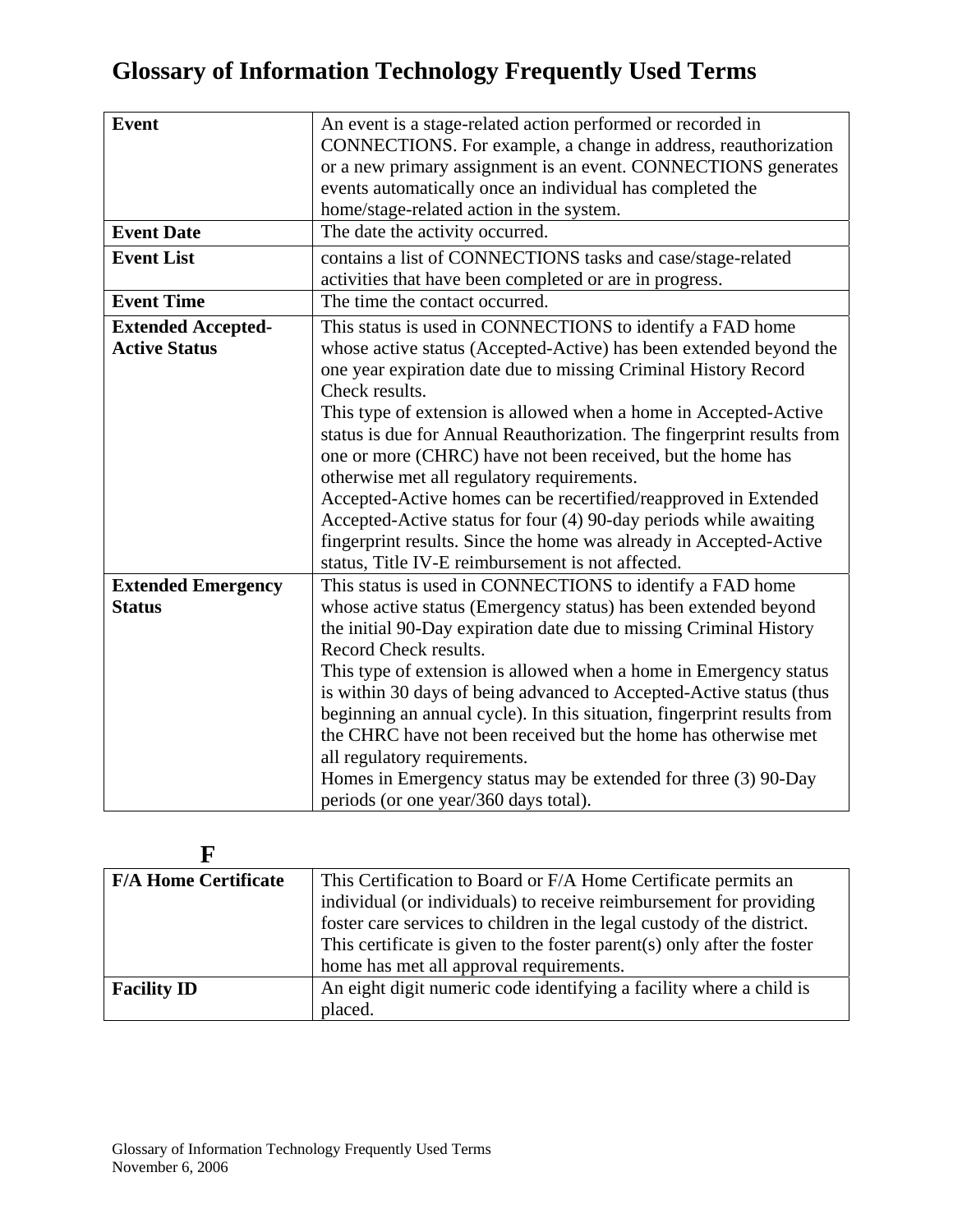| <b>Facility Type</b>          | A Facility Type is dependent upon the Setting of a home, and serves                                                       |
|-------------------------------|---------------------------------------------------------------------------------------------------------------------------|
|                               | to further identify the FAD facility.                                                                                     |
|                               | Example: Choices for the Foster Home Setting include Certified                                                            |
|                               | Foster Home, Foster/Adoptive Home and Approved Relative Foster                                                            |
|                               | Home.                                                                                                                     |
| <b>FAD</b>                    | <b>Foster Adoptive Development (stage)</b>                                                                                |
| <b>FAD</b> checklist          | Found in the FRS (see below), this is a listing of all tasks required                                                     |
|                               | for home certification/approval and recertification/reapproval. It also                                                   |
|                               | includes a listing of casework activities necessary to create a home in                                                   |
|                               | Emergency status.                                                                                                         |
| <b>FADRS</b>                  | <b>FAD Record Summary</b>                                                                                                 |
| <b>Family Activity</b>        | The action(s) or task(s) a family member(s) will undertake to achieve                                                     |
|                               | a desired outcome. The description should include the frequency of                                                        |
|                               | the activity.                                                                                                             |
| <b>Family Involvement</b>     | used to document the amount and nature of the family's input into the                                                     |
| <b>Narrative</b>              | Service Plan, including the family's requests for specific services or                                                    |
|                               | changes to the plan.                                                                                                      |
| <b>Family Issues Type</b>     | Part of the BCFI indicating the types of issues/problematic behaviors                                                     |
|                               | that the family is experiencing/exhibiting during FSI                                                                     |
| <b>Family Relationship</b>    | a CONNECTIONS feature that the worker uses to record and modify                                                           |
| <b>Matrix</b>                 | relationships between individuals within the stage composition.                                                           |
| <b>Family Resource</b>        | A person or external resource that provides support and assistance.                                                       |
| <b>Family Services Face</b>   | a CONNECTIONS output that includes two sections of information:                                                           |
| <b>Sheet</b>                  | The Stage Composition section lists all of the individuals'                                                               |
|                               | demographics and their respective addresses; the Workers                                                                  |
|                               | Information section lists the worker assigned to the stage.                                                               |
| <b>Family Services Intake</b> | the CONNECTIONS stage created for the initiation of child welfare                                                         |
| (FSI)                         | services.                                                                                                                 |
| <b>Family Services Intake</b> | displays information that was recorded in Connections as part of an                                                       |
| <b>Report</b>                 | FSI.                                                                                                                      |
| <b>Family Services Stage</b>  | the CONNECTIONS stage for documenting progress notes and                                                                  |
| (FSS)                         | family assessment and service plans. The FSS is the shell that                                                            |
|                               | contains much of the documentation regarding child welfare                                                                |
|                               | services.                                                                                                                 |
| <b>Family Strength</b>        | Individual or family characteristics that help the family meet life                                                       |
|                               | challenges, handle stress, adapt and grow, and achieve safety,                                                            |
|                               | permanency and well being.                                                                                                |
| <b>Family Strengths,</b>      | A set of scales used to assess a family's strengths, needs and risk of                                                    |
| <b>Needs and Risk Scales</b>  | maltreatment or abuse.                                                                                                    |
| <b>Family/PDR Visitation</b>  | a progress note type identifying a visit between a child(ren) in foster                                                   |
|                               | care and her/his parent or the primary discharge resource.<br>this section of the OCFS CONNECTIONS intranet site contains |
| FAQs                          |                                                                                                                           |
|                               | answers to common CONNECTIONS-related questions from                                                                      |
|                               | workers.                                                                                                                  |
| <b>FAR</b>                    | Finalized Adoption Record (B19) (stage)                                                                                   |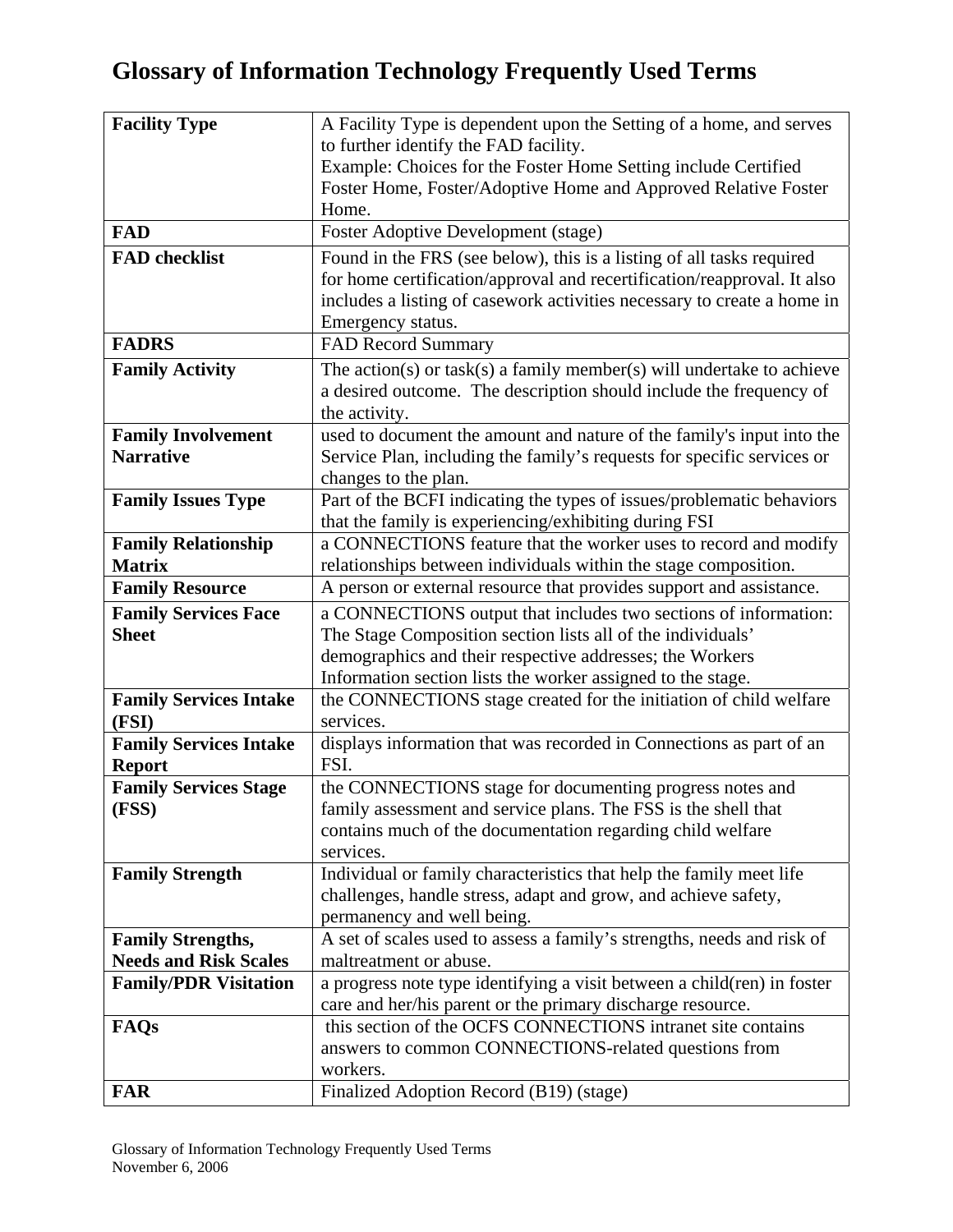| <b>FASP</b>                 | provides a uniform and effective method for workers to document       |
|-----------------------------|-----------------------------------------------------------------------|
|                             | their assessment of family and child functioning, strengths and       |
|                             | needs. These assessments form the basis for determining what          |
|                             | aspects of family functioning need to change in order to support the  |
|                             | desired outcomes. The service plan and an evaluation of the previous  |
|                             | service plan also must be documented in the FASP. FASPs are done      |
|                             | on a periodic basis or whenever key status changes occur during the   |
|                             | life of a case.                                                       |
| <b>FASP Reports</b>         | provide information on Initial, Comprehensive and Reassessment        |
|                             | FASPs.                                                                |
| <b>FASP Status Summary</b>  | a monthly report providing the total number of open FASPs,            |
| report                      | approvals due, on-time approvals and overdue or missed FASPs for      |
|                             | the month selected.                                                   |
| <b>FASPs Due Detail</b>     | a current point-in-time report that provides a listing of all overdue |
| report                      | FASPs, as well as FASPs that are coming due within 30 days.           |
| <b>FBH</b>                  | Foster (Family) Boarding Home                                         |
| <b>FBO</b>                  | Faith-based Organization                                              |
| <b>FCI</b>                  | Foster Care Issues (B18)                                              |
| <b>FFSNR</b>                | Family Strengths, Needs and Risks (B18)                               |
| <b>FHDMS</b>                | <b>Fair Hearing Decision Management System</b>                        |
| <b>Focus</b>                | A family member listed in the case comp, who was the topic of the     |
|                             | contact. This individual may or may not have been present at the      |
|                             | contact.                                                              |
| <b>FOI</b>                  | Freedom of Information                                                |
| <b>Foster and Adoptive</b>  | The Foster and Adoptive Home Record Summary (FRS) provides a          |
| <b>Home Record</b>          | comprehensive view of the FAD information you record in               |
| <b>Summary (FRS)</b>        | CONNECTIONS. This is accomplished through the use of a single,        |
|                             | multi-tabbed window that allows you to access, view, and print FAD    |
|                             | home information easily. This multi-tabbed window is organized to     |
|                             | be consistent with the existing foster/adoptive home development      |
|                             | process. You may record comments and contact notes at appropriate     |
|                             | points throughout this process.                                       |
|                             | The FRS is frozen upon approval by a supervisor. Historical           |
|                             | information can be viewed by accessing the frozen FRS via the         |
|                             | Event List.                                                           |
| <b>Foster Boarding Home</b> | A Foster Boarding Home is defined as "a residence owned, leased or    |
|                             | otherwise under the control of a single person or family who has      |
|                             | been certified or approved by an authorized agency to care for not    |
|                             | more than six children" [18 NYCRR $§$ 443.1(j)].                      |
|                             | Foster homes created on an Emergency basis is discussed in Module     |
|                             | 19: Emergency Certified or Approved Foster Homes. Refer to            |
|                             | Module 20: Certification and Approval of Adoptive Homes for           |
|                             | information about the certification and approval of Adoptive Homes.   |
| <b>Foster Care</b>          | A placement wherein a child has been legally placed in the care and   |
|                             | custody of the local Commissioner of Social Services.                 |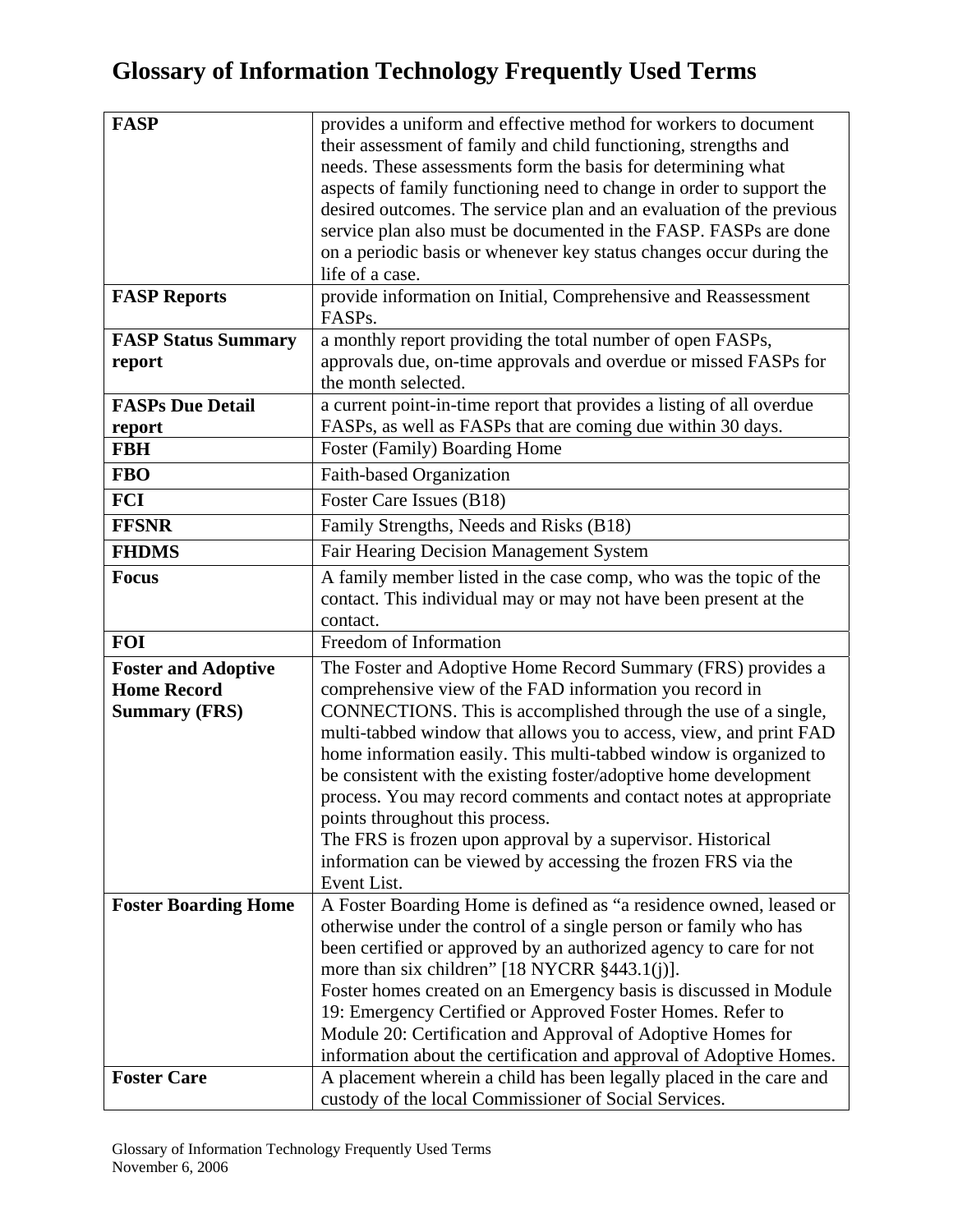| <b>Foster Home - Setting</b> | The Setting of "Foster Home" is used in CONNECTIONS to identify   |
|------------------------------|-------------------------------------------------------------------|
|                              | a FAD home currently providing foster care and/or pre-adoptive    |
|                              | services. These homes receive Foster Care payment.                |
|                              | The Facility Types listed below are found on the F/A Home License |
|                              | window and are used to further identify the type of FAD home.     |
|                              | Certified Foster Home, Approved Relative Foster Home, and         |
|                              | Certified Foster/Adoptive Home.                                   |
| <b>Foster Parents</b>        | Persons who have been certified or approved by an authorized      |
|                              | agency to care for children in the custody of the Commissioner of |
|                              | Social Services and who receive payment for the care of such      |
|                              | children.                                                         |
| <b>FPLS</b>                  | <b>Federal Parent Locator Service</b>                             |
| <b>FPO</b>                   | For-Profit Organization                                           |

| <b>GIC</b>      | Geographic Information Center                                                                    |
|-----------------|--------------------------------------------------------------------------------------------------|
| <b>Glossary</b> | a list of CONNECTIONS/child welfare related terms and their<br>definition in alphabetical order. |

| Н                             |                                                                       |
|-------------------------------|-----------------------------------------------------------------------|
| <b>Health Specialist</b>      | local district and voluntary agency staff who are not assigned a role |
|                               | in a stage.                                                           |
| <b>Help on Narratives</b>     | The Help on Narratives button (found on the FRS) allows you to        |
|                               | access help information for the Home Study and Annual                 |
|                               | Reauthorization documents. When the Help on Narratives button is      |
|                               | selected while in the Home Study or Annual Reauthorization tabs,      |
|                               | help information about that document will immediately display.        |
|                               | Clicking on the button while on any other tab will open an index of   |
|                               | help topics relating to these narratives.                             |
| <b>Historical Role</b>        | The role in a stage accorded a worker if the worker was the Primary   |
|                               | or Secondary worker at the time a stage was closed.                   |
| <b>History of One or More</b> | This phrase refers to a potential result of the Criminal History      |
| <b>Crimes</b>                 | Record Check (CHRC). It indicates that a prospective foster or        |
|                               | adoptive parent has been convicted of one or more felony or           |
|                               | misdemeanor crimes. This result is further identified as either       |
|                               | Criminal History - Presumptive Disqualifier or Criminal History -     |
|                               | Discretionary Disqualifier.                                           |
| <b>Hold in Abeyance</b>       | A result of a Criminal History Record Check (CRHC) that indicates     |
|                               | an individual has been charged with a crime, however the charge has   |
|                               | not been fully resolved.                                              |
| Home                          | The actual residence (address) in which the children live or were     |
|                               | residing in, at the time of the CPS report.                           |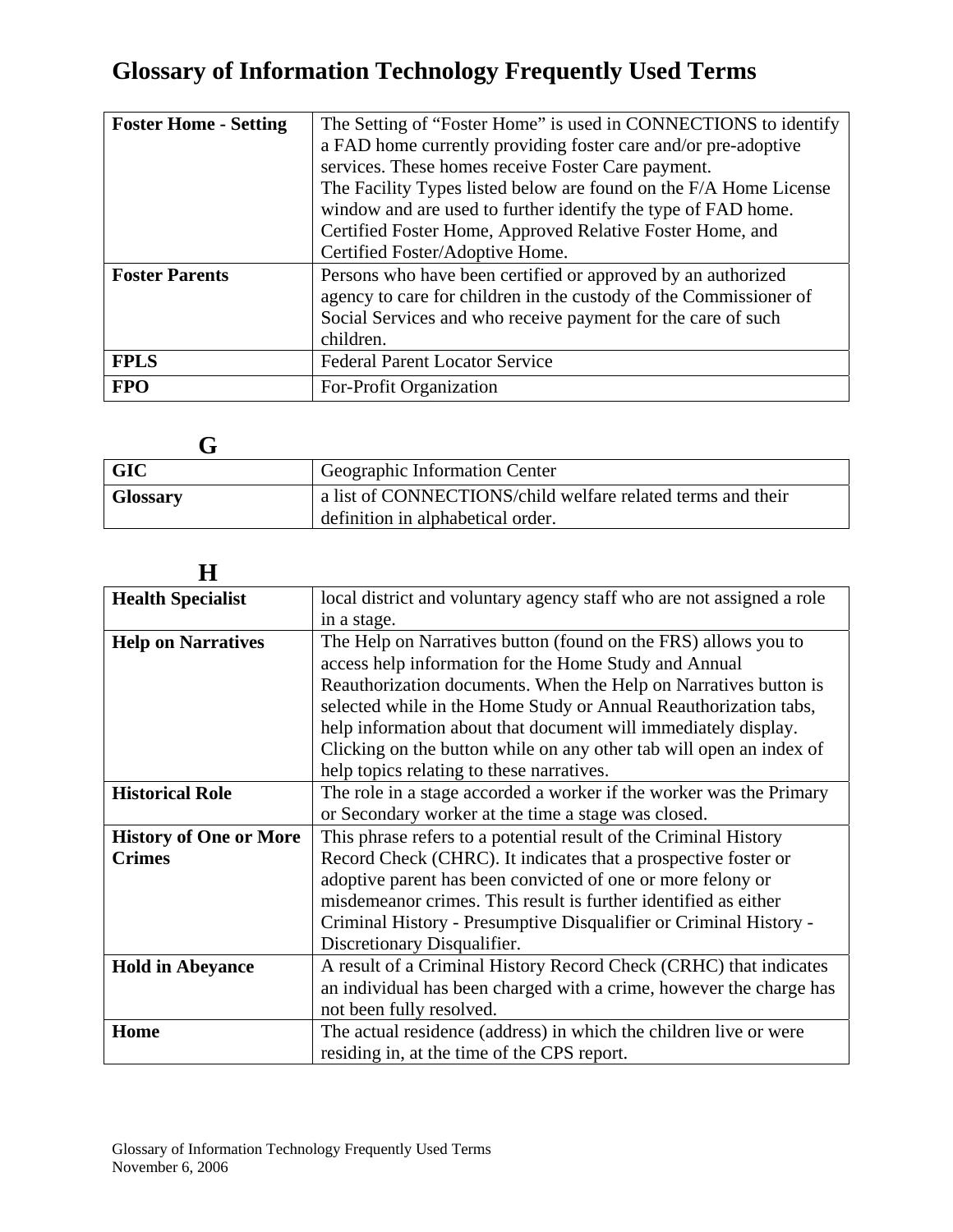| Home                          | New York State Foster Care regulations allow homes already in an        |
|-------------------------------|-------------------------------------------------------------------------|
| <b>Certification/Approval</b> | active status (either Emergency or Accepted-Active status) to have      |
| <b>Extensions</b>             | their status extended beyond their expiration date. Extensions are      |
|                               | allowed when all certification/approval and recertification/reapproval  |
|                               | requirements have been met, but the results of one or more Criminal     |
|                               | History Record Checks (CHRC) have not been received. In                 |
|                               | CONNECTIONS, this means that all Date Card Sent fields have             |
|                               | been completed on the Person Detail FA window, but one or more of       |
|                               | the Date Results Received fields remains blank. The Fingerprint         |
|                               | Extension checkbox on the F/A Home License window must be               |
|                               | selected for the extension to be recognized by CONNECTIONS.             |
| <b>Home Study</b>             | An Initial Home Study narrative documents the first assessment of a     |
| (Initial and Interim)         | home as part of the preparation for certification or approval of a      |
|                               | potential foster or adoptive placement. See 18 NYCRR Part 443 for       |
|                               | specific instructions on items included in a Home Study narrative.      |
|                               | An Interim Home Study is a reassessment of the home and an              |
|                               | updating of the home information due to changes that occur during       |
|                               | the annual certificate/approval period (such as foster parent marriage  |
|                               | or divorce).                                                            |
|                               | The foster parent's ability to continue providing foster care services  |
|                               | is assessed, with consideration given to the impact that the status     |
|                               | change has on the foster home.                                          |
| Household                     | For purposes of the Risk Assessment, household constellation            |
| <b>Constellation</b>          | consists of all persons named in the CPS report, including but not      |
|                               | limited to all persons residing in the children's home at the time of   |
|                               | the report; any person who has some child care responsibility or        |
|                               | frequent contact with the child(ren) and assumes a caretaker role (i.e. |
|                               | a parent with weekend visitation or a relative who cares for the        |
|                               | children daily while the parent(s) work; any child(ren) in foster care  |
|                               | with a Permanency Planning Goal of "return home" and any                |
|                               | child(ren) who has runaway or is temporarily in another living          |
|                               | situation (i.e. with relatives, in a youth facility or in a hospital or |
|                               | residential treatment facility), but whom is expected to return home.   |
| <b>How-Tos</b>                | a section on the OCFS CONNECTIONS intranet site containing              |
|                               | recommendations, tips and noteworthy points for completing various      |
|                               | CONNECTIONS procedures.                                                 |
| <b>HPF</b>                    | <b>High Priority Factor (NYC)</b>                                       |
| <b>HPO</b>                    | <b>High Performance Organization</b>                                    |
| <b>HR</b>                     | Human Resources                                                         |
| <b>HRIS</b>                   | Human Resources Information System                                      |
| <b>HSEN</b>                   | Human Services Enterprise Network                                       |

| <b>I&amp;R</b> Action Type | A listing of actions taken during an I&R. |
|----------------------------|-------------------------------------------|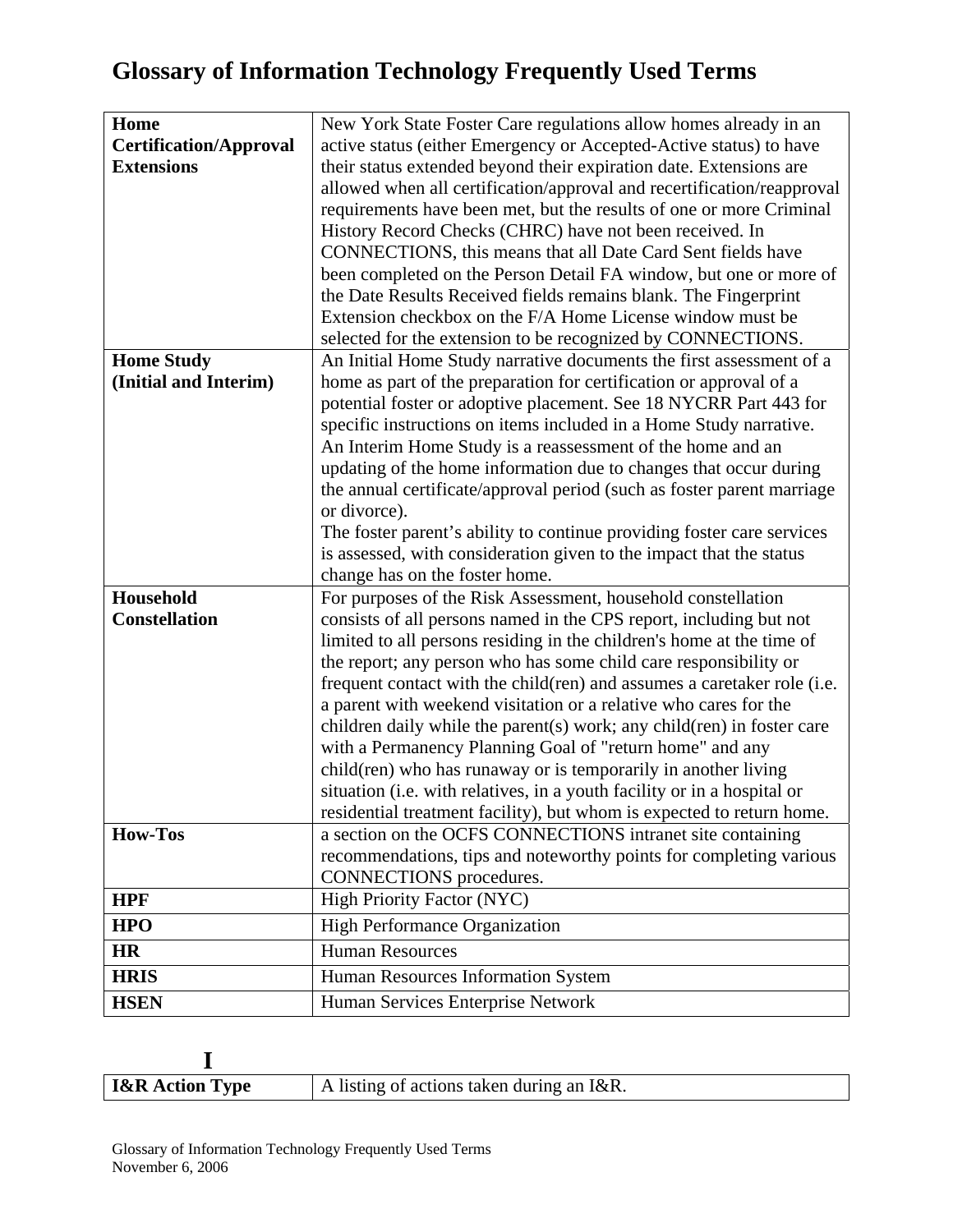| <b>I&amp;R Service Type</b>   | A listing of general DSS and other related social services and                                                                                                                                                                                                                                                                                                                                                                                                                                                                                      |
|-------------------------------|-----------------------------------------------------------------------------------------------------------------------------------------------------------------------------------------------------------------------------------------------------------------------------------------------------------------------------------------------------------------------------------------------------------------------------------------------------------------------------------------------------------------------------------------------------|
|                               | programs.                                                                                                                                                                                                                                                                                                                                                                                                                                                                                                                                           |
| <b>IAB</b>                    | <b>Institutional Abuse (CPS)</b>                                                                                                                                                                                                                                                                                                                                                                                                                                                                                                                    |
| <b>ICPC</b>                   | Interstate Compact on the Placement of Children                                                                                                                                                                                                                                                                                                                                                                                                                                                                                                     |
| <b>ICWA</b>                   | Indian Child Welfare Act (federal)                                                                                                                                                                                                                                                                                                                                                                                                                                                                                                                  |
| <b>Identification Numbers</b> | Caseworkers use a variety of numbers to assist in the identification<br>of person and home information that is stored in CONNECTIONS<br>and in the External Foster Home Case Record. Examples of<br>Identification Numbers include: Vendor ID Number and Resource<br>ID Number.                                                                                                                                                                                                                                                                     |
| <b>IFB</b>                    | Invitation for Bid(s)                                                                                                                                                                                                                                                                                                                                                                                                                                                                                                                               |
| <b>Implied relationship</b>   | a relationship that can be deduced from a previously recorded<br>relationship on the Family Relationship Matrix. For example, if Jean<br>is the mother of William, the implied relationship is that William is<br>the child of Jean; also called a "reciprocal relationship." An implied<br>relationship is not automatically created if you select the child first<br>when creating the relationship. It's suggested that you always select<br>the oldest person first and relate those in the Person One list to those<br>in the Person Two list. |
| <b>Implied role</b>           | when a stage you are working on shares a person in common with<br>another case, you are given an implied role in the related case and<br>will be able to view information on the related case, but not modify<br>it. This is available only to staff in local districts (with the<br>appropriate Business Function).                                                                                                                                                                                                                                |
| <b>In Process UCR</b>         | A launched UCR in which some data has been saved, but which has<br>not yet been submitted for approval.                                                                                                                                                                                                                                                                                                                                                                                                                                             |
| <b>In Sequence UCR</b>        | A UCR that was approved in the defined order of assessment cycles<br>required by OCFS regulation 18 NYCRR 428 (i.e., Initial,<br>Comprehensive, Reassessment by due date).                                                                                                                                                                                                                                                                                                                                                                          |
| <b>Inactive O&amp;A Block</b> | An Outcome and Activity block with a status of achieved or<br>discontinued.                                                                                                                                                                                                                                                                                                                                                                                                                                                                         |
| <b>In-Assignment</b>          | The formal placement of a worker into a unit. Each worker is In-<br>Assigned to only one unit.                                                                                                                                                                                                                                                                                                                                                                                                                                                      |
| <b>Incomplete UCR</b>         | A UCR that was started (some data saved in it), but never submitted<br>for approval. The system will close and mark a Pending or In-<br>Process UCR as Incomplete when it is 12 months past its due date or<br>if a user launches a 3rd consecutive UCR and it has the earlier due<br>date of the 2 already open UCRs. If no CID exists, a UCR will be<br>marked as Incomplete 12 months from its launch date.                                                                                                                                      |
| <b>Independent Living</b>     | A Permanency Planning Goal for an adolescent that signifies a child<br>will be able to live independently once adulthood is reached. Also<br>used to note programs that teach children skills to be able to live<br>independently.                                                                                                                                                                                                                                                                                                                  |
| <b>Indicated</b>              | there is some credible evidence of child abuse or maltreatment<br>neglect (at least one allegation is substantiated).                                                                                                                                                                                                                                                                                                                                                                                                                               |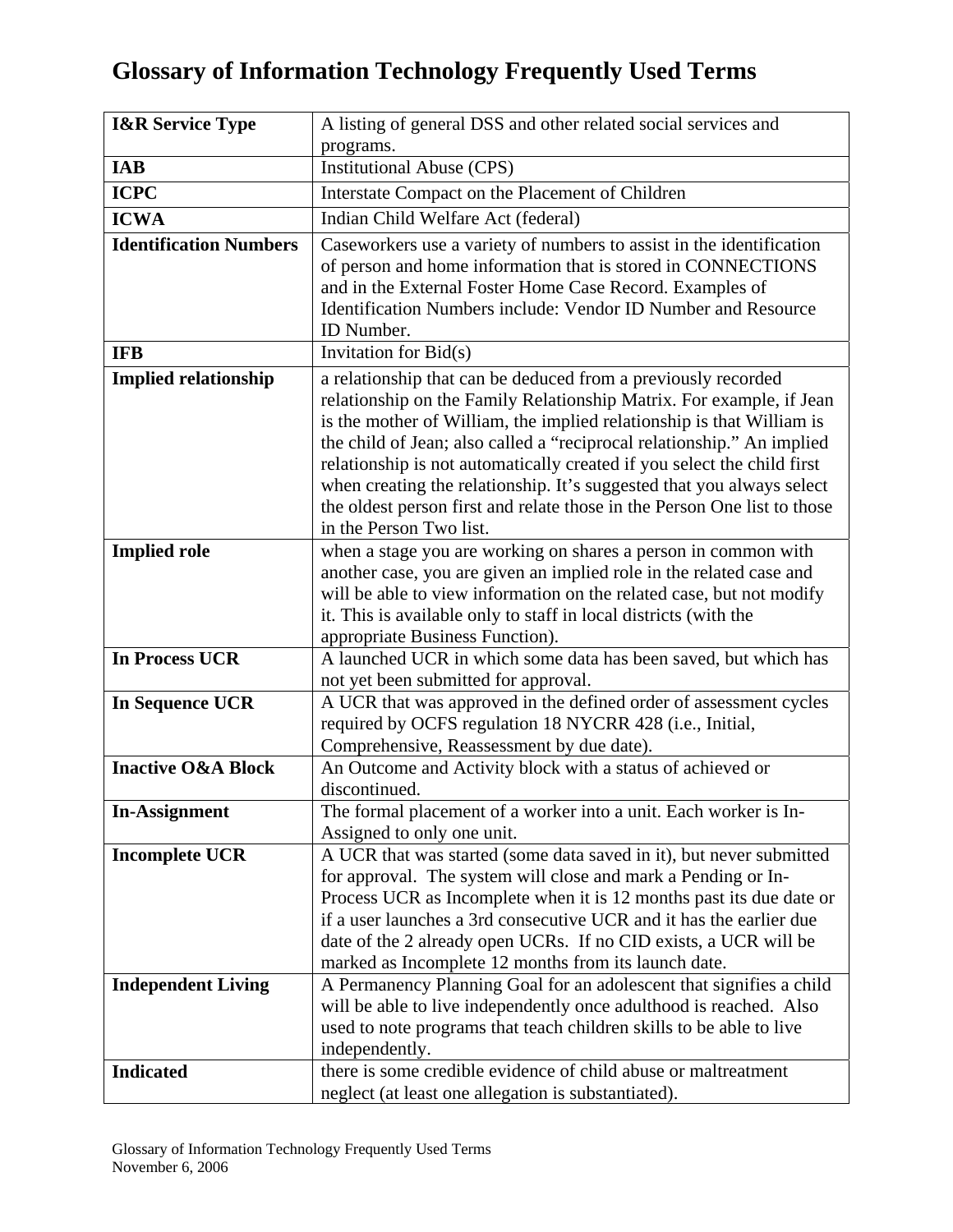| <b>Individual Report of</b> | contains a comprehensive cross-reference history for each person                  |
|-----------------------------|-----------------------------------------------------------------------------------|
| Involvement(IRI)            | listed in the associated Intake Report, as well as current information.           |
|                             | This includes all reports under investigation, as well as indicated and           |
|                             | unfounded CPS reports.                                                            |
| <b>INF</b>                  | <b>Informational Letter</b>                                                       |
| <b>Information and</b>      | Information and referral allow a worker to record the time and effort             |
| Referral $(I&R)$            | spent on communicating with people who are asking for information                 |
|                             | on services and are not to be opened as a FSI.                                    |
| <b>INI</b>                  | Initial Report (CPS)                                                              |
| <b>Initial FASP</b>         | the first assessment and service plan to be completed after a child               |
|                             | welfare services case is opened.                                                  |
| <b>Initial UCR</b>          | The first Assessment and Service Plan that must be completed by the               |
|                             | Case Planner and approved by the Case Manager within 30 days of                   |
|                             | CID, except for open indicated child abuse and maltreatment cases                 |
|                             | which is due 7 days after the approval of the Investigation                       |
|                             | Conclusion.                                                                       |
| <b>In-process FASP</b>      | work has begun on the FASP, but it has not yet been submitted for                 |
|                             | approval.                                                                         |
| <b>Inquiry</b>              | This term refers to the status given a FAD home by                                |
|                             | CONNECTIONS when it is first opened or reopened for the purpose                   |
|                             | of recording an inquiry by the applicant(s).                                      |
| Intake (INT)                | The Intake (INT) stage of service allows workers at the State Central             |
|                             | Register to record calls regarding alleged abuse and/or maltreatment              |
|                             | of children. Each report is recorded in the Intake stage and sent                 |
|                             | electronically (via CONNECTIONS) to the appropriate local                         |
|                             | Department of Social Service. Child Protective Service workers will               |
|                             | investigate the allegations and assess the safety of the children in the<br>home. |
| <b>Intake Report</b>        | contains the details of the reported incident gathered from the                   |
|                             | reporter by the State Central Register (SCR) at the time of the CPS               |
|                             | intake.                                                                           |
| <b>Intake Source</b>        | The person supplying information during a FSI.                                    |
| <b>Intake Source</b>        | Demographic information related to the Intake Source.                             |
| <b>Information</b>          |                                                                                   |
| <b>Intake Source Type</b>   | A listing of descriptors related to the person who is the source of the           |
|                             | information for intake.                                                           |
| <b>Intranet</b>             | a private computer network operated by a single organization and                  |
|                             | protected by security measures that prevent unauthorized users from               |
|                             | accessing it (e.g., the OCFS CONNECTIONS intranet site).                          |
| <b>Investigation (INV)</b>  | The Investigation (INV) stage of service allows local Child                       |
|                             | Protective Service workers to document their investigation into                   |
|                             | allegations of abuse and/or maltreatment of children in New York                  |
|                             | State.                                                                            |
| <b>IRI</b>                  | Individual Report Involvement (CPS)                                               |
| IT                          | <b>Information Technology</b>                                                     |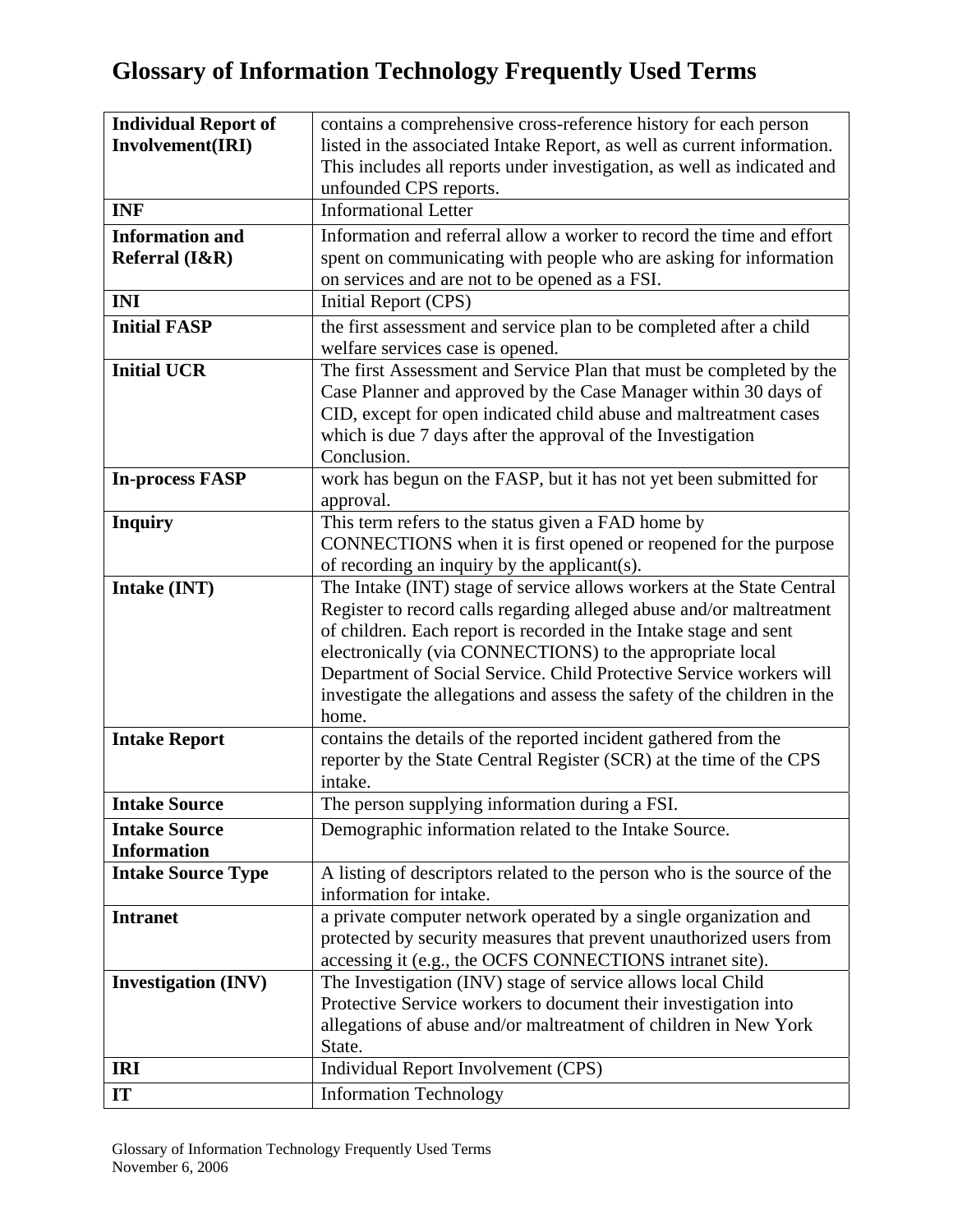| J                                           |                                                                                                                                                                                                                                                 |
|---------------------------------------------|-------------------------------------------------------------------------------------------------------------------------------------------------------------------------------------------------------------------------------------------------|
| JD                                          | Juvenile Delinquent (Article 3)                                                                                                                                                                                                                 |
| <b>Job Aids</b>                             | a document that provides context and system information about<br>specific areas and/or functions in CONNECTIONS. These<br>documents may or may not be build-specific (e.g., changes<br>implemented in an update or enhancement to CONNECTIONS). |
| <b>Job Type</b>                             | A combination of Program area (Foster care, CPS) and staff type<br>(Case worker, supervisor) that will be used as a basis to assign<br>default security Business Function Profiles.                                                             |
| <b>Job-Type Business</b><br><b>Function</b> | A collection of Security Attributes forming a single Business<br>Function designed to meet the basic access requirements of a<br>particular type of worker: CPS worker, CPS supervisor, FAD<br>worker, or FAD supervisor.                       |

| <b>KEW</b>       | Knowledge Exchange Workshops                                                                                                                                                  |
|------------------|-------------------------------------------------------------------------------------------------------------------------------------------------------------------------------|
| <b>Key Dates</b> | Specific dates associated with ASFA timelines, which are critical for<br>caseworkers to be cognizant of in order to take required actions<br>within the required time frames. |

| <b>LAN</b>                                            | <b>Local Area Network</b>                                                                                                                                                                                                                                                                                                                       |
|-------------------------------------------------------|-------------------------------------------------------------------------------------------------------------------------------------------------------------------------------------------------------------------------------------------------------------------------------------------------------------------------------------------------|
| Late UCR                                              | A UCR that has not been approved by its due date. An In Process<br>late UCR becomes marked as an Out Of Sequence UCR if it is<br>approved after the next In Sequence UCR is approved. If a late UCR<br>is not launched by the time the next In Sequence UCR is approved, it<br>is marked as a Missed UCR and can no longer be launched.         |
| Launching a UCR                                       | The first time a specific UCR is opened (Initial, Comprehensive or<br>Reassessment) and saved.                                                                                                                                                                                                                                                  |
| <b>LCM</b>                                            | <b>Local Commissioner Memorandums</b>                                                                                                                                                                                                                                                                                                           |
| <b>LDM</b>                                            | <b>Local Data Maintenance</b>                                                                                                                                                                                                                                                                                                                   |
| <b>LDSS: Local District</b><br><b>Social Services</b> | The local government agency that provides and oversees child<br>protective, foster care, preventive and other services to children and<br>families within that area.                                                                                                                                                                            |
| Legal                                                 | Office of Counsel/Division of Legal Affairs                                                                                                                                                                                                                                                                                                     |
| <b>Legal Event</b>                                    | Description of the legal activity, i.e. Petition, Hearing, Appeal,<br>Agreement, etc.                                                                                                                                                                                                                                                           |
| <b>Legal Event Date</b>                               | Date court hearing or other legal activity took place.                                                                                                                                                                                                                                                                                          |
| <b>Legal Name</b>                                     | Located in the Home Demographics window, this field indicates the<br>official name of the facility. A Legal Name must be recorded to<br>identify Foster and Adoptive homes and Congregate Care facilities.<br>It is recommended that this field be used to record both foster parent<br>names in the following format: Smith, Joan/Smith, John. |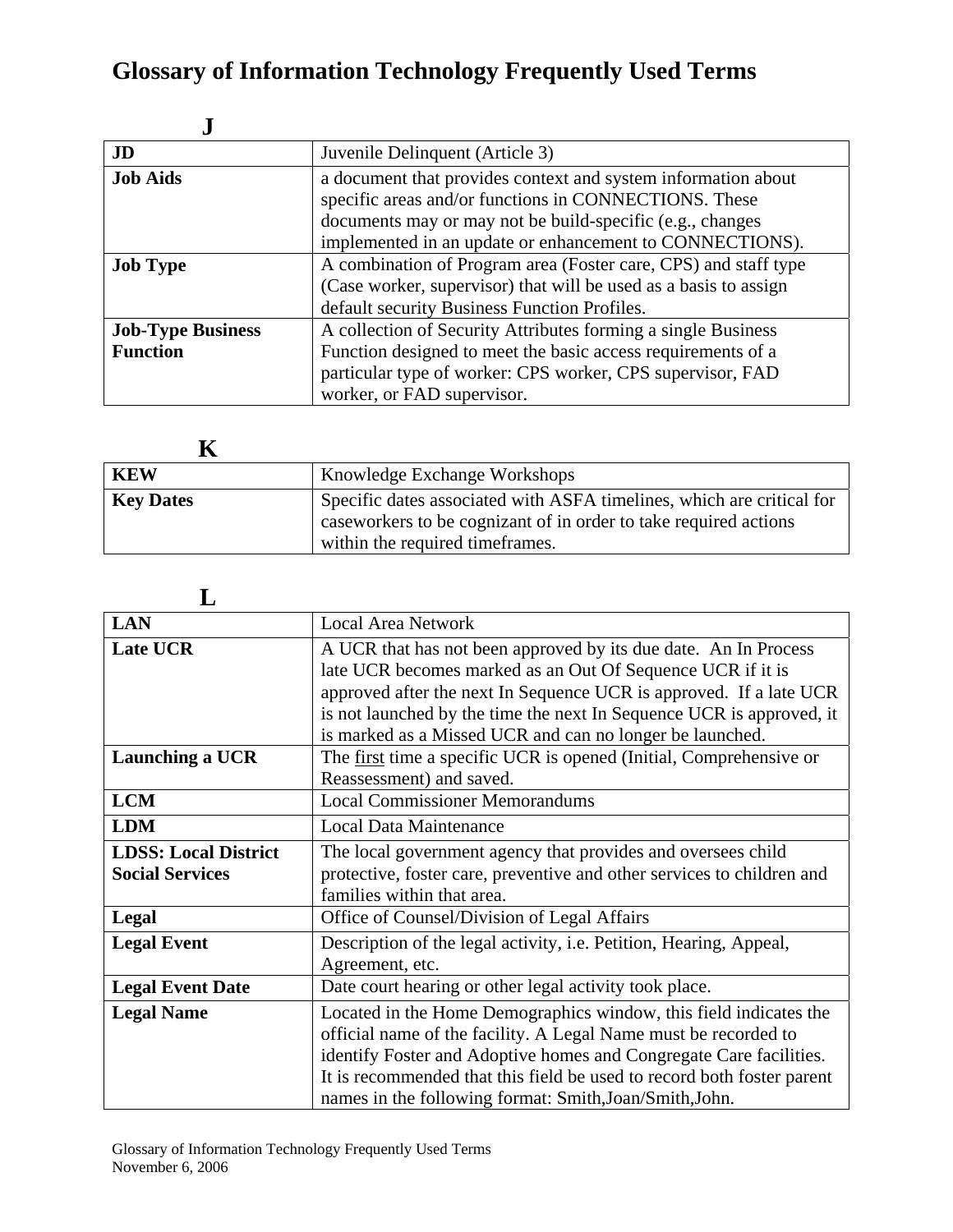| <b>Legal Type</b>         | Article of law to which a legal event applies.                                                                                                                                                                |
|---------------------------|---------------------------------------------------------------------------------------------------------------------------------------------------------------------------------------------------------------|
| <b>Legally sealed</b>     | an unfounded CPS report made to the SCR on or after 2/12/1996.                                                                                                                                                |
| <b>Level of Placement</b> | The level of supervision, structure and proximity to a home in which<br>a child is placed in foster care. From lowest level to highest, they are<br>foster home, group home, group residence and institution. |
| <b>Level RAS</b>          | Remote Access Server (Dial-In) Services                                                                                                                                                                       |
| Location                  | A description of where the contact took place.                                                                                                                                                                |
| <b>LOD</b>                | Level of Difficulty (Special/Exceptional rate)                                                                                                                                                                |

| <b>M/WBE</b>                                           | Minority and Women-Owned Business Enterprise                                                                                                                                                                                                                                                                                                                                                                                                                |
|--------------------------------------------------------|-------------------------------------------------------------------------------------------------------------------------------------------------------------------------------------------------------------------------------------------------------------------------------------------------------------------------------------------------------------------------------------------------------------------------------------------------------------|
| <b>MA</b>                                              | Medical Assistance/Medicaid                                                                                                                                                                                                                                                                                                                                                                                                                                 |
| <b>MAINT HEALTH</b>                                    | workers with this Business Function have the ability to view or<br>maintain health services information for any tracked child for which<br>their district/agency has responsibility without having a role in the<br>child's case.                                                                                                                                                                                                                           |
| <b>Maintain</b>                                        | The process of adding, modifying, or deleting data.                                                                                                                                                                                                                                                                                                                                                                                                         |
| <b>Maintain Access</b>                                 | The ability to add, modify, update, delete, or otherwise manage<br>information in CONNECTIONS.                                                                                                                                                                                                                                                                                                                                                              |
| <b>Maintain Primary</b><br><b>Address/Phone</b>        | contains primary address and phone information for each individual<br>in the family.                                                                                                                                                                                                                                                                                                                                                                        |
| <b>Maintainer</b>                                      | Staff members with security rights to maintain the staff members, in<br>their own office, in CONNECTIONS.                                                                                                                                                                                                                                                                                                                                                   |
| <b>Manager</b>                                         | A unit member whose level exceeds the Supervisor's.                                                                                                                                                                                                                                                                                                                                                                                                         |
| <b>Mandated Preventive</b><br><b>Services</b>          | supportive and rehabilitative services provided to children and their<br>families for the purpose of averting the disruption of a family that<br>will or could result in placement (or replacement) of a child into<br>foster care. Such services are considered "mandated" when they are<br>to avert imminent foster care placement. These services can also be<br>provided to enable a child to return home from foster care earlier<br>than anticipated. |
| <b>Mandatory Functioning</b><br>by Local District Edit | Method by which the Local District or Agency can decide if certain<br>functionality must be completed by their workers.                                                                                                                                                                                                                                                                                                                                     |
| <b>Matrix</b><br><b>MAPP</b>                           | Model Approach to Parenting Program (FAD)                                                                                                                                                                                                                                                                                                                                                                                                                   |
| <b>Medicaid status</b>                                 | values derived from WMS, and each child in the Child List has one<br>and only one status. Pending: to date there has been no Medicaid<br>eligibility determined for the child. Ineligible: child was determined<br>as not eligible for Medicaid. Eligible-Roster: eligible for Medicaid;<br>child's name is on a voluntary agency roster list. Eligible-Card: child<br>is eligible for Medicaid and has Common Benefits Issuance Card<br>(CBIC).            |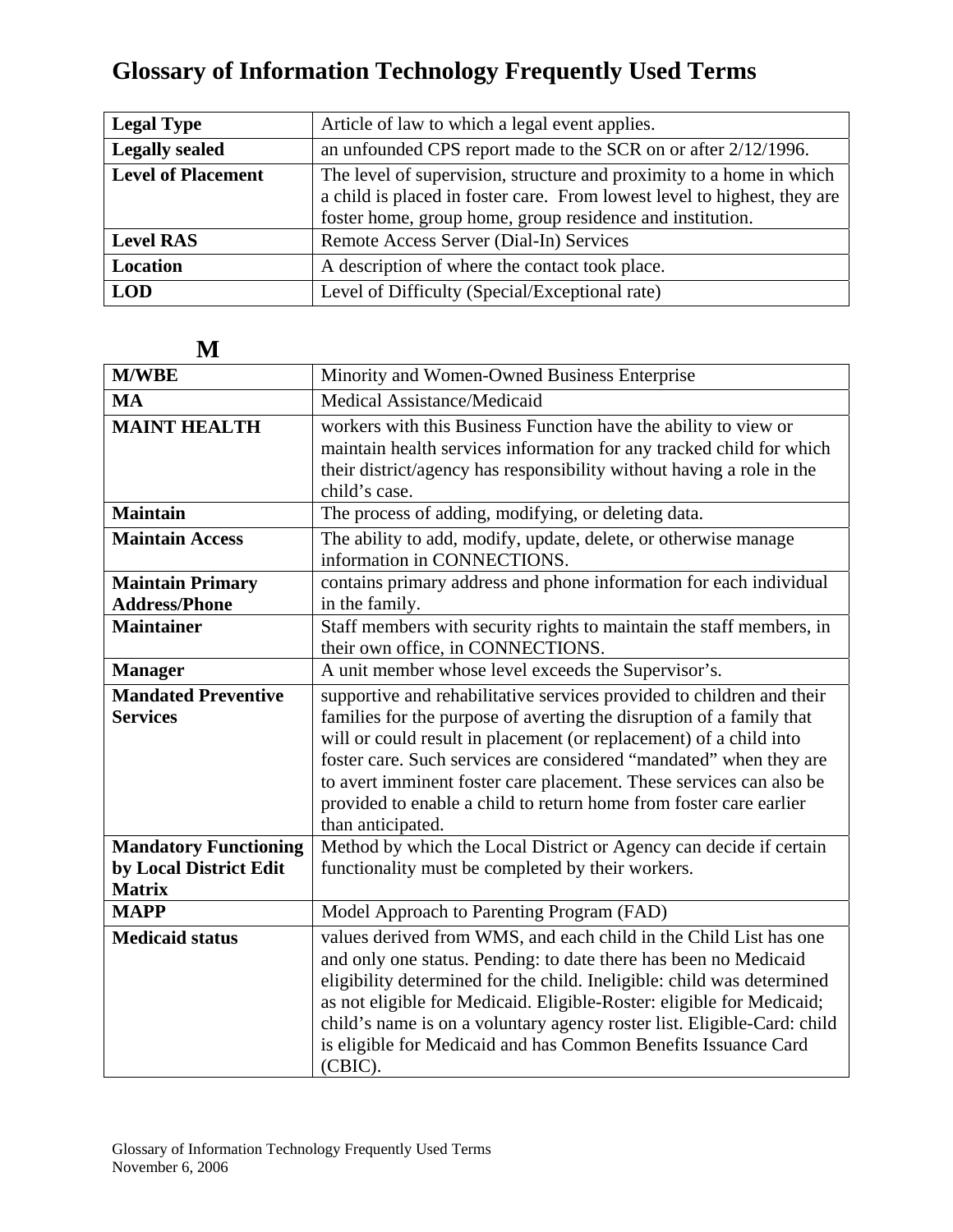| <b>Medical Home</b>           | the central site for the provision and coordination of health services                              |
|-------------------------------|-----------------------------------------------------------------------------------------------------|
|                               | for a child.                                                                                        |
| <b>Method of Intake</b>       | The method the intake was received by the user.                                                     |
| <b>Method of Notification</b> | The manner in which a person is notified of a meeting, including<br>mail, phone, face-to-face, etc. |
| <b>MIR</b>                    | Merchandise/Invoice Received                                                                        |
| <b>Missed UCR</b>             | A UCR that was not launched by the time the current cycle UCR is<br>approved.                       |
| <b>MOU</b>                    | Memorandum of Understanding                                                                         |
| <b>MSAR</b>                   | Maximum State Aid Rate                                                                              |
| <b>MSM</b>                    | Acronym for Monthly Status Master.                                                                  |

| N                                                    |                                                                                                                                                                                                                                                                                                                                                                                                                                                                                                                                          |
|------------------------------------------------------|------------------------------------------------------------------------------------------------------------------------------------------------------------------------------------------------------------------------------------------------------------------------------------------------------------------------------------------------------------------------------------------------------------------------------------------------------------------------------------------------------------------------------------------|
| <b>NCANDS</b>                                        | National Child Abuse and Neglect Data System                                                                                                                                                                                                                                                                                                                                                                                                                                                                                             |
| <b>NEW - Event Status</b>                            | On the Event List, this status is used to identify that a new task has<br>been created and work on the task has not yet been saved to<br>CONNECTIONS.                                                                                                                                                                                                                                                                                                                                                                                    |
| <b>New UCR</b>                                       | The next due UCR in a cycle, not yet launched or launched with no<br>data saved in it.                                                                                                                                                                                                                                                                                                                                                                                                                                                   |
| <b>News for Users</b>                                | updates and bulletins regarding CONNECTIONS posted on the<br>OCFS CONNECTIONS Intranet site.                                                                                                                                                                                                                                                                                                                                                                                                                                             |
| <b>NFP</b>                                           | Not-for-Profit Organization                                                                                                                                                                                                                                                                                                                                                                                                                                                                                                              |
| <b>No Criminal Record</b><br><b>Found</b>            | This phrase refers to a potential result of the Criminal History<br>Record Check (CHRC). It means that the CHRC revealed no<br>criminal convictions, no open cases, and no history of arrests.                                                                                                                                                                                                                                                                                                                                           |
| <b>No Record Found</b>                               | This is one result of the State Central Record (SCR) Database Check<br>required of all foster or adoptive applicants and individuals over the<br>age of 18 residing in their homes. This result indicates that the<br>person was not found to be a subject of an indicated report of abuse<br>or maltreatment to the State Central Register of Child Abuse and<br>Maltreatment.                                                                                                                                                          |
| <b>No Reportable</b><br><b>Criminal Record Found</b> | State Law makes reportable only convictions (or open arrests) for<br>felonies and misdemeanors. This result of a Criminal History Record<br>Check (CHRC) indicates that a history does exit for something other<br>than a conviction or an open charge for a felony and/or<br>misdemeanor. This could be, for example, a conviction for a<br>violation or a dismissal of a charge.                                                                                                                                                       |
| <b>Non-LDSS Custody</b>                              | the child is placed in the home of a relative or non-related resource<br>person with or without a court order and the local social services<br>district is providing supervision and/or services to enable the child to<br>return home or to enable the child to remain safely with the relative<br>or resource person. The local social services district does not have<br>custody of the placed child. This must be used in conjunction with a<br>Program Choice of Preventive (either mandated or non-mandated)<br>and/or Protective. |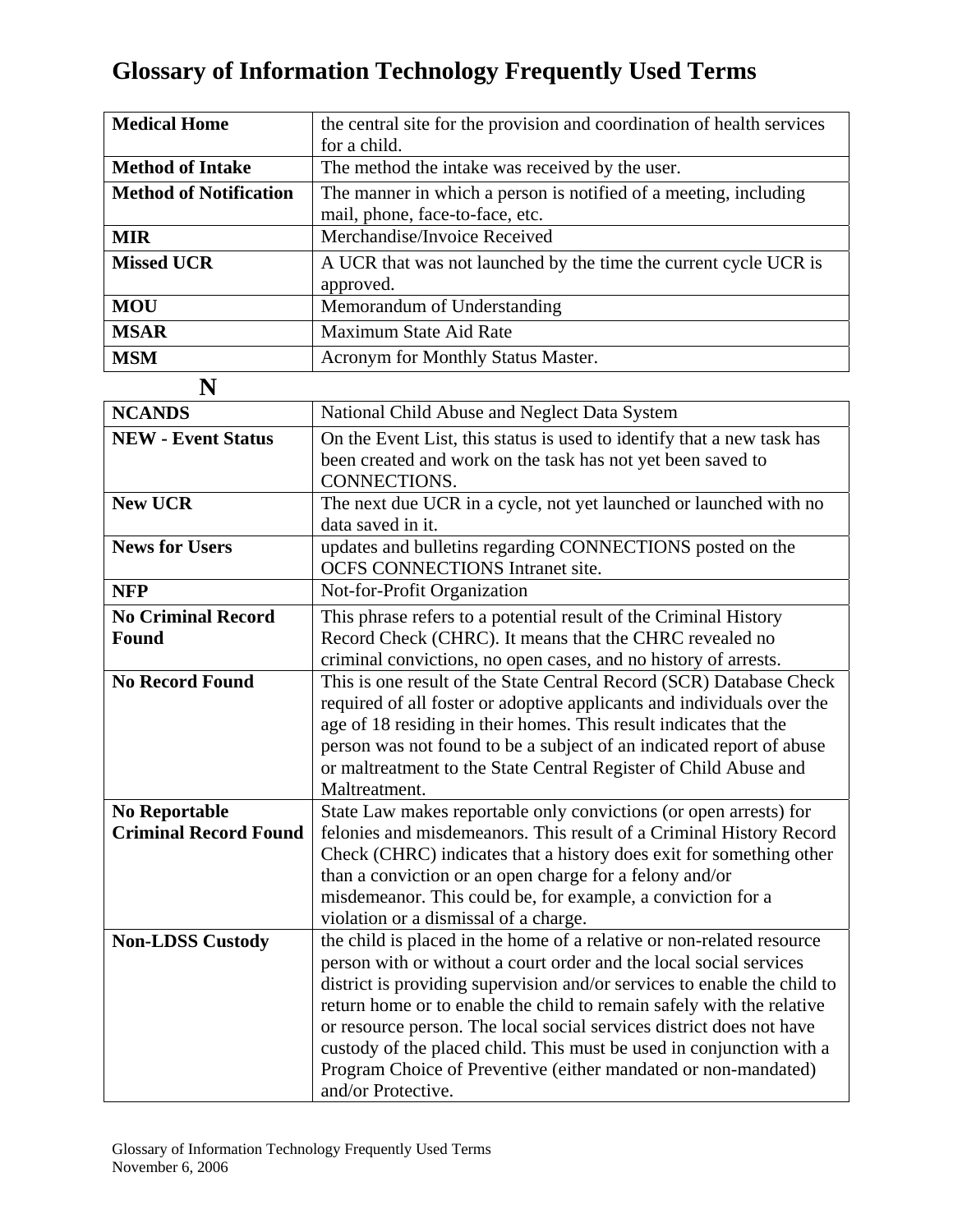| <b>NPS</b>   | <b>Non-Personal Services</b>         |
|--------------|--------------------------------------|
| <b>NYCRR</b> | New York Codes Rules and Regulations |
| NYPWA        | New York Public Welfare Association  |
| <b>NYS</b>   | New York State                       |

| O                           |                                                                          |
|-----------------------------|--------------------------------------------------------------------------|
| <b>O&amp;A Block</b>        | A detailed plan to address an identified problem or concern including    |
|                             | a statement of problem, desired outcome, level of achievement,           |
|                             | block status, family strengths, family activities and worker activities. |
| <b>O&amp;A Block Status</b> | A classification of Outcome and Activity block as new, retained,         |
|                             | modified, achieved or discontinued.                                      |
| <b>O&amp;A</b> Date         | The date an Outcome and Activity block is created.                       |
| <b>O&amp;A</b> Index        | A listing of all Outcome and Activity blocks for a FSS.                  |
| <b>O&amp;A Status Date</b>  | The date an Outcome and Activity plan is changed or discontinued.        |
| <b>Change</b>               |                                                                          |
| Objective                   | undistorted by emotion or personal bias; based on observable             |
|                             | phenomena.                                                               |
| <b>OCACM</b>                | Office of Contract Agency Case Management (ACS)                          |
| OCFS                        | NYS Office of Children and Family Services                               |
| <b>OCFSDW</b>               | OCFS Data Warehouse - Storage collection of data retrieved from          |
|                             | <b>CONNECTIONS</b> and the CCRS systems                                  |
| <b>OCI</b>                  | Open Caseload Inquiry                                                    |
| <b>OCI</b>                  | Office of Confidential Investigations in ACS (investigates NYC           |
|                             | foster care & daycare reports)                                           |
| <b>Office Directory</b>     | A listing of office addresses and phone numbers, office staff            |
|                             | members, type, region, county, agency, site and office name.             |
| <b>OFT</b>                  | NYS Office of Technology                                                 |
| <b>OGS</b>                  | <b>NYS Office of General Services</b>                                    |
| <b>OMH</b>                  | NYS Office of Mental Health                                              |
| <b>OMRDD</b>                | NYS Office of Mental Retardation and Developmental Disabilities          |
| <b>On Hold</b>              | This status is used in CONNECTIONS to identify a home that has           |
|                             | been fully certified or approved, and may have existing placements,      |
|                             | but where intake to the home has been closed to additional               |
|                             | placements.                                                              |
| Organizational              | Access that is determined by a person or units position within an        |
| <b>Hierarchy</b>            | organization.                                                            |
| Organizational              | A report available from the CONNECTIONS Data Warehouse that              |
| <b>Hierarchy Report</b>     | lists the Organizational Hierarchy set up for an agency or multiple      |
|                             | agencies.                                                                |
| Organizational              | Access that is determined by a unit's position within an organization.   |
| <b>Hierarchy window</b>     |                                                                          |
| <b>OSC</b>                  | NYS Office of the State Comptroller                                      |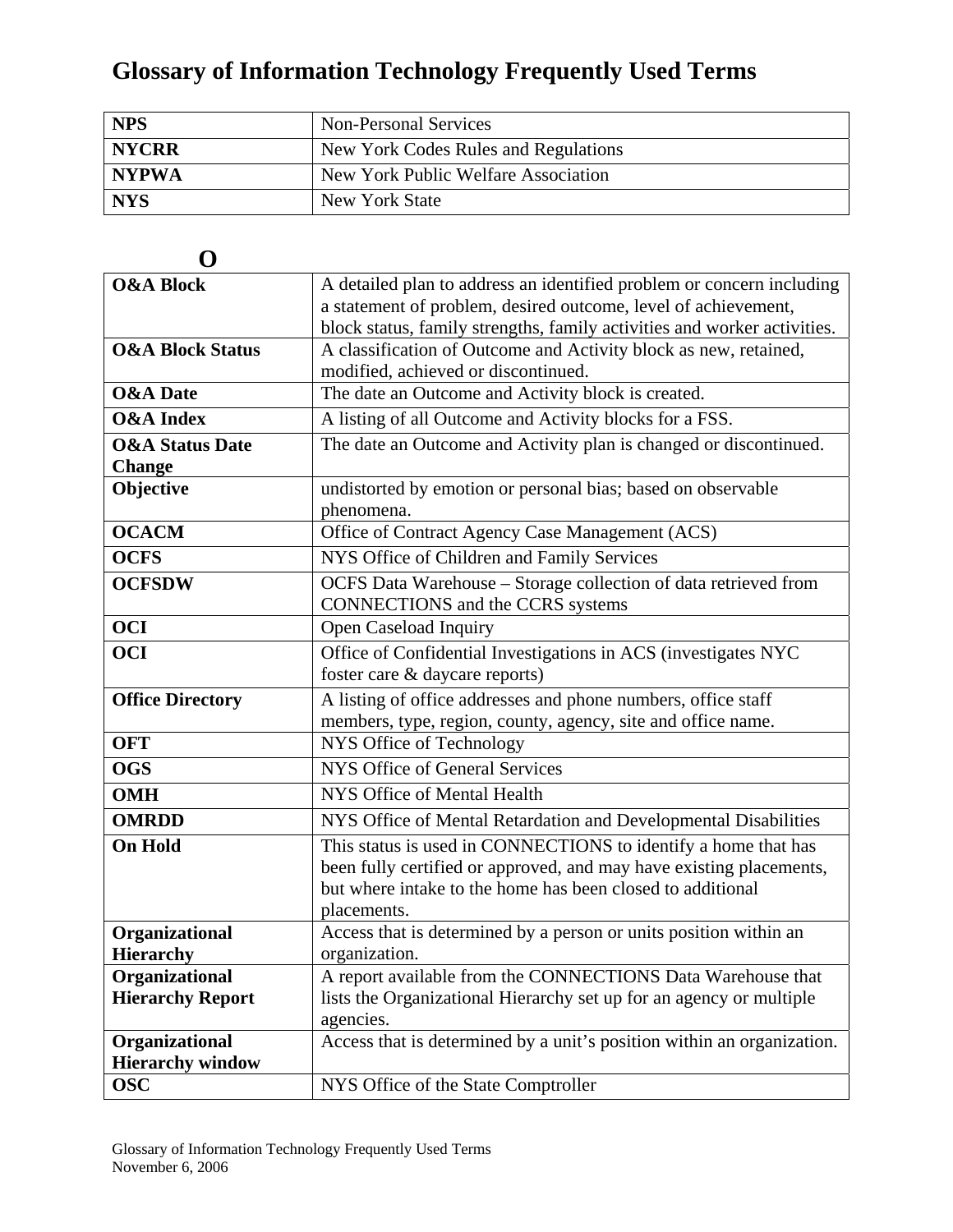| <b>OTDA</b>                 | NYS Office of Temporary & Disability Assistance                        |
|-----------------------------|------------------------------------------------------------------------|
| <b>Other Participant</b>    | Any category of person, other than a family member listed in the       |
|                             | case comp, who participated in the contact.                            |
| <b>OTI</b>                  | Out of Town Inquiry (stage)                                            |
| <b>Out Assignment</b>       | The process of assigning a worker to a unit so that the worker can     |
|                             | perform a function for that unit and gain access to case data assigned |
|                             | to that unit. (Generally used for Supervisors)                         |
| <b>Out of Sequence UCR</b>  | A UCR for a prior cycle that was approved after the current cycle      |
|                             | UCR was approved.                                                      |
| <b>Outcome</b>              | A description of the desired change/improvement in the problematic     |
|                             | behavior, condition or interest.                                       |
| <b>Outcome and Activity</b> | a cluster of problem/concern statements that specify the behavior,     |
| <b>Blocks</b>               | underlying condition or circumstance that needs to change; the         |
|                             | services that will support that change; and statements of the desired  |
|                             | result/outcome of the change.                                          |
| <b>Outcome Statement</b>    | A description of the desired change/improvement in the problematic     |
|                             | behavior, condition or issue in observable verifiable terms.           |
| <b>OYD</b>                  | NYS Office of Youth Development                                        |

| ٦<br>۰.<br>٠ |  |
|--------------|--|
|              |  |

| <b>Parent Locator Service</b> | An automated system used by local district Department of Social       |
|-------------------------------|-----------------------------------------------------------------------|
|                               | Services in order to locate parents of children receiving assistance. |
| <b>Parent's Name</b>          | Parent(s), guardian(s) or relative(s).                                |
| <b>Participant</b>            | A family member, listed in the case comp, who was present at the      |
|                               | contact.                                                              |
| <b>PEND - Event Status</b>    | This status, found on the Event List, is used to indicate that a      |
|                               | completed task has been submitted to a supervisor and is pending      |
|                               | (awaiting) approval.                                                  |
| <b>Pending Acceptance</b>     | This status is used in CONNECTIONS to identify when a FAD             |
|                               | home record has been submitted for supervisory approval. A FAD        |
|                               | worker selects this status when using the Save & Submit command,      |
|                               | via the F/A Home License window. Acceptance of the record is          |
|                               | dependent upon the supervisor's actions.                              |
|                               | The home remains in Pending Acceptance status until a supervisor      |
|                               | completes the task of approving or rejecting the submitted work.      |
| <b>Pending Closure</b>        | This status is used in CONNECTIONS to identify when the Close         |
|                               | Home task has been submitted for supervisory approval.                |
|                               | CONNECTIONS automatically identifies a FAD home with the              |
|                               | status of "Pending Closure," when the Close Home window is            |
|                               | accessed.                                                             |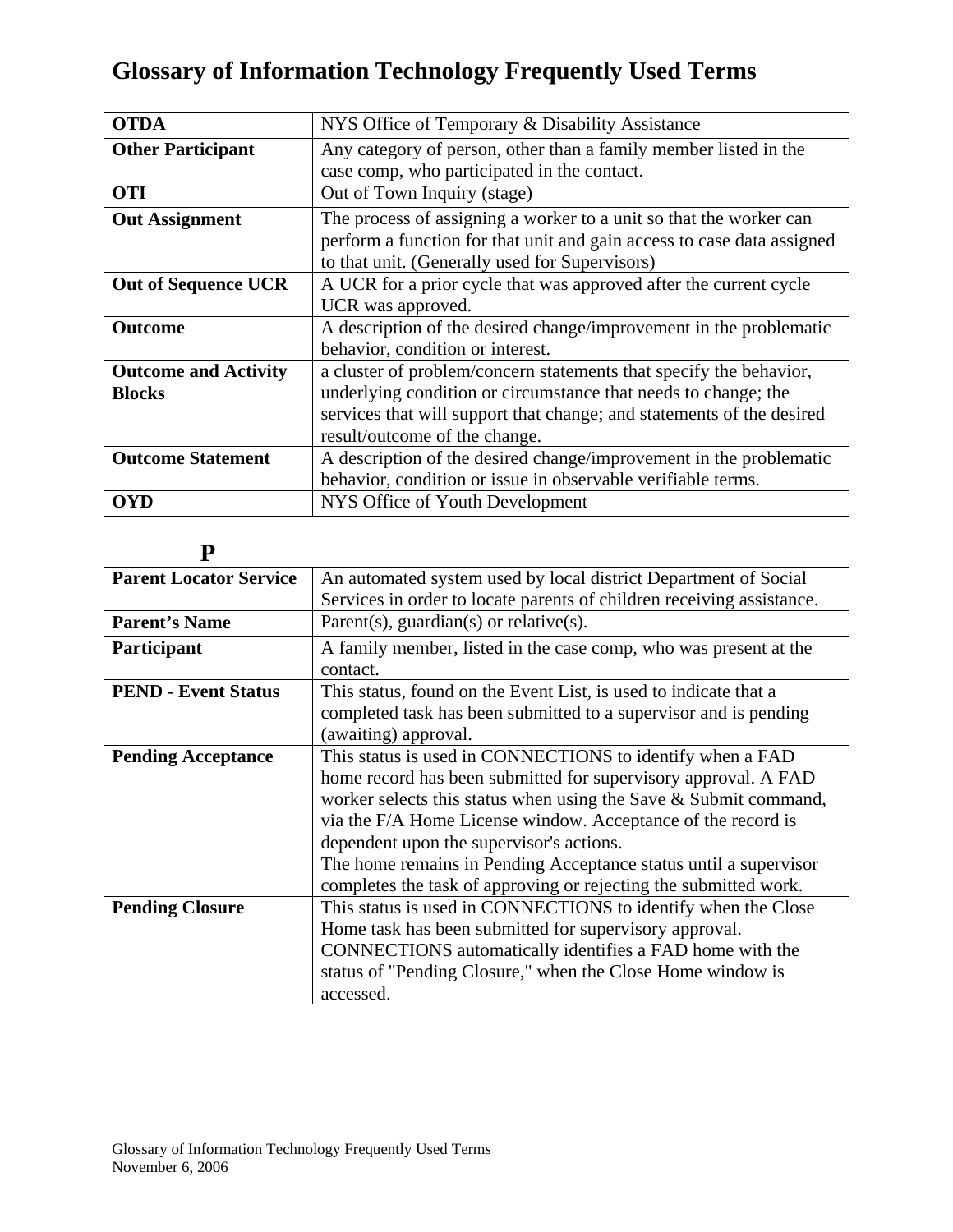| <b>Pending Emergency</b>      | This status is used in CONNECTIONS to identify a home is being                                                                                |
|-------------------------------|-----------------------------------------------------------------------------------------------------------------------------------------------|
|                               | submitted to a supervisor to approval for "Emergency" status.                                                                                 |
|                               | Acceptance of the FAD Home and child placement is dependent                                                                                   |
|                               | upon the supervisor's actions. Once the FAD record is accepted, the                                                                           |
|                               | status of the home is system-progressed to "Emergency."                                                                                       |
|                               | This status also occurs when a home is already in "Emergency" but                                                                             |
|                               | undergoes updates that require submission of the FRS for                                                                                      |
|                               | supervisory approval.                                                                                                                         |
|                               | This occurs when a Local District completes a 24 Hour Home Study,                                                                             |
|                               | and progresses the home to Emergency Status, but sends the FAD                                                                                |
|                               | home/stage to another agency to complete FAD Maintenance. The                                                                                 |
|                               | new agency will use "Pending Emergency" when changes are                                                                                      |
|                               | submitted for the record during the 90 day Emergency Life Cycle.                                                                              |
| <b>Pending FASP</b>           | the FASP has been submitted for approval and is pending that                                                                                  |
|                               | approval.                                                                                                                                     |
| <b>Pending Matters/Hold</b>   | This phrase refers to a potential result of the Criminal History                                                                              |
| in Abeyance                   | Record Check (CHRC). It indicates that a final determination about<br>the prospective (or current) foster or adoptive parent must be "held in |
|                               | abeyance" if (1)criminal charge for a Category 1 Crime has not been                                                                           |
|                               | finally resolved or (2) the CHRC reveals a criminal conviction that                                                                           |
|                               | may be a Category 1 Crime, but requires further review by OCFS.                                                                               |
| <b>Pending UCR</b>            | UCR that has been submitted for approval but is not yet approved.                                                                             |
| <b>Permanency</b>             | A permanent living arrangement that provides a safe, caring and                                                                               |
|                               | nurturing environment for a child to grow up in.                                                                                              |
| <b>Permanency Hearing</b>     | The date the permanency hearing is due to be held in Family Court.                                                                            |
| <b>Court Due Date</b>         |                                                                                                                                               |
| <b>Permanency Hearing</b>     | The date the petition for a permanency hearing is due to be filed in                                                                          |
| <b>Petition File Due Date</b> | Family Court.                                                                                                                                 |
| <b>Permanency Planning</b>    | Goal of service provision that describes the most desirable and                                                                               |
| Goal (PPG)                    | realistic permanent living arrangement to be secured for each child                                                                           |
|                               | receiving services.                                                                                                                           |
| <b>Person ID</b>              | a unique system-generated number used to identify individuals in                                                                              |
|                               | CONNECTIONS.                                                                                                                                  |
| <b>Person ID Number</b>       | CONNECTIONS creates a unique Person ID Number for each                                                                                        |
|                               | person that is recorded in the system. Merge, Split, and Relate                                                                               |
|                               | functions must be used with caution to preserve accurate Person ID                                                                            |
|                               | numbers.                                                                                                                                      |
| <b>Person Identifiers</b>     | Items that help to further identify a person, such as: Social Security                                                                        |
|                               | Number, CIN Numbers, and Driver's License Number. This                                                                                        |
|                               | information can be recorded via the Maintain Person task.                                                                                     |
| <b>PFR</b>                    | <b>Putative Father Registry</b>                                                                                                               |
| <b>PHL</b>                    | <b>Public Health Law</b>                                                                                                                      |
| <b>PID</b>                    | Person Identification Number (in CONNECTIONS)                                                                                                 |
| <b>PINS</b>                   | Person in Need of Supervision (Article 7)                                                                                                     |
| PIO                           | <b>Public Information Office</b>                                                                                                              |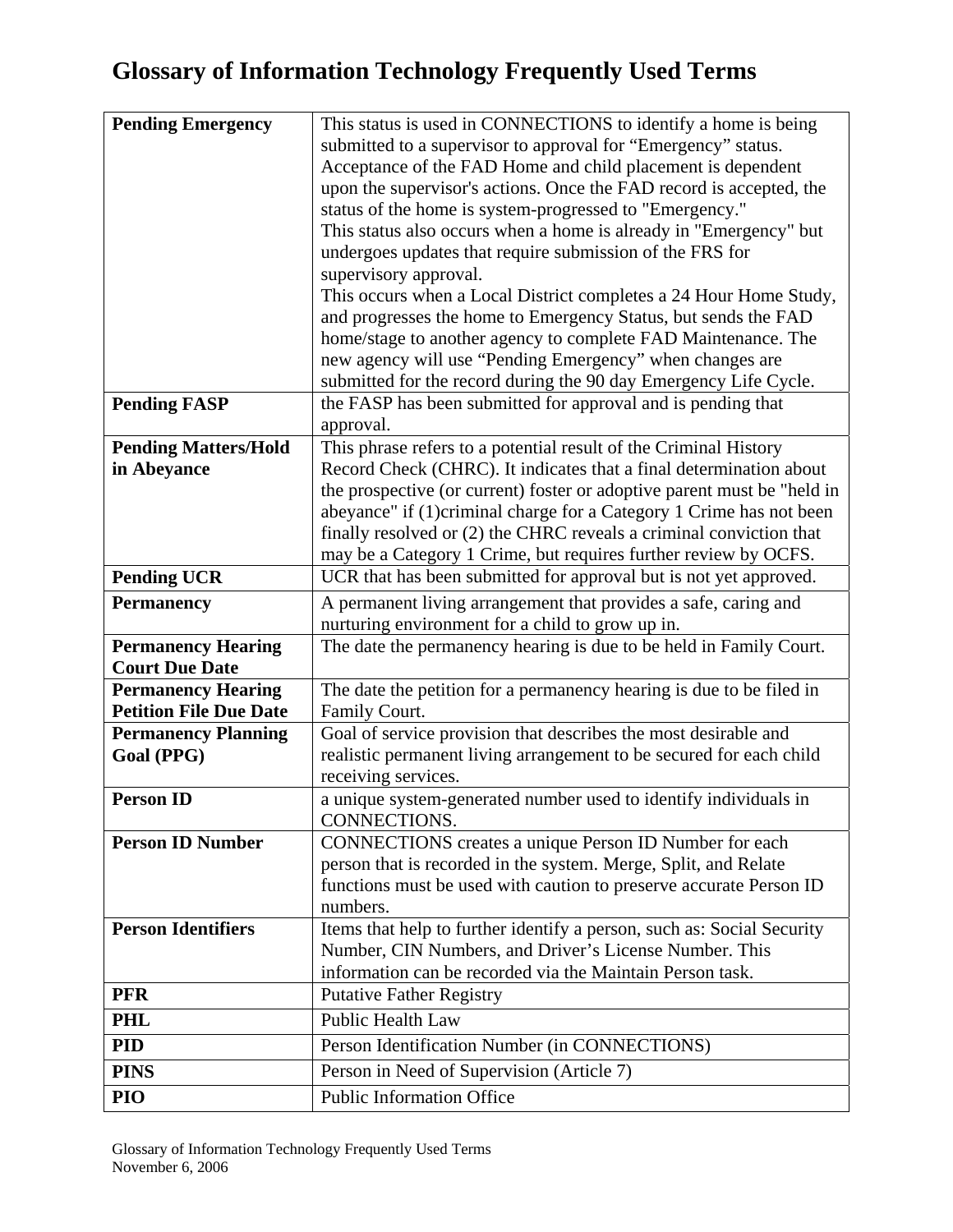| <b>PIP</b>                                   | Program Improvement Plan                                                                                                                   |
|----------------------------------------------|--------------------------------------------------------------------------------------------------------------------------------------------|
| <b>Placement</b>                             | the child is removed from the home and placed in the care and                                                                              |
|                                              | custody of the local district Commissioner of Social Services or the                                                                       |
|                                              | Commissioner of OCFS.                                                                                                                      |
| <b>Plan Amendment</b>                        | an assessment and service plan that is completed when a significant                                                                        |
|                                              | change occurs in a family, such as a child's entry into foster care.                                                                       |
| <b>Plan Date</b>                             | The date a UCR is approved.                                                                                                                |
| <b>Plan Development</b>                      | A summary that documents the involvement of the parent(s) and                                                                              |
| <b>POL</b>                                   | child(ren) in the development of the service plan.<br><b>Public Officers Law</b>                                                           |
|                                              |                                                                                                                                            |
| <b>PPG</b>                                   | the goal of service provision that describes the most desirable and<br>realistic permanent living arrangement to be secured for each child |
|                                              | receiving foster care services. For children receiving preventive or                                                                       |
|                                              | protective services, the goals are to prevent placement in foster care                                                                     |
|                                              | and protect the child, respectively.                                                                                                       |
| <b>PPS</b>                                   | Prescriptive Programming System                                                                                                            |
| <b>Pre-Adoptive Parents</b>                  | Persons who have been certified or approved by an authorizing                                                                              |
|                                              | agency to adopt a child.                                                                                                                   |
| <b>Preventive (mandated)</b>                 | services that the agency is required to provide to a family to prevent                                                                     |
|                                              | the placement (or replacement) of a child into foster care when foster                                                                     |
|                                              | care is not imminent.                                                                                                                      |
| Preventive (non-                             | supportive and rehabilitative services provided to children and their                                                                      |
| mandated)                                    | families for the purpose of averting the disruption of a family that                                                                       |
|                                              | will or could result in placement (or replacement) of a child into<br>foster care.                                                         |
| <b>Primary Caretaker</b>                     | The PC is always the mother if she lives in the same home as the                                                                           |
| (PC)                                         | children. If the mother does not live in the same home as the                                                                              |
|                                              | children, the PC is any adult who lives in the children's home and                                                                         |
|                                              | assumes the most responsibility for the care of the children, within                                                                       |
|                                              | that home. There can only be one (1) PC.                                                                                                   |
| <b>Primary worker</b>                        | has overall responsibility for a CPS stage and there can be only one                                                                       |
|                                              | per stage. Primary workers can view and maintain (modify)                                                                                  |
|                                              | information in the stages to which they're assigned. They can also                                                                         |
|                                              | view information for other stages in the same case.                                                                                        |
| <b>Primary/Secondary</b><br><b>Caretaker</b> | used to display, modify and record information regarding the<br>individuals designated as caretakers of the children receiving child       |
|                                              | welfare services.                                                                                                                          |
| <b>Prior History</b>                         | Specific information related to other information on the person                                                                            |
|                                              | already available in CONNECTIONS                                                                                                           |
| <b>Problem/Concern</b>                       | A description of the behavior, condition, issue or family interest                                                                         |
|                                              | chosen as the focus of an Outcome and Activity block.                                                                                      |
| <b>PROC</b> - Event Status                   | This status, found on the Event List, is used to indicate when a task                                                                      |
|                                              | is in the process of being completed by the worker (and has not been                                                                       |
|                                              | submitted for approval or marked as completed).                                                                                            |
| Program                                      | OCFS Division with lead responsibility for initiative                                                                                      |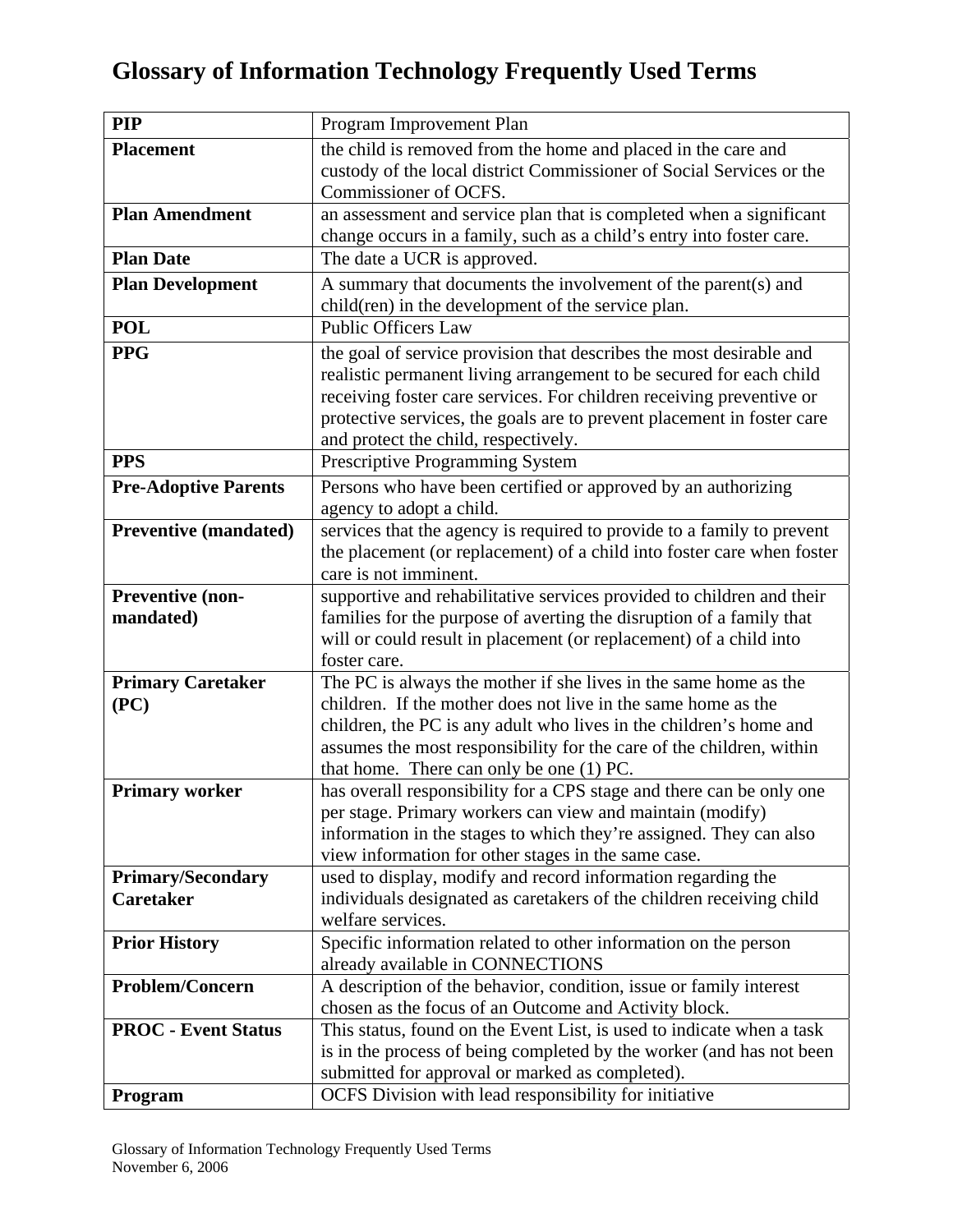| <b>Program Choice (PC)</b> | a classification of services related to the circumstances of the child's |
|----------------------------|--------------------------------------------------------------------------|
|                            | situation and purpose for service provision (e.g. Placement,             |
|                            | Protective and/or Preventive). A child can have up to three Program      |
|                            | Choices.                                                                 |
| <b>Program Type</b>        | Program Types serve to further identify a foster home by specifying      |
|                            | exactly what type of care the home is licensed to provide.               |
|                            | For example, a home with a Program Type of "Therapeutic" is              |
|                            | certified to provide a more intense level of foster care supervision.    |
|                            | Program Types are defined by OCFS and authorizing agencies; they         |
|                            | are not based solely on the characteristic of children currently living  |
|                            | in the home.                                                             |
| Programmatic               | Defined standards of need for services related to child's and/or         |
| <b>Eligibility</b>         | families circumstance or condition.                                      |
| <b>Progress notes</b>      | used to document the timely activities of casework staff and the         |
|                            | information acquired during these activities.                            |
| <b>Protecting Factors</b>  | Specific conditions that help keep a child, family or other persons      |
|                            | safe from harm.                                                          |
| <b>Protective</b>          | services provided to a child named in an open child protective case      |
|                            | which are necessary to ensure the child's safety and reduce risk of      |
|                            | future abuse or maltreatment.                                            |
| <b>PS</b>                  | <b>Personal Services</b>                                                 |
| <b>PSA</b>                 | <b>Protective Services for Adults</b>                                    |
| <b>PSS</b>                 | Project Status System – Keeps track of all WLM requests                  |
| <b>Purpose</b>             | Reason for the contact.                                                  |

| <b>Quick Tips</b> | helpful shortcuts and suggestions for help with specific system<br>functions posted on the OCFS CONNECTIONS intranet site. |
|-------------------|----------------------------------------------------------------------------------------------------------------------------|
|                   |                                                                                                                            |

| $\bf R$                     | Renewal                                                                                                                                                                                                                                                                                                                                                                               |
|-----------------------------|---------------------------------------------------------------------------------------------------------------------------------------------------------------------------------------------------------------------------------------------------------------------------------------------------------------------------------------------------------------------------------------|
| <b>RAP</b>                  | <b>Resource Allocation Plan</b>                                                                                                                                                                                                                                                                                                                                                       |
| <b>RDC</b>                  | <b>Resource Distribution Center</b>                                                                                                                                                                                                                                                                                                                                                   |
| <b>Reasonable efforts</b>   | the efforts made by the district/agency staff to directly provide<br>services to the child/family, or to arrange, coordinate and evaluate<br>services for the purpose of finalizing the child's Permanency Plan.<br>The efforts must be documented in the FASP or CASP (Child<br>Assessment and Service Plan) and also must be periodically<br>documented in reports to Family Court. |
| <b>Reasons for Parental</b> | Specific reason that a parent did not attend a scheduled meeting.                                                                                                                                                                                                                                                                                                                     |
| <b>Nonattendance</b>        |                                                                                                                                                                                                                                                                                                                                                                                       |
| <b>Reassessment FASP</b>    | the third and each subsequent assessment and service plan to be<br>completed after a child welfare services case is opened.                                                                                                                                                                                                                                                           |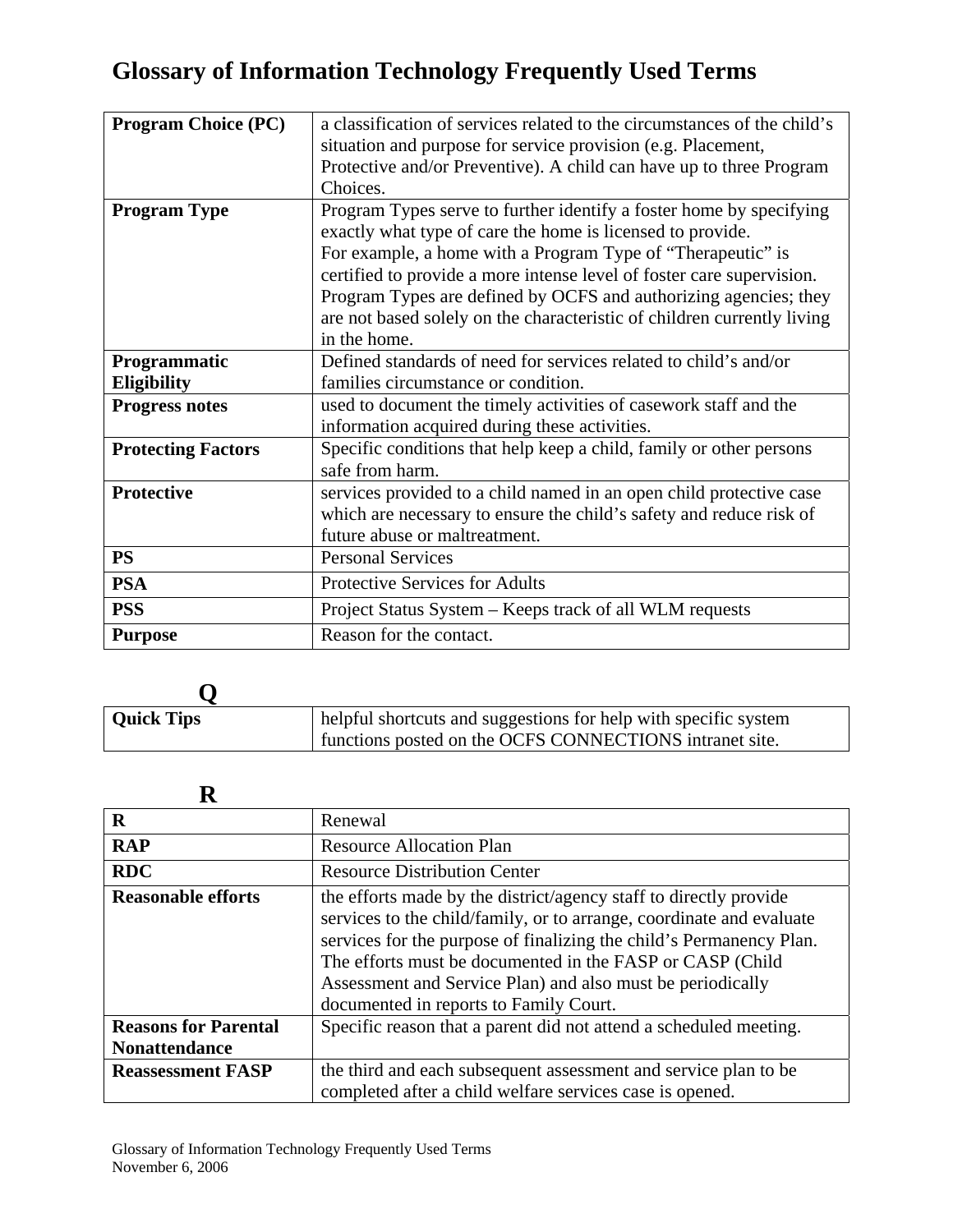| <b>Reassessment UCR</b>      | The assessment and service plan that must be completed by the Case                          |
|------------------------------|---------------------------------------------------------------------------------------------|
|                              | Planner and approved by the Case Manager within 6 months of CID                             |
|                              | and every 6 months thereafter.                                                              |
| <b>Regional Office</b>       | Office Type: OCFS Regional Office.                                                          |
| <b>Reinstating Staff</b>     | Removing an end-date from the Maintain Staff window to enable the                           |
|                              | worker's Person ID in CONNECTIONS.                                                          |
| <b>Rejected UCR</b>          | A UCR that has been submitted for approval but is sent back to the                          |
|                              | worker for required modification before the Case Manager or                                 |
|                              | Supervisor will approve it.                                                                 |
| <b>REJT</b> - Status         | This status, found on the Approval window, is used to identify work                         |
|                              | that has been reviewed by a supervisor and has been rejected. At the                        |
|                              | same time, the Event List will display a status of COMP for the same                        |
|                              | event – indicating that the supervisor completed the task of                                |
|                              | reviewing the work.                                                                         |
|                              | When work is rejected, the FAD worker must make appropriate                                 |
|                              | changes in a timely manner, and re-submit the FAD record to the                             |
|                              | supervisor.<br>An established method of identifying the relationship of each person         |
| <b>Relationship Matrix</b>   | within a family to another member. This is stage specific.                                  |
| <b>Relationship/Interest</b> | Each person residing in a FAD home is identified in several ways,                           |
| (Rel/Int) to the Home        | including how they are associated with the foster or adoptive parent.                       |
|                              | In order for their names to appear on the F/A Home Certificate and                          |
|                              | Approval Letter, Foster parents must be identified in                                       |
|                              | CONNECTIONS using the Relationship/Interest code of "Foster                                 |
|                              | Parent."                                                                                    |
|                              | Caretakers who are related to foster children must be identified as                         |
|                              | "Foster Parent," and not by their familial relationship (e.g. aunt,                         |
|                              | uncle, grandparent).                                                                        |
|                              | Other adults in the home should be identified by their relationship to                      |
|                              | the foster parent (i.e., mother, sister, etc.).                                             |
| <b>Relative/Resource:</b>    | Children who are either placed directly in the legal custody of a                           |
| <b>Non-LDSS Custody</b>      | relative or other resource by virtue of a court order or who are                            |
|                              | informally placed in the physical custody of a relative or other                            |
|                              | resource, but, in either case, for whom there was no transfer of                            |
|                              | custody or guardianship to the local Commissioner Of Social                                 |
|                              | Services.                                                                                   |
| <b>Requested Services</b>    | used to record services that the client/source specifically requested.                      |
| window                       |                                                                                             |
| <b>Resource</b>              | This is another term used to identify a foster or adoptive home, or                         |
|                              | congregate care facilities in CONNECTIONS as well as other                                  |
|                              | service providers.<br>A listing of all professionals and organizations who provide services |
| <b>Resource Directory</b>    | to clients. Resources include community and contracted providers,                           |
|                              | law enforcement agencies, schools, help lines, facilities and                               |
|                              | foster/adoptive homes.                                                                      |
|                              |                                                                                             |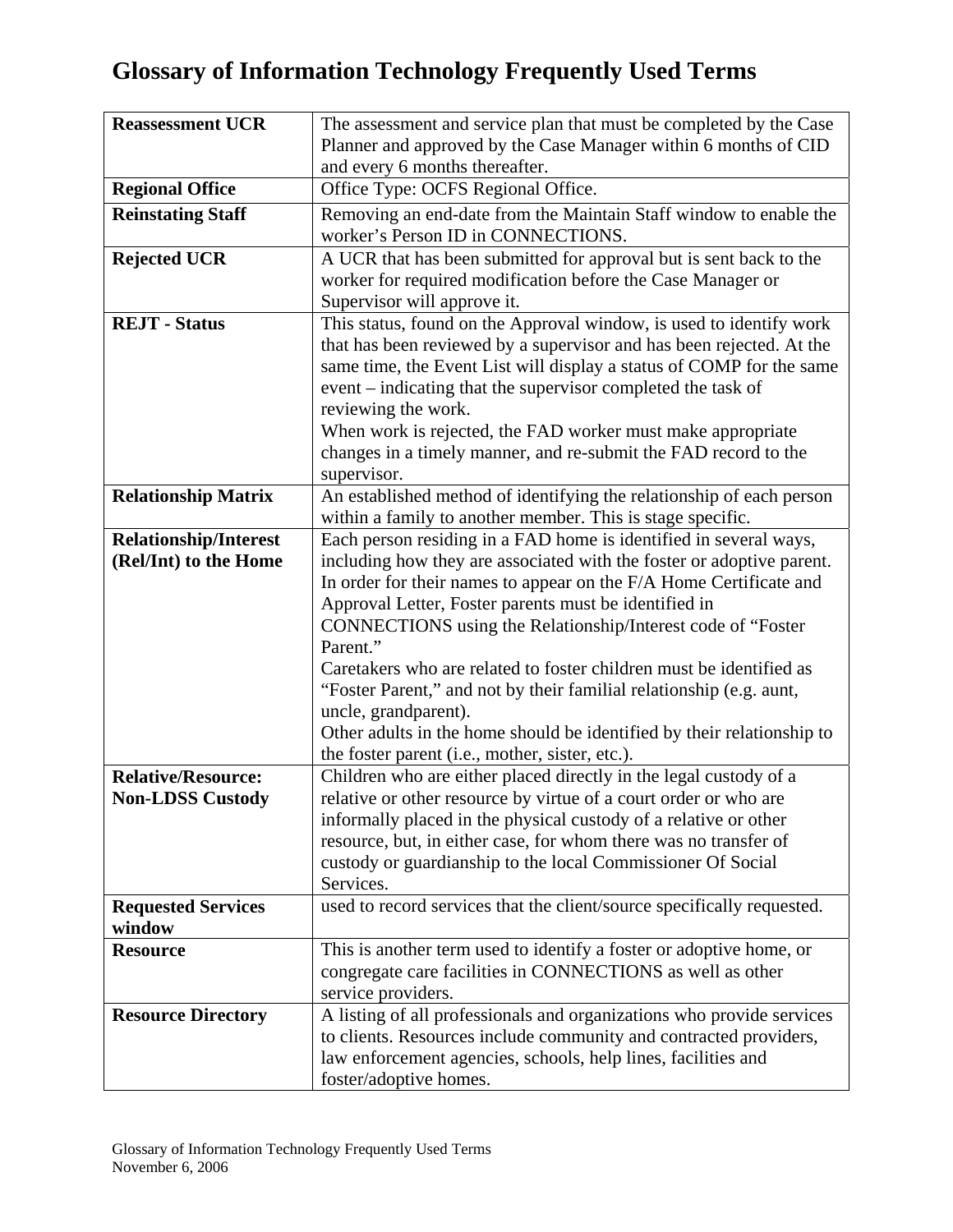| <b>Resource ID</b>             | A numerical code signifying the identity of the facility, agency or                                                                                                                                                                                                                                                   |
|--------------------------------|-----------------------------------------------------------------------------------------------------------------------------------------------------------------------------------------------------------------------------------------------------------------------------------------------------------------------|
|                                | foster home where a child is placed while he or she is in foster care.                                                                                                                                                                                                                                                |
| <b>Resource Lien</b>           | Resource Lien is an action taken when a home has been overpaid<br>unintentionally. Additional payments to the home for new expense<br>are suspended until the overpaid amount has been rectified. In<br>CONNECTIONS, this action can be indicated using the Resource<br>Lien checkbox on the F/A Home License window. |
| <b>RFI</b>                     | Requests for Information                                                                                                                                                                                                                                                                                              |
| <b>RFP</b>                     | Request for Proposal(s)                                                                                                                                                                                                                                                                                               |
| <b>RID</b>                     | Resource Identification number                                                                                                                                                                                                                                                                                        |
| <b>Risk</b>                    | the likelihood of future abuse or maltreatment.                                                                                                                                                                                                                                                                       |
| <b>Risk Assessment</b>         | An itemized documentation of factors that estimate the likelihood of<br>recurrence of maltreatment or abuse in the child's current living<br>arrangement.                                                                                                                                                             |
| <b>Risk Assessment Profile</b> | a research-based assessment tool used to determine the presence of<br>risk factors and predict the likelihood of future abuse and/or<br>maltreatment (or repeat maltreatment).                                                                                                                                        |
| <b>RIST</b>                    | <b>Regional Implementation Support Team</b>                                                                                                                                                                                                                                                                           |
| <b>RO</b>                      | <b>Regional Office</b>                                                                                                                                                                                                                                                                                                |
| <b>Role</b>                    | A descriptor that indicates the person's function within a stage.                                                                                                                                                                                                                                                     |
| Role in a Stage/Case           | The role assigned to a staff person to work on a stage/case.                                                                                                                                                                                                                                                          |

| S                           |                                                                                                                                                                                                                                                                                                                                             |
|-----------------------------|---------------------------------------------------------------------------------------------------------------------------------------------------------------------------------------------------------------------------------------------------------------------------------------------------------------------------------------------|
| <b>SACWIS</b>               | Statewide Automated Child Welfare Information System (1993)                                                                                                                                                                                                                                                                                 |
| <b>Safety</b>               | immediate danger of serious harm.                                                                                                                                                                                                                                                                                                           |
| <b>Safety Assessment</b>    | A Safety Assessment is an evaluation of the conditions (specifically<br>the safety) of a foster home. Safety Assessments occur when an<br>agency learns of positive results to a Criminal History Record Check<br>(CHRC).<br>CONNECTIONS provides a Safety Assessment template in the FRS<br>where caseworkers can document their findings. |
| <b>Safety Interventions</b> | Activities or arrangements which protect a child from unsafe<br>situations, behaviors or conditions that place a child in immediate<br>danger of serious harm.                                                                                                                                                                              |
| <b>Scales</b>               | A series of questions with a set of answers to select from, 4 or 5<br>answers depending upon which cycle of the UCR a user is<br>completing.                                                                                                                                                                                                |
| <b>SCR</b>                  | <b>Statewide Central Register</b>                                                                                                                                                                                                                                                                                                           |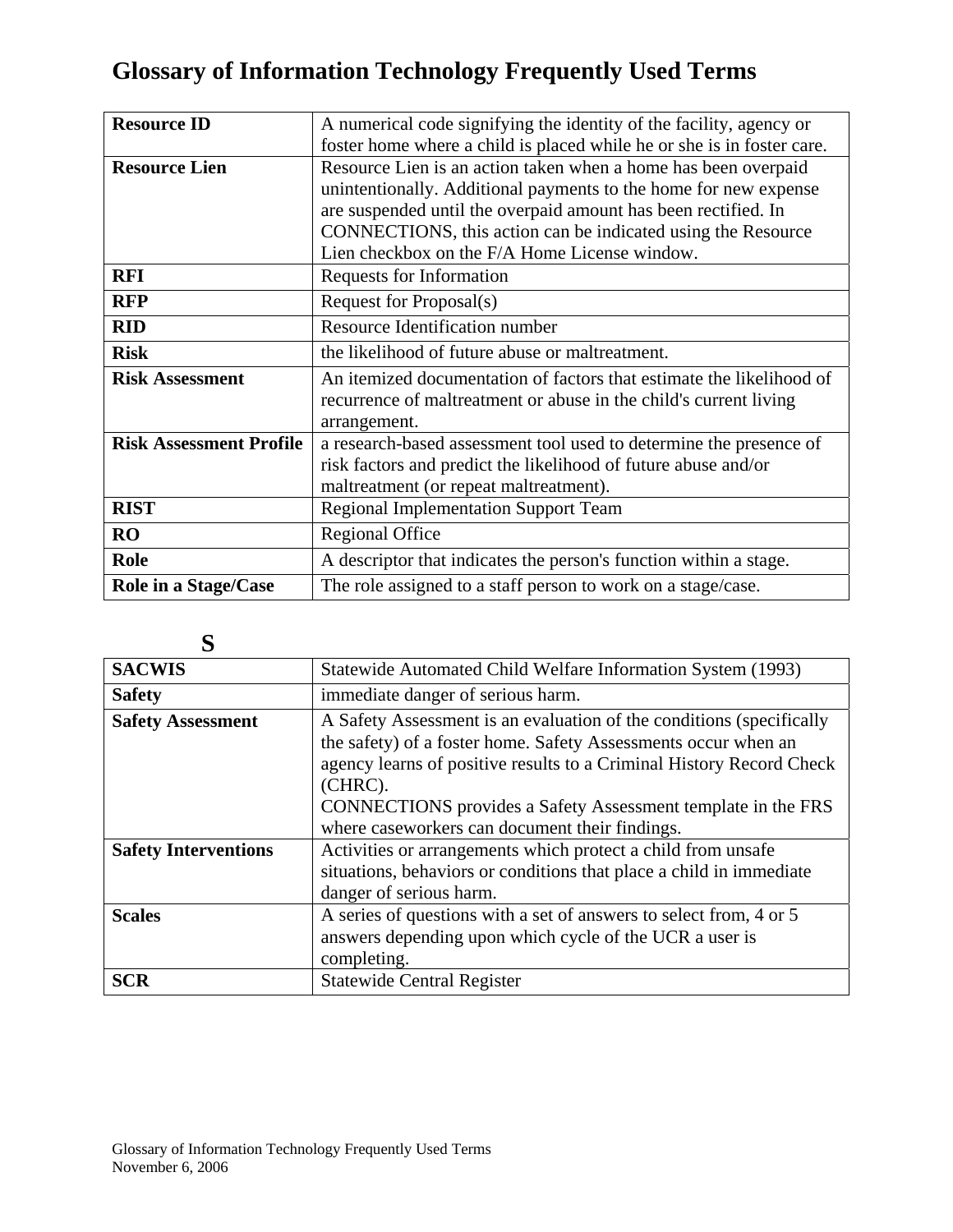| <b>SCR Database Check</b>   | New York State foster care regulations require authorizing agencies     |
|-----------------------------|-------------------------------------------------------------------------|
|                             | to determine whether or not foster/adoptive parent applicants, and      |
|                             | individuals residing in their homes that are age 18 and over, have      |
|                             | been the subject of an indicated report of child abuse or maltreatment  |
|                             | on file with the Statewide Central Register of Child Abuse and          |
|                             | Maltreatment.                                                           |
| <b>SDLC</b>                 | System Development Life Cycle - IT Development Approach                 |
| <b>Search</b>               | A Search in CONNECTIONS is an action in the system performs to          |
|                             | find a specific type of information. Examples include: Person Search,   |
|                             | Case Search, Resource Search.                                           |
| <b>Search and Retain</b>    | This phrase refers to a potential result of the Criminal History        |
|                             | Record Check (CHRC). From an excerpt of 00 OCFS ADM-4: "It              |
|                             | should be noted that after the [initial Criminal History Record Check   |
|                             | or CHRC] search is made, DCJS will retain the fingerprints for a        |
|                             | prescribed period, and will notify OCFS upon any future arrest for a    |
|                             | fingerprintable offense."                                               |
| <b>Secondary Caretaker</b>  | There does not have to be a SC. The SC is an adult who lives in the     |
| (SC)                        | children's home and assumes some responsibility for childcare; or an    |
|                             | adult who does not live in the children's home, but cares for the       |
|                             | children in the household on a regular basis; or an adult who was a     |
|                             | "subject" in a CPS "familial" report and has regular access to the      |
|                             | children. There can only be one $(1)$ or no SC. Use the following       |
|                             | order to identify the SC: if the mother has a spouse or intimate        |
|                             | partner, who is the "subject" of the CPS report (i.e. alleged or        |
|                             | confirmed), select this person as the SC; if there are two (2) or more  |
|                             | potential candidates and one of them is a "subject" of the CPS report   |
|                             | (i.e. alleged or confirmed), select this adult as the SC; in all other  |
|                             | situations, select the adult who assumes the most responsibility for    |
|                             | the care of the children, either within the home or within the          |
|                             | household constellation.                                                |
| <b>Secondary Worker</b>     | there can be any number of Secondary workers also assigned to work      |
|                             | on a stage. Secondary workers can view and record some                  |
|                             | information (e.g., progress notes, Investigative Actions) in the stages |
|                             | to which they are assigned. Secondary workers cannot Save and           |
|                             | Submit the investigation determination or Risk Assessment Profile       |
|                             | for approval.                                                           |
| <b>Security Attributes</b>  | Security attributes identify what level of access a CONNECTIONS         |
|                             | user has in the system. A set of security attributes reflects casework  |
|                             | duties. These security attributes are grouped together to create a      |
|                             | security profile. Access to information in CONNECTIONS is               |
|                             | governed by security profiles.                                          |
| <b>Security Coordinator</b> | the individual in your local district/agency responsible for managing   |
|                             | your agency's security assignments.                                     |
| <b>Security Profile</b>     | The list of all Business Functions available to a particular Office     |
|                             | Type.                                                                   |
| <b>SED</b>                  | <b>NYS State Education Department</b>                                   |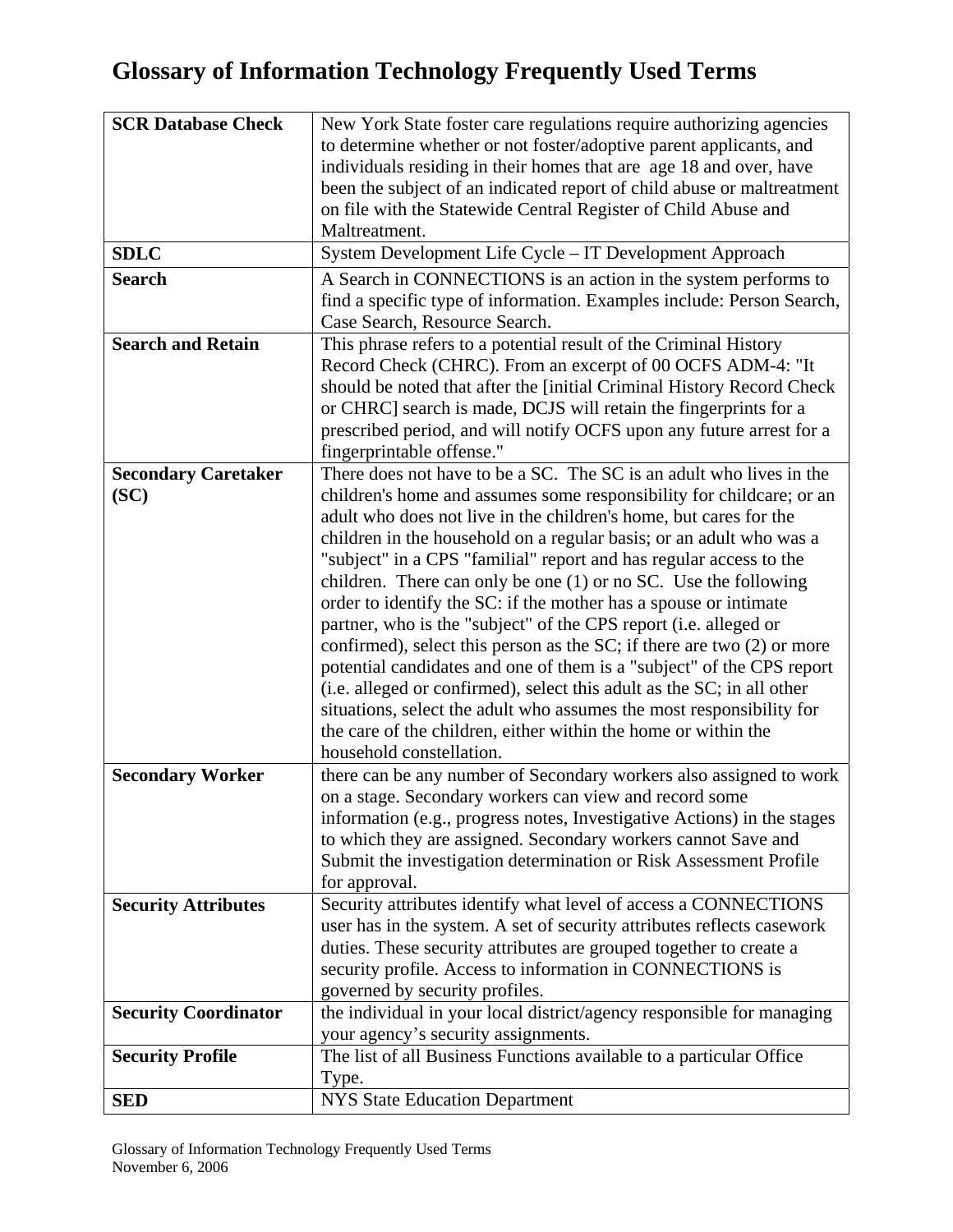| <b>Sensitive Case window</b> | used to indicate that the case is marked "sensitive." A case is         |
|------------------------------|-------------------------------------------------------------------------|
|                              | considered sensitive if an individual in the case is an employee of the |
|                              | SCR, a local district social services office, a voluntary agency or a   |
|                              | high-profile public figure. If a CPS Investigation stage is marked      |
|                              | sensitive, the related FSI and FSS will automatically be marked         |
|                              | sensitive as well.                                                      |
| <b>Sensitive Cases</b>       | A case is marked sensitive when one of the persons involved is either   |
|                              | an employee of the district or Agency or when the case is to be         |
|                              | sensitive for other reasons.                                            |
| <b>Service Plan</b>          | used to describe the actions planned to meet the most important         |
|                              | needs of the family so that the goals developed for the family can be   |
|                              | achieved.                                                               |
| <b>Services Application</b>  | Application which must be completed and signed prior to the             |
|                              | beginning of the Family Services Stage.                                 |
| <b>Services Needed</b>       | used to document the services needed for the plan, the beneficiary of   |
|                              | the services and the status of those services.                          |
| <b>Services Provided</b>     | Direct and/or purchased assistance, care or services that were          |
|                              | provided since the prior UCR.                                           |
| <b>Services Requested</b>    | This listing indicates the type of services being requested.            |
| <b>Type</b>                  |                                                                         |
| <b>Setting</b>               | The term "Setting" is used in CONNECTIONS to identify/describe          |
|                              | FAD facilities. Setting choices include Foster Home, Congregate         |
|                              | Care, and Adoption.                                                     |
| <b>SIR</b>                   | <b>System Investigation Request</b>                                     |
| <b>Site</b>                  | A designation given to a particular location. Each site has its own     |
|                              | unique code.                                                            |
| <b>SOS</b>                   | Sidney on SQL                                                           |
| <b>Source</b>                | the individual requesting child welfare services for the family or      |
|                              | family member, including self-referral. This is different from the      |
|                              | source of a CPS report who is the person making the call to the State   |
|                              | Central Register concerning suspected child abuse.                      |
| <b>Source of Inquiry</b>     | This field found on the Home Demographics window, is used to            |
|                              | document how a potential foster/adoptive applicant heard about, or      |
|                              | became interested in, making an inquiry into becoming a                 |
|                              | foster/adoptive parent.                                                 |
| <b>Special conditions</b>    | includes court orders, supervised contact, phone contact and            |
|                              | restrictions on subject matter that is discussed during visitation.     |
| Specifics of what is to      | examples include activities that parents participate in with the child  |
| occur                        | and any type of parenting skills that are to be practiced during        |
|                              | visitation.                                                             |
| <b>SPPD</b>                  | <b>Strategic Planning and Policy Development</b>                        |
| <b>SPR</b>                   | <b>Service Plan Review</b>                                              |
| <b>SSL-VPN</b>               | Secure Socket Layer-Virtual Private Network                             |
| <b>SSPS</b>                  | <b>Statewide Services Payment System</b>                                |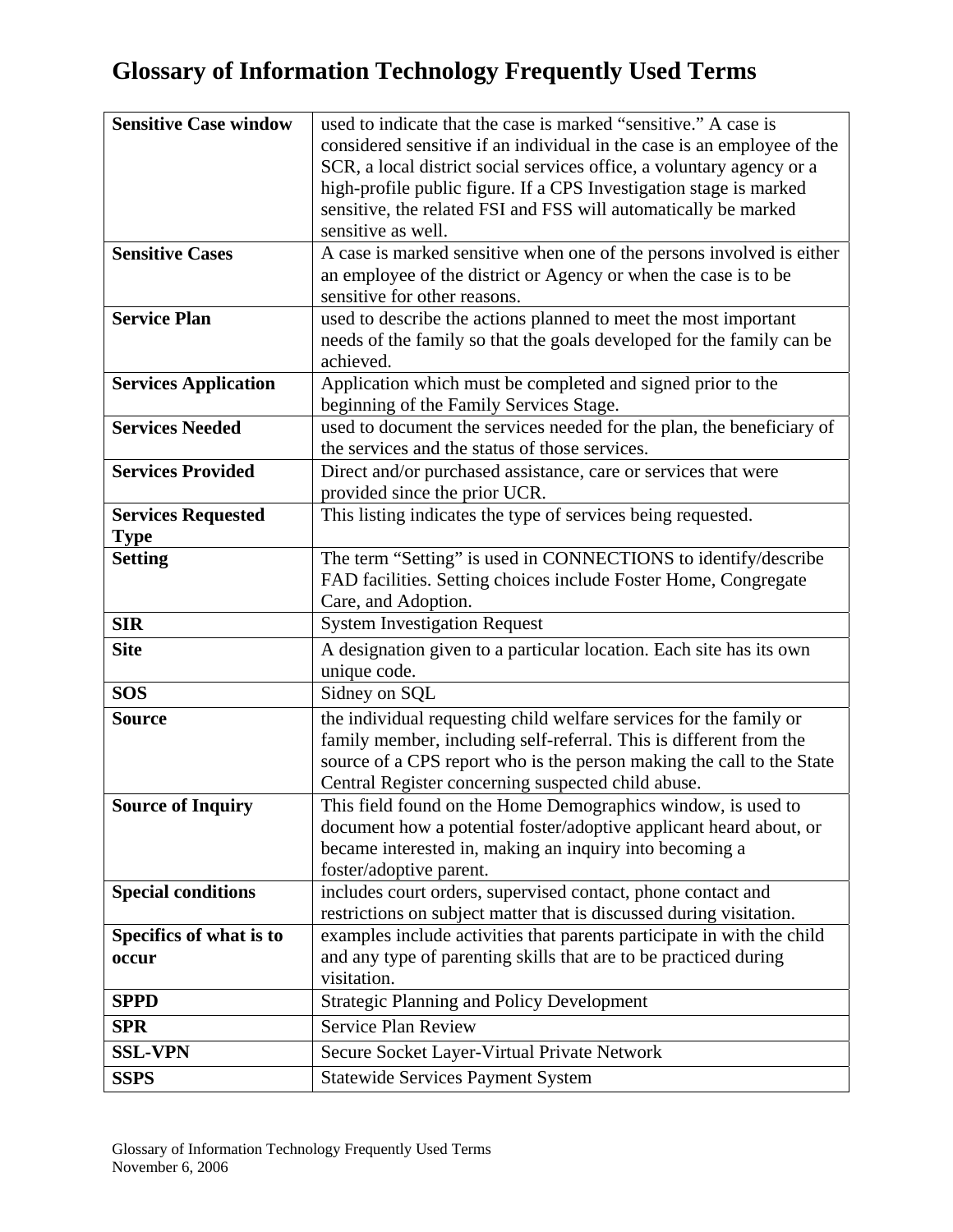| <b>Staff Directory</b>         | In CONNECTIONS, a "Staff Directory" is a listing of all                 |
|--------------------------------|-------------------------------------------------------------------------|
|                                | CONNECTIONS users. This directory includes names, office phone          |
|                                | numbers, addresses, and skills.                                         |
|                                |                                                                         |
| <b>Staff Security Report</b>   | A report available from the CONNECTIONS Data Warehouse that             |
|                                | lists all agency staff in CONNECTIONS, what Business Functions          |
|                                | each staff member has, which staff member is a Unit Approver, and       |
|                                | whether a staff member is an Assignee or Designee.                      |
| <b>Stage /Stage of Service</b> | A Stage of Service is a logical grouping of related casework            |
|                                | activities. In each stage there are various tasks that may be           |
|                                | performed. Some tasks may be repeated and performed at key              |
|                                | intervals throughout the stage (e.g., reauthorizations). Certain tasks  |
|                                | must be completed in order to close a stage. There are three stages     |
|                                | currently in CONNECTIONS: Intake (INT), Investigation (INV),            |
|                                | and Foster and Adoptive Home Development (FAD).                         |
| <b>Stage ID Number</b>         | Every stage of service has a specific ID number associated with it.     |
|                                | For FAD, the Case ID and Stage ID are the same number, since there      |
|                                | is only one stage of service in a foster home case.                     |
| <b>Stage progress</b>          | the process that supports the movement from one stage to the next in    |
|                                | sequence (e.g., from FSI to FSS). When the new stage opens, the         |
|                                | previous one closes.                                                    |
| <b>Stage Role</b>              | Workers with a stage role, if the worker is associated with a stage in  |
|                                | some way, such that they are able to access information about that      |
|                                | stage. Possible stage roles include having a Current role in a stage,   |
|                                | having an Implied role in the stage, or having a Historical role in the |
|                                | stage.                                                                  |
| <b>Standard Access</b>         | The first level of CONNECTIONS access given to workers. It              |
|                                | permits workers to see the CONNECTIONS Toolbar and use only             |
|                                | those functions that do not allow access to CONNECTIONS client          |
|                                | data.                                                                   |
| <b>Start Date (Health)</b>     | for Start Dates regarding medications, allergies and Durable Medical    |
|                                | Equipment use the exact date, if known. For new prescriptions, use      |
|                                | the date on the bottle. If you only know the year, use 01/01 of that    |
|                                | year. If you only know the months and year, use the first day of the    |
|                                | month. If the medication, allergy or condition has been effective       |
|                                | since birth, use the child's date of birth.                             |
| <b>Status Change</b>           | A significant change that occurs during the life of a case. Status      |
|                                | changes generally correspond to changes in Program Choices, which       |
|                                | are Placement, Preventive and Protective.                               |
| Step-by-Step/Job               | resource page on the OCFS CONNECTIONS Intranet site                     |
| <b>Aids/Tips</b>               | containing various documents and guides designed to help you use        |
|                                | CONNECTIONS.                                                            |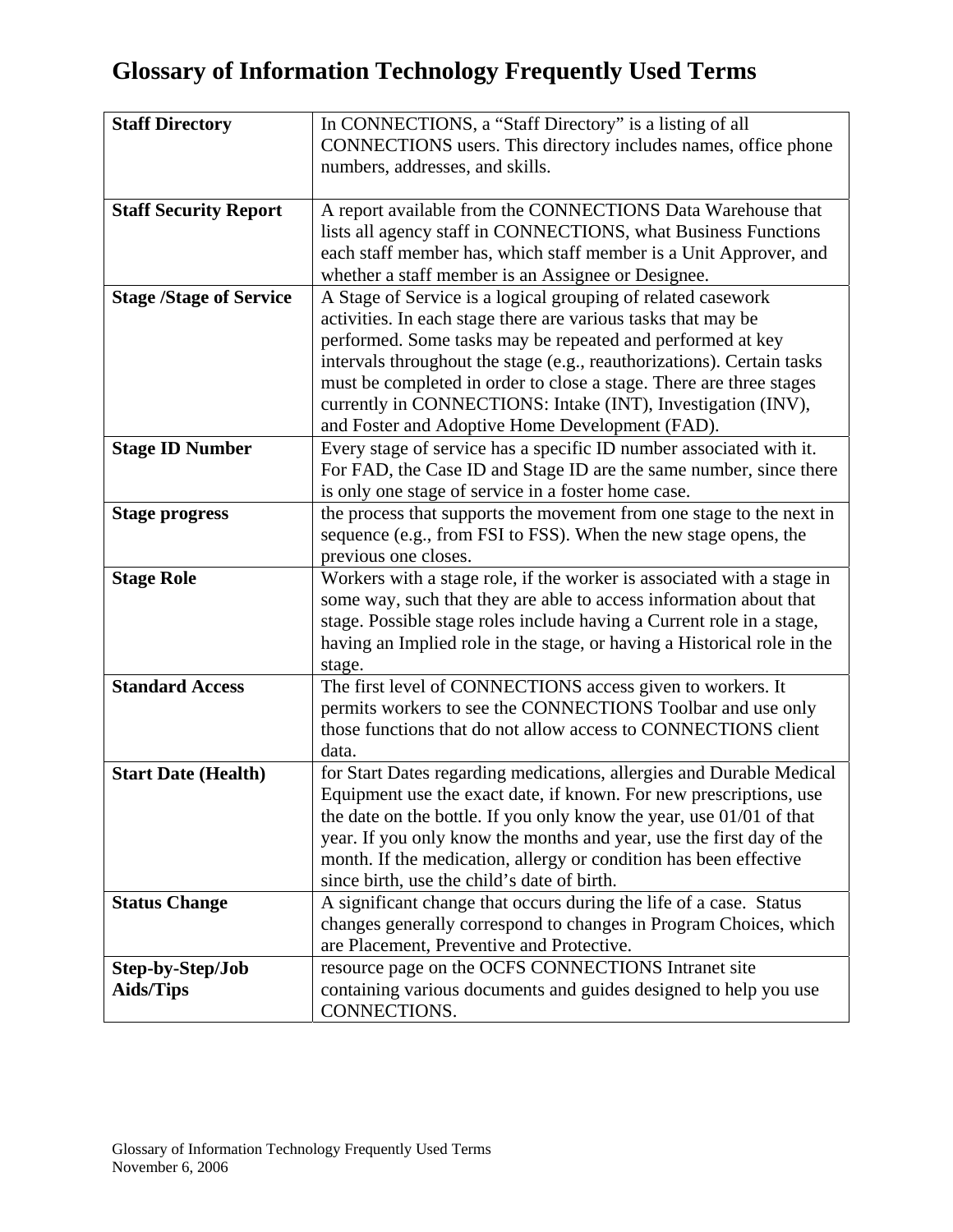| <b>Sub-Agency</b>      | Specific office sites in New York City (agency code A66) are          |
|------------------------|-----------------------------------------------------------------------|
| (NYC Only)             | classified further into sub-agencies; workers can search and sort     |
|                        | FAD homes in CONNECTIONS by sub-agency.                               |
|                        | When a foster or adoptive home is created in CONNECTIONS by a         |
|                        | New York City ACS worker (agency code A66) or transferred to a        |
|                        | primary worker who is from agency A66, CONNECTIONS                    |
|                        | automatically populates the New York City "800" level sub-agency      |
|                        | information in the F/A Home List. A foster or adoptive home in New    |
|                        | York City can be associated with one of these sub-agencies. This      |
|                        | field is always protected.                                            |
|                        | Homes where the primary worker does not work for ACS do not           |
|                        | display sub-agency information.                                       |
| <b>Submit Button</b>   | The Submit button (found on the FRS) initiates the "Save and          |
|                        | Submit" process. When this button is selected, the F/A Home           |
|                        | License window displays, allowing you to Save and Submit the FRS      |
|                        | and the Home license information together. The Submit button will     |
|                        | be disabled if the FRS has been entered in view-only mode or if no    |
|                        | information has been saved to the FRS.                                |
| <b>Substantiated</b>   | a determination that some credible evidence (i.e., evidence worthy of |
|                        | belief) exists and supports the allegations.                          |
| <b>Supervisor</b>      | Usually, but not necessarily, the unit member who is responsible for  |
|                        | approving the work of all other unit members.                         |
| <b>System Build</b>    | A group of functionality and feature changes introduced to the        |
|                        | CONNECTIONS system.                                                   |
| <b>System Security</b> | Focuses on granting access to the OCFS computer system based on a     |
|                        | worker's NT logon ID. Most aspects of system security are handled     |
|                        | through an application called WEBSTAR.                                |
| System-populated       | a field(s) in CONNECTIONS that is automatically filled by the         |
|                        | application.                                                          |

#### **T**

| T                           | Termination                                                                                                                                                                                                         |
|-----------------------------|---------------------------------------------------------------------------------------------------------------------------------------------------------------------------------------------------------------------|
| <b>T</b> Contracts          | Contracts, up to \$15,000, that do not require OSC approval                                                                                                                                                         |
| <b>TANF</b>                 | <b>Temporary Assistance to Needy Families</b>                                                                                                                                                                       |
| <b>Task List</b>            | includes all tasks associated with a particular CPS Investigation<br>(INV) or Foster and Adoptive Home Development (FAD) stage and<br>provides an entry point to each of these tasks.                               |
| <b>TCD</b>                  | <b>Track Child Detail</b>                                                                                                                                                                                           |
| <b>Templates</b>            | Uniform Microsoft Word forms that contain protected sections of<br>text that cannot be altered. Information can only be recorded in the<br>unprotected sections. An example is the Safety Assessment in the<br>FRS. |
| <b>Third Party Reviewer</b> | An administrator or other person not responsible for the case<br>management or delivery of services to a case, who participates in the<br>review of the Service Plan.                                               |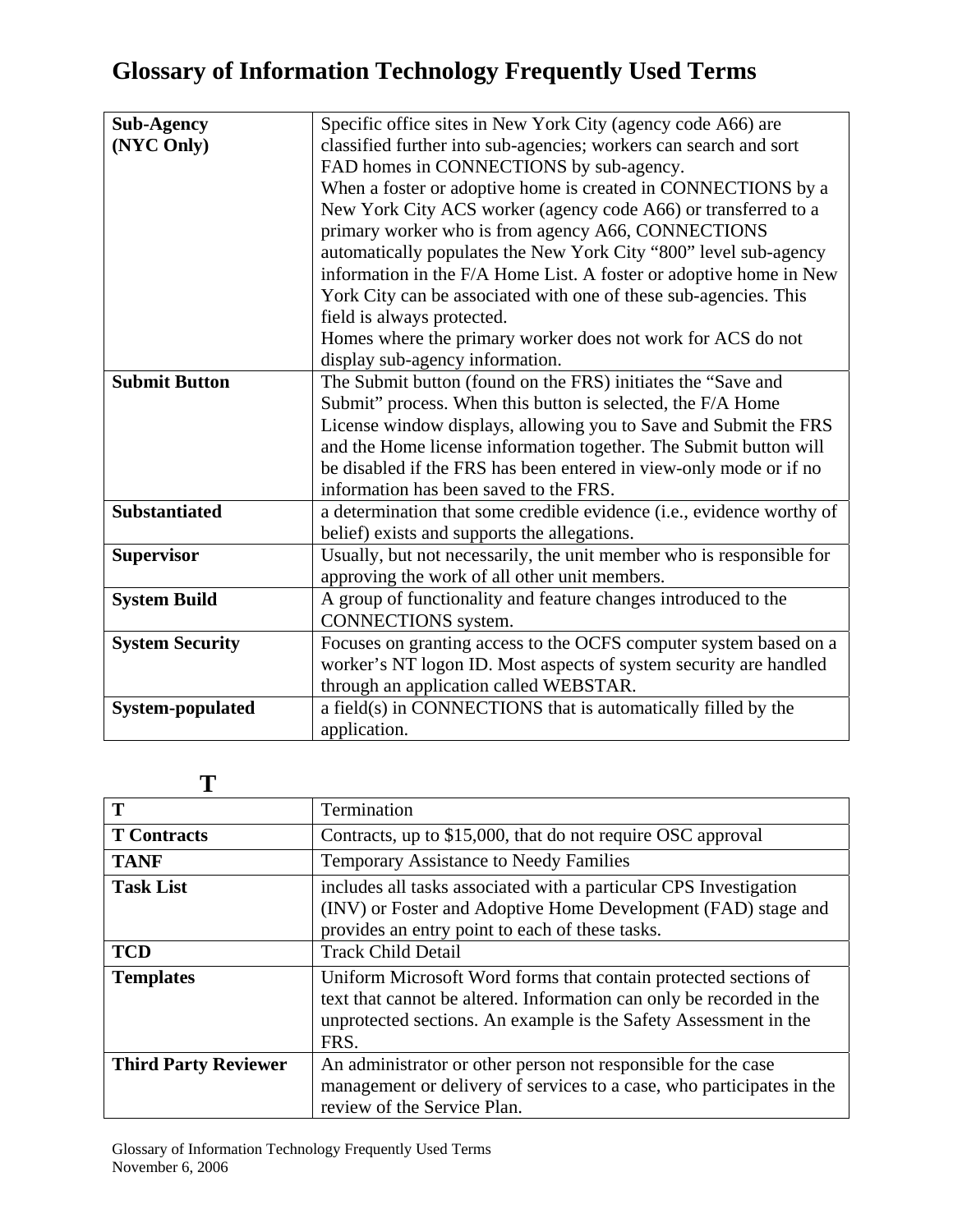| a petition filed in court to terminate a parent's rights to her/his child. |
|----------------------------------------------------------------------------|
| Certain legal criteria must be met in order for such a petition to be      |
| filed. The law requires a TPR petition to be filed for children in         |
| foster care for more than 15 of the most recent 22 months. However,        |
| several exceptions to filing this petition exist.                          |
| TPR is an acronym for Termination of Parental Rights. When a               |
| child has been in foster care 15 out of 22 months (the deadline date),     |
| ASFA requires that the caseworker make a decision whether or not           |
| to file a petition for Termination of Parental Rights (TPR). Workers       |
| begin receiving a cue, in CCRS, at day 330.                                |
| A child with a PPG and Program Choice in FSS.                              |
| list of available trainings through SUNY TSG and links to the              |
| STARS website where you can sign-up for training classes.                  |
| A description of the type of contact that was made.                        |
| types are Child Welfare Services (CWS), Out-of-Town Inquiries              |
| (OTI), Court Ordered Investigations (COI) and Interstate Compact           |
| for the Placement of Children (ICPC). NYC has an additional type of        |
| service of Advocates-Preventive Only (ADVPO).                              |
| Classification of UCR Assessment and Service Plans by due date and         |
| purpose. UCR types are: Initial, Comprehensive, Reassessment and           |
| Plan Amendment.                                                            |
|                                                                            |

| $\mathbf I$ ]        |                                                                                                                                                                                                                                                                                                                                            |
|----------------------|--------------------------------------------------------------------------------------------------------------------------------------------------------------------------------------------------------------------------------------------------------------------------------------------------------------------------------------------|
| <b>UAT</b>           | <b>User Acceptance Testing</b>                                                                                                                                                                                                                                                                                                             |
| <b>UCR</b>           | Acronym for Uniform Case Record Assessment and Service Plan.<br>The complete uniform case record includes a common application<br>form, progress notes and other supplementary information (ex. court<br>petitions and court orders, medical records, psychological<br>evaluations), as well as Assessment and Service Plans. However, the |
| <b>UCR Due Date</b>  | field commonly refers to Assessment and Service Plans as a UCR.<br>The date, based upon the CID for a case, by which a UCR must be<br>approved.                                                                                                                                                                                            |
| <b>UCR Type</b>      | Classification of UCR Assessment and Service Plans by due date and<br>purpose. UCR types are: Initial, Comprehensive, Reassessment and<br>Plan Amendment.                                                                                                                                                                                  |
| <b>Unfounded</b>     | there is a lack of credible evidence of child abuse or<br>maltreatment/abuse (no allegations are substantiated).                                                                                                                                                                                                                           |
| Unit                 | A grouping of staff. A unit generally consists of a group of workers<br>performing similar types of work and a supervisor managing the unit.<br>A unit may be located in one office or it may be located in multiple<br>offices.                                                                                                           |
| <b>Unit Approver</b> | The person responsible for reviewing and approving all work done<br>by workers in the unit. This role is usually assigned to a unit<br>supervisor.                                                                                                                                                                                         |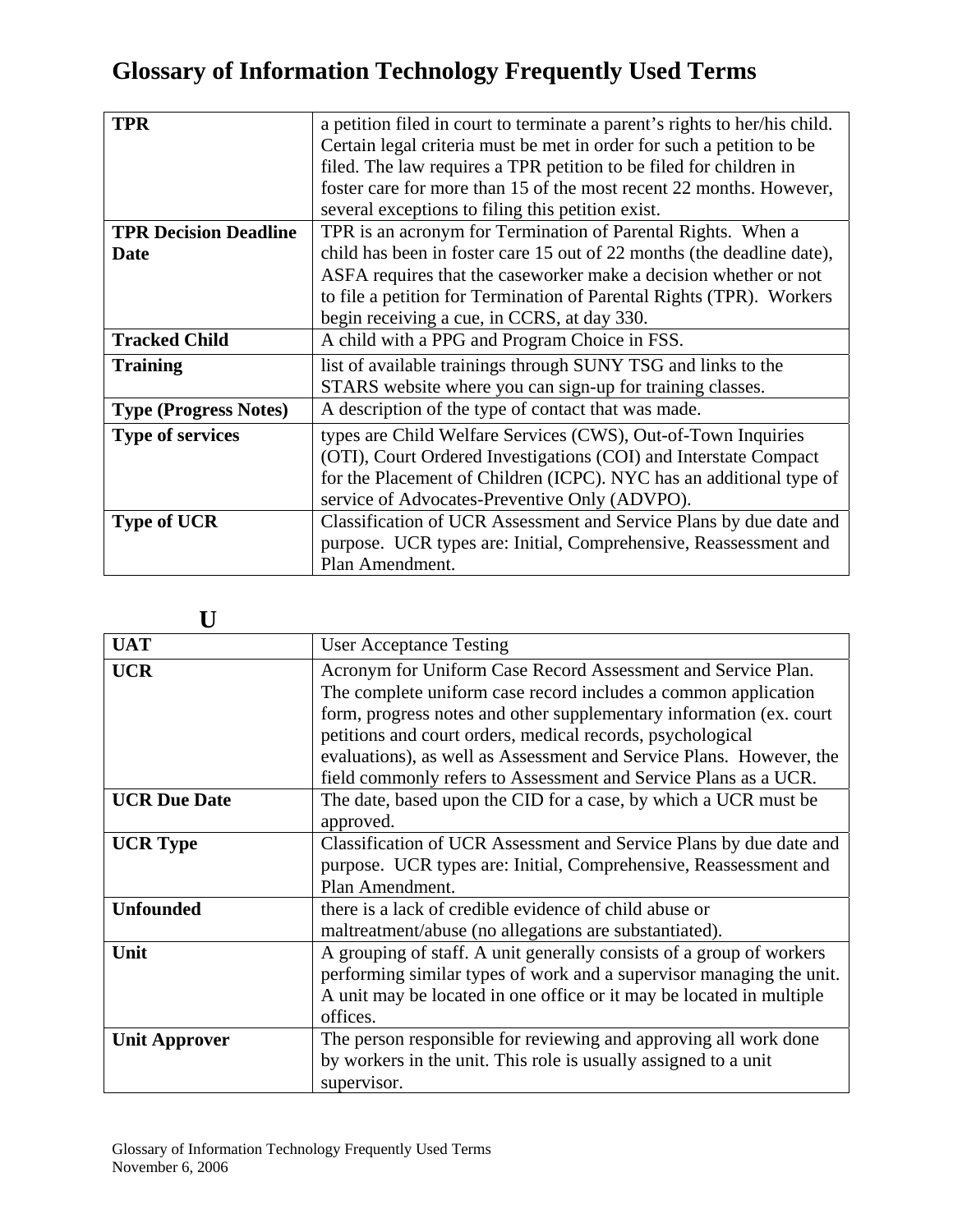| <b>Unit Approver Report</b> | A report available from the CONNECTIONS Data Warehouse that                                                                                          |
|-----------------------------|------------------------------------------------------------------------------------------------------------------------------------------------------|
|                             | lists all Unit Approvers for an agency.                                                                                                              |
| <b>Unit Directory</b>       | A listing of all supervisor units and the workers who are in/out and<br>assigned to each unit (including the agency, site, zone and unit<br>number). |
| <b>Unit Hierarchy</b>       | Access that is based on a persons position within a unit                                                                                             |
| <b>Unit Specialization</b>  | The primary function of a unit, such as Intake or Adoption.                                                                                          |
| <b>Unsubstantiated</b>      | a determination that there is no credible evidence (i.e., evidence                                                                                   |
|                             | worthy of belief) that exists to support the allegations.                                                                                            |

#### **V**

| <b>VA</b>                            | <b>Voluntary Agency</b>                                                                                                                                                                                                                                                                                                                                                                                           |
|--------------------------------------|-------------------------------------------------------------------------------------------------------------------------------------------------------------------------------------------------------------------------------------------------------------------------------------------------------------------------------------------------------------------------------------------------------------------|
| <b>Vendor ID Number</b>              | This 8-digit number (also know as the "Facility ID") is necessary for<br>payment in CONNECTIONS. Obtained locally from the worker's<br>supervisor, these numbers are assigned to each home when it is<br>entered into CONNECTIONS. Vendor ID Numbers are unique to<br>each home. Preserve Vendor ID numbers and a home's historical<br>record by properly closing, reopening and transferring homes as<br>needed. |
| <b>View Access</b>                   | The ability to see information in CONNECTIONS without having<br>the ability to modify it in any way.                                                                                                                                                                                                                                                                                                              |
| <b>VIEW HEALTH</b>                   | workers with this Business Function have the ability to view health<br>services information for any tracked child for which their<br>district/agency has responsibility without having a role in the child's<br>case.                                                                                                                                                                                             |
| <b>View Historical Stage</b><br>Comp | displays the names of all individuals who have been end-dated from<br>the stage. You end-date an individual when s/he was a part of the<br>stage composition, but no longer is (an historical record remains).                                                                                                                                                                                                    |
| <b>Voluntary Agency</b>              | Office Type: Non-Profit Foster Care, Preventive and/or Adoption<br>agency.                                                                                                                                                                                                                                                                                                                                        |
| <b>VPN</b>                           | Virtual Private Network                                                                                                                                                                                                                                                                                                                                                                                           |

**W** 

| Web                   | <b>OCFS</b> Internet site                                                |
|-----------------------|--------------------------------------------------------------------------|
| <b>WEBSTAR</b>        | Web Enhanced Basic Security to Authorize Resources. The                  |
|                       | application used to maintain system security through the assigning       |
|                       | and maintenance of NT logon IDs.                                         |
| WiFi                  | Portable wireless devices                                                |
| <b>WKLD Person ID</b> | A unique integer that identifies a person that is assigned to the stage. |
| <b>WLM</b>            | Workload Management – Method for requesting IT assistance                |